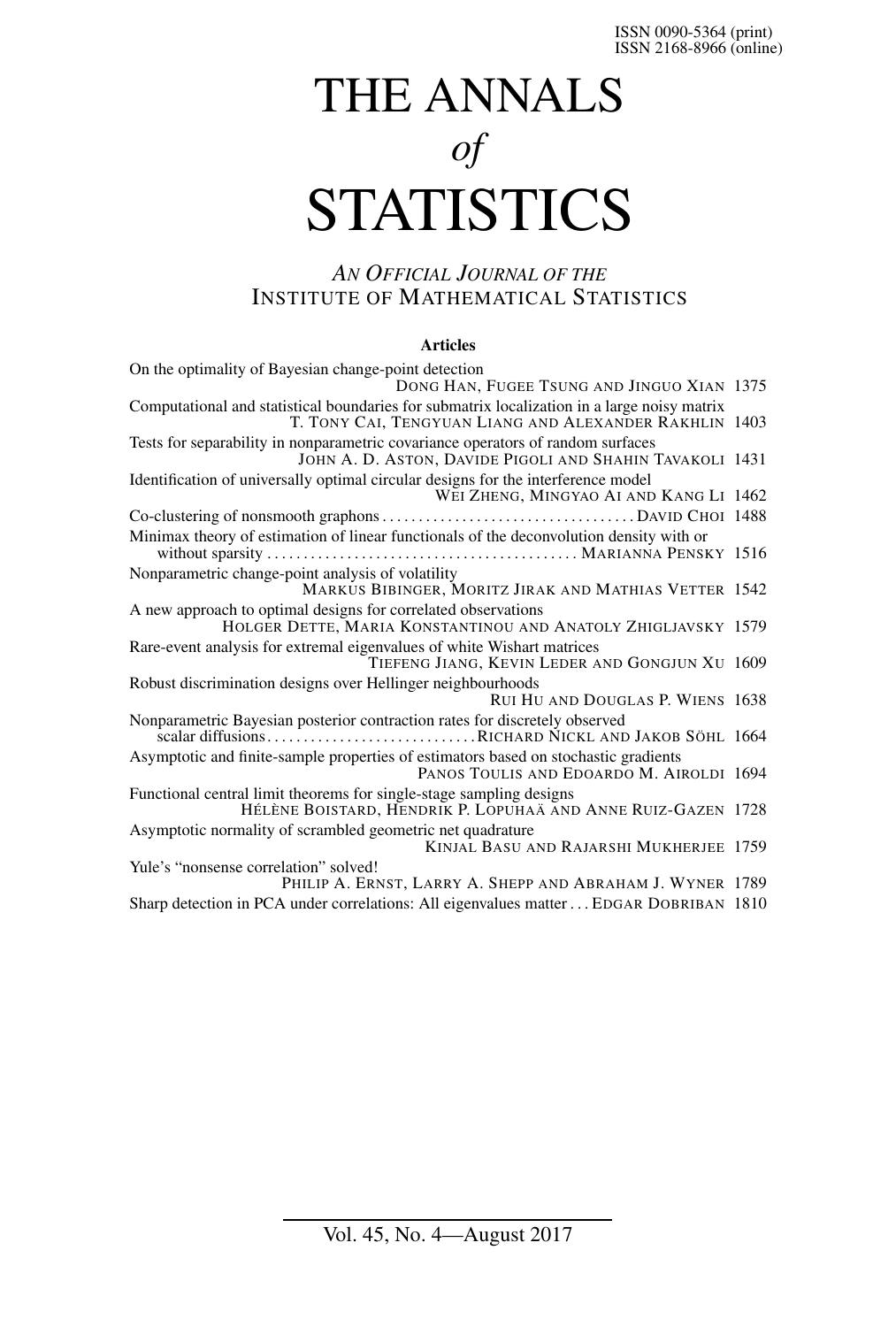## <span id="page-1-0"></span>**ON THE OPTIMALITY OF BAYESIAN CHANGE-POINT DETECTION**

BY DONG HAN<sup>1∗</sup>, FUGEE TSUNG<sup>2†</sup> AND JINGUO XIAN<sup>1</sup><sup>\*</sup>

*Shanghai Jiao Tong University*∗ *and Hong Kong University of Science and Technology*†

By introducing suitable loss random variables of detection, we obtain optimal tests in terms of the stopping time or alarm time for Bayesian changepoint detection not only for a general prior distribution of change-points but also for observations being a Markov process. Moreover, the optimal (minimal) average detection delay is proved to be equal to 1 for any (possibly large) average run length to false alarm if the number of possible change-points is finite.

- [1] CHOW, Y. S., ROBBINS, H. and SIEGMUND, D. (1991). *The Theory of Optimal Stopping*. Dover, New York. [MR1105325](http://www.ams.org/mathscinet-getitem?mr=1105325)
- [2] HAN, D. and TSUNG, F. (2004). A generalized EWMA control chart and its comparison with the optimal EWMA, CUSUM and GLR schemes. *Ann*. *Statist*. **32** 316–339. [MR2051010](http://www.ams.org/mathscinet-getitem?mr=2051010)
- [3] HAN, D., TSUNG, F. and XIAN, J. (2017). Supplement to "On the optimality of Bayesian change-point detection." DOI[:10.1214/16-AOS1479SUPP](http://dx.doi.org/10.1214/16-AOS1479SUPP).
- [4] LAWLER, G. F. and LIMIC, V. (2010). *Random Walk*: *A Modern Introduction*. *Cambridge Studies in Advanced Mathematics* **123**. Cambridge Univ. Press, Cambridge. [MR2677157](http://www.ams.org/mathscinet-getitem?mr=2677157)
- [5] LORDEN, G. (1971). Procedures for reacting to a change in distribution. *Ann*. *Math*. *Stat*. **42** 1897–1908. [MR0309251](http://www.ams.org/mathscinet-getitem?mr=0309251)
- [6] MOUSTAKIDES, G. V. (2008). Sequential change detection revisited. *Ann*. *Statist*. **36** 787–807. [MR2396815](http://www.ams.org/mathscinet-getitem?mr=2396815)
- [7] POLLAK, M. (1985). Optimal detection of a change in distribution. *Ann*. *Statist*. **13** 206–227. [MR0773162](http://www.ams.org/mathscinet-getitem?mr=0773162)
- [8] POLLAK, M. and TARTAKOVSKY, A. G. (2009). Optimality properties of the Shiryaev– Roberts procedure. *Statist*. *Sinica* **19** 1729–1739. [MR2589207](http://www.ams.org/mathscinet-getitem?mr=2589207)
- [9] POLUNCHENKO, A. S. and TARTAKOVSKY, A. G. (2010). On optimality of the Shiryaev– Roberts procedure for detecting a change in distribution. *Ann*. *Statist*. **38** 3445–3457. [MR2766858](http://www.ams.org/mathscinet-getitem?mr=2766858)
- [10] POLUNCHENKO, A. S. and TARTAKOVSKY, A. G. (2012). State-of-the-art in sequential change-point detection. *Methodol*. *Comput*. *Appl*. *Probab*. **14** 649–684. [MR2966314](http://www.ams.org/mathscinet-getitem?mr=2966314)
- [11] POOR, H. V. and HADJILIADIS, O. (2009). *Quickest Detection*. Cambridge Univ. Press, Cambridge. [MR2482527](http://www.ams.org/mathscinet-getitem?mr=2482527)
- [12] ROBERTS, W. S. (1966). A comparison of some control chart procedures. *Technometrics* **8** 411–430. [MR0196887](http://www.ams.org/mathscinet-getitem?mr=0196887)
- [13] SHIRYAEV, A. N. (1963). On optimum methods in quickest detection problems. *Theory Probab*. *Appl*. **13** 22–46.

*[MSC2010 subject classifications.](http://www.ams.org/mathscinet/msc/msc2010.html)* Primary 62L10; secondary 62L15.

*Key words and phrases.* Optimal test, Bayesian change-point detection, Markov process.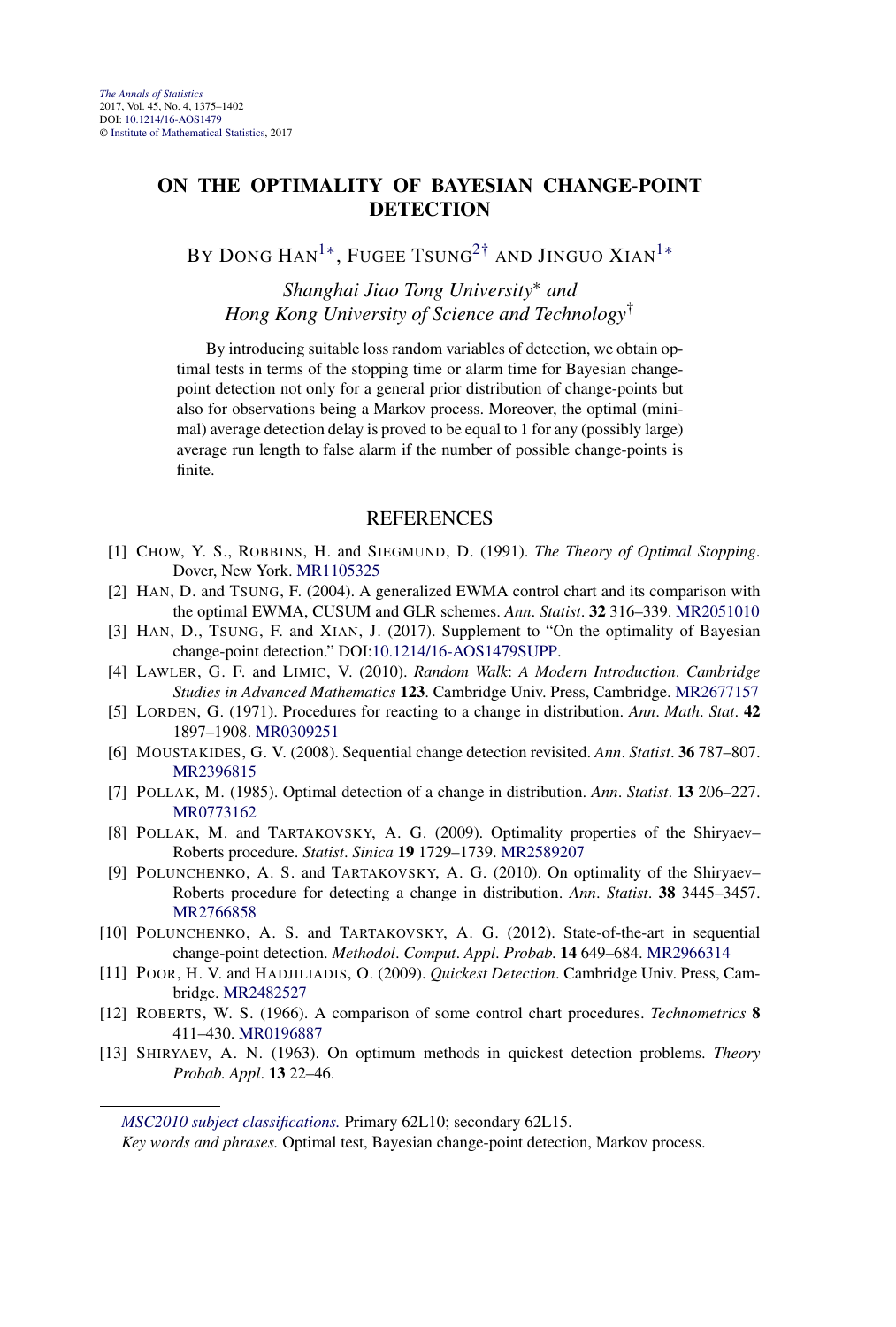- [14] SHIRYAEV, A. N. and ZRYUMOV, P. Y. (2009). On the linear and nonlinear generalized Bayesian disorder problem (discrete time case). In *Optimality and Risk—Modern Trends in Mathematical Finance* 227–235. Springer, Berlin. [MR2648606](http://www.ams.org/mathscinet-getitem?mr=2648606)
- [15] SHIRYAYEV, A. N. (1978). *Optimal Stopping Rules*. Springer, New York. [MR0468067](http://www.ams.org/mathscinet-getitem?mr=0468067)
- [16] TARTAKOVSKIĬ, A. G. (2008). Asymptotic optimality in Bayesian quickest detection problems under a global false alarm probability constraint. *Theory Probab*. *Appl*. **53** 443–466.
- [17] TARTAKOVSKY, A., NIKIFOROV, I. and BASSEVILLE, M. (2015). *Sequential Analysis*: *Hypothesis Testing and Changepoint Detection*. *Monographs on Statistics and Applied Probability* **136**. CRC Press, Boca Raton, FL. [MR3241619](http://www.ams.org/mathscinet-getitem?mr=3241619)
- [18] TARTAKOVSKY, A. G., POLLAK, M. and POLUNCHENKO, A. S. (2012). Third-order asymptotic optimality of the generalized Shiryaev–Roberts changepoint detection procedures. *Theory Probab*. *Appl*. **56** 457–484. [MR3136464](http://www.ams.org/mathscinet-getitem?mr=3136464)
- [19] TARTAKOVSKY, A. G. and VEERAVALLI, V. V. (2005). General asymptotic Bayesian theory of quickest change detection. *Theory Probab*. *Appl*. **49** 458–497. [MR2144868](http://www.ams.org/mathscinet-getitem?mr=2144868)
- [20] YAKIR, B. (1994). Optimal detection of a change in distribution when the observations form a Markov chain with a finite state space. In *Change-Point Problems* (*South Hadley*, *MA*, 1992) (E. Carlstein, H. Muller and D. Siegmund, eds.). *Institute of Mathematical Statistics Lecture Notes—Monograph Series* **23** 346–358. IMS, Hayward, CA. [MR1477935](http://www.ams.org/mathscinet-getitem?mr=1477935)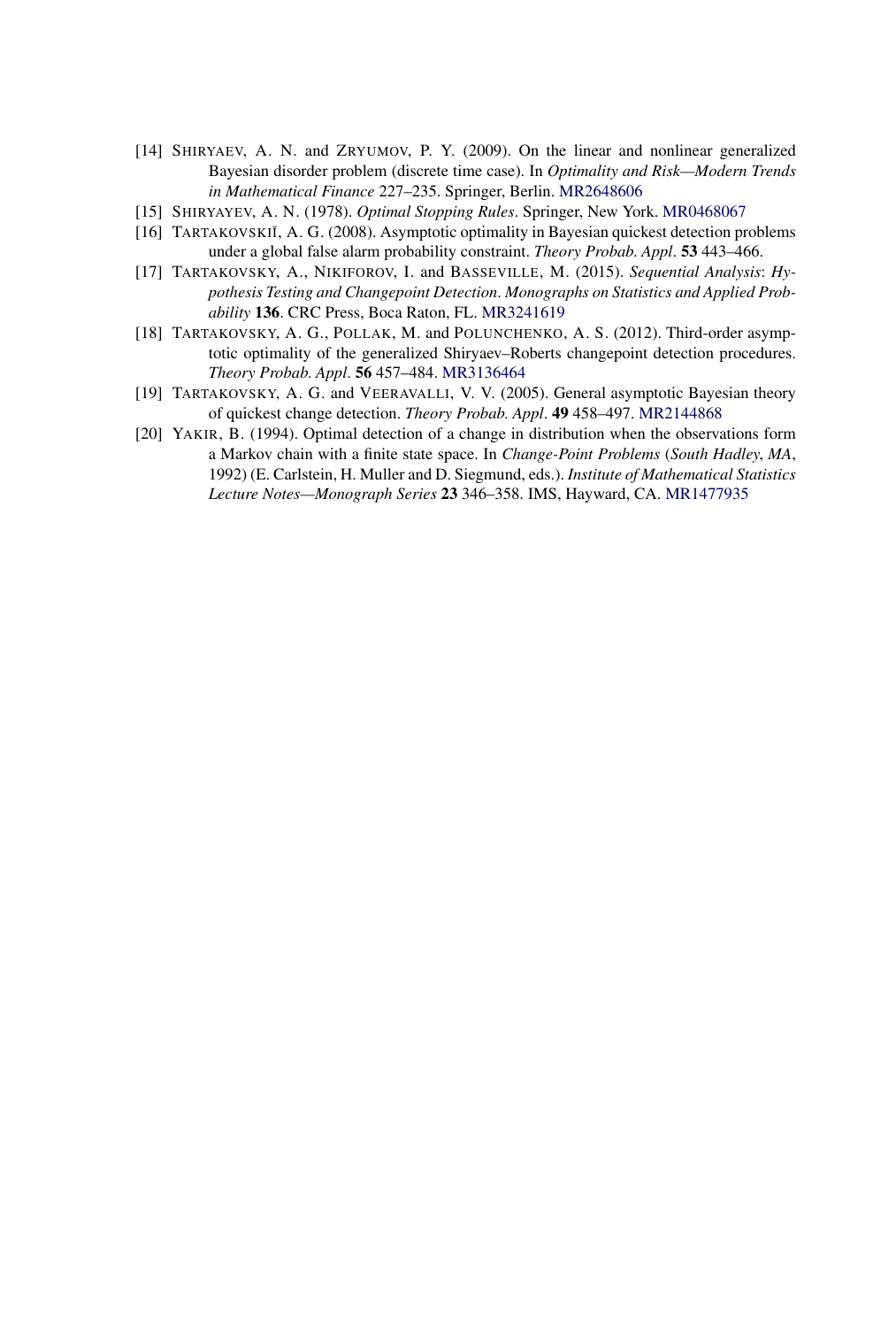## **COMPUTATIONAL AND STATISTICAL BOUNDARIES FOR SUBMATRIX LOCALIZATION IN A LARGE NOISY MATRIX**

BY T. TONY CAI<sup>1</sup>, TENGYUAN LIANG AND ALEXANDER RAKHLIN<sup>[2](#page-1-0)</sup>

*University of Pennsylvania*

We study in this paper computational and statistical boundaries for submatrix *localization*. Given one observation of (one or multiple nonoverlapping) signal submatrix (of magnitude  $\lambda$  and size  $k_m \times k_n$ ) embedded in a large noise matrix (of size  $m \times n$ ), the goal is to optimal identify the support of the signal submatrix computationally and statistically.

Two transition thresholds for the signal-to-noise ratio  $\lambda/\sigma$  are established in terms of *m*, *n*,  $k_m$  and  $k_n$ . The first threshold,  $SNR_c$ , corresponds to the computational boundary. We introduce a new linear time spectral algorithm that identifies the submatrix with high probability when the signal strength is above the threshold SNR<sub>c</sub>. Below this threshold, it is shown that no polynomial time algorithm can succeed in identifying the submatrix, under the *hidden clique hypothesis*. The second threshold, SNRs, captures the statistical boundary, below which no method can succeed in localization with probability going to one in the minimax sense. The exhaustive search method successfully finds the submatrix above this threshold. In marked contrast to submatrix detection and sparse PCA, the results show an interesting phenomenon that SNR<sub>c</sub> is *always* significantly larger than SNR<sub>s</sub> under the sub-Gaussian error model, which implies an essential gap between statistical optimality and computational efficiency for submatrix localization.

- [1] AGARWAL, A., NEGAHBAN, S. and WAINWRIGHT, M. J. (2012). Noisy matrix decomposition via convex relaxation: Optimal rates in high dimensions. *Ann*. *Statist*. **40** 1171–1197. [MR2985947](http://www.ams.org/mathscinet-getitem?mr=2985947)
- [2] ARIAS-CASTRO, E., CANDÈS, E. J. and DURAND, A. (2011). Detection of an anomalous cluster in a network. *Ann*. *Statist*. **39** 278–304. [MR2797847](http://www.ams.org/mathscinet-getitem?mr=2797847)
- [3] BALAKRISHNAN, S., KOLAR, M., RINALDO, A., SINGH, A. and WASSERMAN, L. (2011). Statistical and computational tradeoffs in biclustering. In *NIPS* 2011 *Workshop on Computational Trade-Offs in Statistical Learning*.
- [4] BENNETT, G. (1962). Probability inequalities for the sum of independent random variables. *J*. *Amer*. *Statist*. *Assoc*. **57** 33–45.
- [5] BERTHET, Q. and RIGOLLET, P. (2013). Computational lower bounds for sparse PCA. Preprint. Available at [arXiv:1304.0828.](http://arxiv.org/abs/arXiv:1304.0828)
- [6] BERTHET, Q. and RIGOLLET, P. (2013). Optimal detection of sparse principal components in high dimension. *Ann*. *Statist*. **41** 1780–1815. [MR3127849](http://www.ams.org/mathscinet-getitem?mr=3127849)

*[MSC2010 subject classifications.](http://www.ams.org/mathscinet/msc/msc2010.html)* Primary 62C20; secondary 90C27.

*Key words and phrases.* Computational boundary, computational complexity, detection, planted clique, lower bounds, minimax, signal-to-noise ratio, statistical boundary, submatrix localization.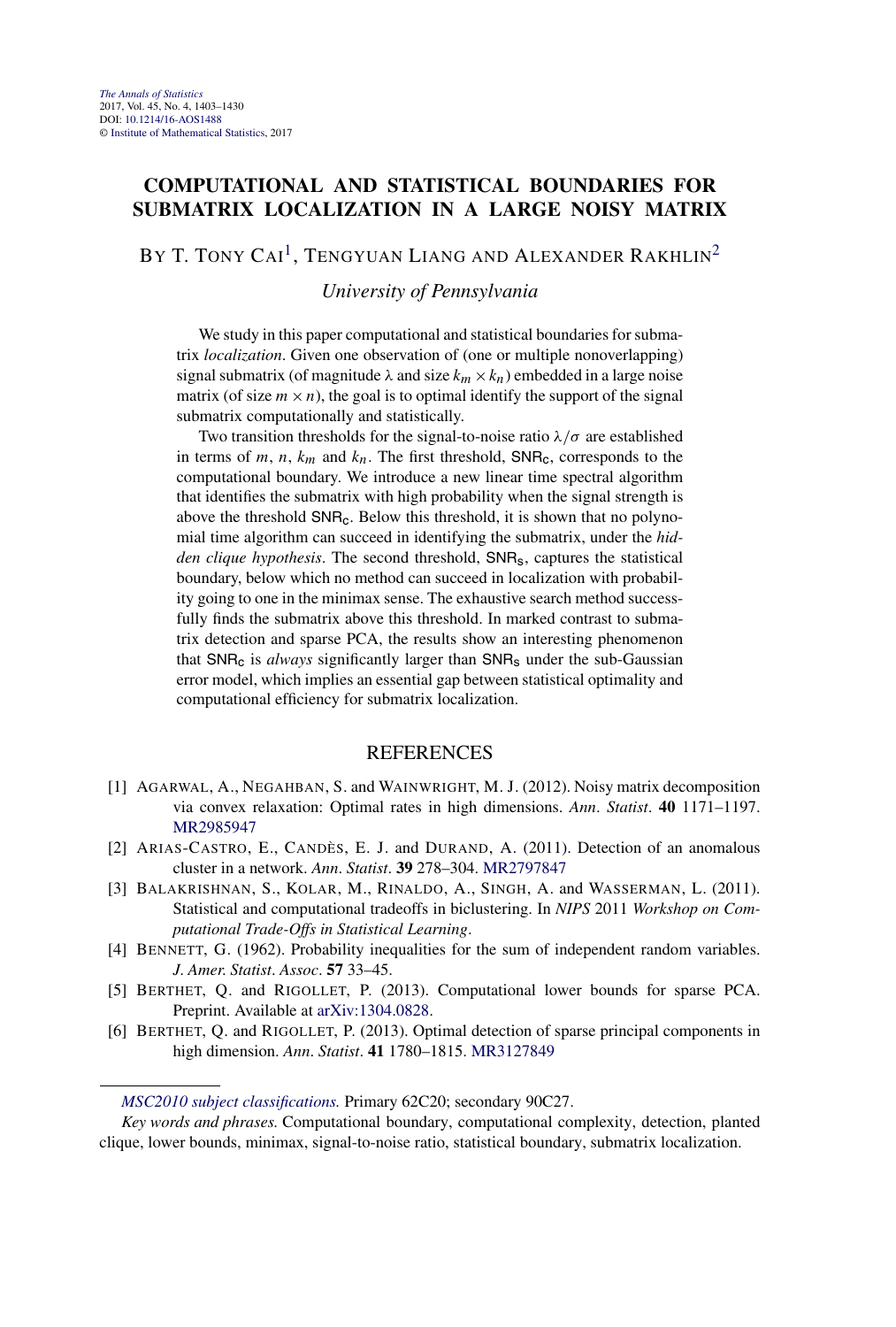- [7] BIRNBAUM, A., JOHNSTONE, I. M., NADLER, B. and PAUL, D. (2013). Minimax bounds for sparse PCA with noisy high-dimensional data. *Ann*. *Statist*. **41** 1055–1084. [MR3113803](http://www.ams.org/mathscinet-getitem?mr=3113803)
- [8] BUTUCEA, C. and INGSTER, Y. I. (2013). Detection of a sparse submatrix of a highdimensional noisy matrix. *Bernoulli* **19** 2652–2688. [MR3160567](http://www.ams.org/mathscinet-getitem?mr=3160567)
- [9] BUTUCEA, C., INGSTER, Y. I. and SUSLINA, I. (2013). Sharp variable selection of a sparse submatrix in a high-dimensional noisy matrix. Preprint. Available at [arXiv:1303.5647](http://arxiv.org/abs/arXiv:1303.5647).
- [10] CAI, T., MA, Z. and WU, Y. (2013). Sparse PCA: Optimal rates and adaptive estimation. *Ann*. *Statist*. **41** 3074–3110. [MR3161458](http://www.ams.org/mathscinet-getitem?mr=3161458)
- [11] CAI, T., MA, Z. and WU, Y. (2015). Optimal estimation and rank detection for sparse spiked covariance matrices. *Probab*. *Theory Related Fields* **161** 781–815. [MR3334281](http://www.ams.org/mathscinet-getitem?mr=3334281)
- [12] CAI, T., MA, Z. and WU, Y. (2017). Supplement to "Computational and statistical boundaries for submatrix localization in a large noisy matrix." DOI[:10.1214/16-AOS1488SUPP](http://dx.doi.org/10.1214/16-AOS1488SUPP).
- [13] CANDÈS, E. J., LI, X., MA, Y. and WRIGHT, J. (2011). Robust principal component analysis? *J*. *ACM* **58** Art. 11, 37. [MR2811000](http://www.ams.org/mathscinet-getitem?mr=2811000)
- [14] CHANDRASEKARAN, V. and JORDAN, M. I. (2013). Computational and statistical tradeoffs via convex relaxation. *Proc*. *Natl*. *Acad*. *Sci*. *USA* **110** E1181–E1190. [MR3047651](http://www.ams.org/mathscinet-getitem?mr=3047651)
- [15] CHANDRASEKARAN, V., RECHT, B., PARRILO, P. A. and WILLSKY, A. S. (2012). The convex geometry of linear inverse problems. *Found*. *Comput*. *Math*. **12** 805–849. [MR2989474](http://www.ams.org/mathscinet-getitem?mr=2989474)
- [16] CHANDRASEKARAN, V., SANGHAVI, S., PARRILO, P. A. and WILLSKY, A. S. (2009). Sparse and low-rank matrix decompositions. In 47*th Annual Allerton Conference on Communication*, *Control*, *and Computing* 962–967. IEEE, Allerton, IL.
- [17] CHEN, Y. and XU, J. (2016). Statistical-computational tradeoffs in planted problems and submatrix localization with a growing number of clusters and submatrices. *J*. *Mach*. *Learn*. *Res*. **17** Paper No. 27, 57. [MR3491121](http://www.ams.org/mathscinet-getitem?mr=3491121)
- [18] DECELLE, A., KRZAKALA, F., MOORE, C. and ZDEBOROVÁ, L. (2011). Asymptotic analysis of the stochastic block model for modular networks and its algorithmic applications. *Phys*. *Rev*. *E* (3) **84** 066106.
- [19] DESHPANDE, Y. and MONTANARI, A. (2015). Finding hidden cliques of size <sup>√</sup>*N/e* in nearly linear time. *Found*. *Comput*. *Math*. **15** 1069–1128. [MR3371378](http://www.ams.org/mathscinet-getitem?mr=3371378)
- [20] DONOHO, D. and GAVISH, M. (2014). Minimax risk of matrix denoising by singular value thresholding. *Ann*. *Statist*. **42** 2413–2440. [MR3269984](http://www.ams.org/mathscinet-getitem?mr=3269984)
- [21] DONOHO, D. and JIN, J. (2004). Higher criticism for detecting sparse heterogeneous mixtures. *Ann*. *Statist*. **32** 962–994. [MR2065195](http://www.ams.org/mathscinet-getitem?mr=2065195)
- [22] DONOHO, D. L. and JOHNSTONE, I. M. (1998). Minimax estimation via wavelet shrinkage. *Ann*. *Statist*. **26** 879–921. [MR1635414](http://www.ams.org/mathscinet-getitem?mr=1635414)
- [23] DRINEAS, P., KANNAN, R. and MAHONEY, M. W. (2006). Fast Monte Carlo algorithms for matrices. II. Computing a low-rank approximation to a matrix. *SIAM J*. *Comput*. **36** 158– 183. [MR2231644](http://www.ams.org/mathscinet-getitem?mr=2231644)
- [24] FELDMAN, V., GRIGORESCU, E., REYZIN, L., VEMPALA, S. S. and XIAO, Y. (2013). Statistical algorithms and a lower bound for detecting planted cliques. In *STOC'*13*— Proceedings of the* 2013 *ACM Symposium on Theory of Computing* 655–664. ACM, New York. [MR3210827](http://www.ams.org/mathscinet-getitem?mr=3210827)
- [25] HOEFFDING, W. (1963). Probability inequalities for sums of bounded random variables. *J*. *Amer*. *Statist*. *Assoc*. **58** 13–30. [MR0144363](http://www.ams.org/mathscinet-getitem?mr=0144363)
- [26] HSU, D., KAKADE, S. M. and ZHANG, T. (2012). A tail inequality for quadratic forms of subgaussian random vectors. *Electron*. *Commun*. *Probab*. **17** no. 52, 6. [MR2994877](http://www.ams.org/mathscinet-getitem?mr=2994877)
- [27] JAVANMARD, A., MONTANARI, A. and RICCI-TERSENGHI, F. (2015). Phase transitions in semidefinite relaxations. Preprint. Available at [arXiv:1511.08769.](http://arxiv.org/abs/arXiv:1511.08769)
- [28] JOHNSTONE, I. M. (2013). Gaussian estimation: Sequence and wavelet models. Unpublished manuscript.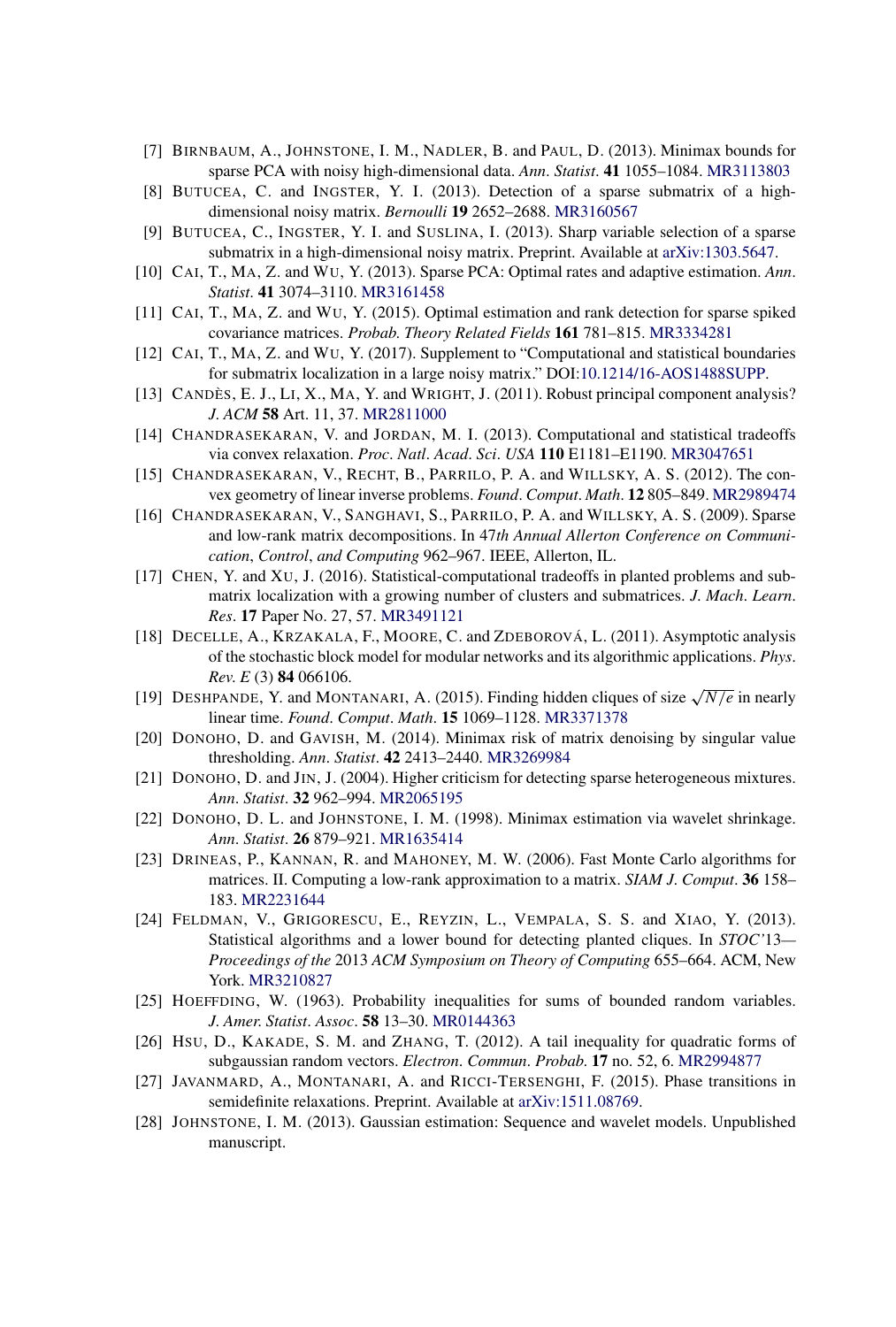- [29] KOLAR, M., BALAKRISHNAN, S., RINALDO, A. and SINGH, A. (2011). Minimax localization of structural information in large noisy matrices. In *Advances in Neural Information Processing Systems* 909–917.
- [30] LATAŁA, R. (2005). Some estimates of norms of random matrices. *Proc*. *Amer*. *Math*. *Soc*. **133** 1273–1282 (electronic). [MR2111932](http://www.ams.org/mathscinet-getitem?mr=2111932)
- [31] MA, Z. and WU, Y. (2015). Computational barriers in minimax submatrix detection. *Ann*. *Statist*. **43** 1089–1116. [MR3346698](http://www.ams.org/mathscinet-getitem?mr=3346698)
- [32] MCSHERRY, F. (2001). Spectral partitioning of random graphs. In 42*nd IEEE Symposium on Foundations of Computer Science* (*Las Vegas*, *NV*, 2001) 529–537. IEEE Computer Soc., Los Alamitos, CA. [MR1948742](http://www.ams.org/mathscinet-getitem?mr=1948742)
- [33] MONTANARI, A. and RICHARD, E. (2016). Non-negative principal component analysis: Message passing algorithms and sharp asymptotics. *IEEE Trans*. *Inform*. *Theory* **62** 1458– 1484. [MR3472260](http://www.ams.org/mathscinet-getitem?mr=3472260)
- [34] NG, A. Y., JORDAN, M. I., WEISS, Y. (2002). On spectral clustering: Analysis and an algorithm. *Adv*. *Neural Inf*. *Process*. *Syst*. **2** 849–856.
- [35] SHABALIN, A. A., WEIGMAN, V. J., PEROU, C. M. and NOBEL, A. B. (2009). Finding large average submatrices in high dimensional data. *Ann*. *Appl*. *Stat*. **3** 985–1012. [MR2750383](http://www.ams.org/mathscinet-getitem?mr=2750383)
- [36] TSYBAKOV, A. B. (2009). *Introduction to Nonparametric Estimation*, *Vol*. 11. Springer, New York. [MR2724359](http://www.ams.org/mathscinet-getitem?mr=2724359)
- [37] TSYBAKOV, A. B. (2014). Aggregation and minimax optimality in high-dimensional estimation.
- [38] TUFTS, D. W. and SHAH, A. A. (1993). Estimation of a signal waveform from noisy data using low-rank approximation to a data matrix. *IEEE Trans*. *Signal Process*. **41** 1716–1721.
- [39] VERSHYNIN, R. (2012). Introduction to the non-asymptotic analysis of random matrices. In *Compressed Sensing* 210–268. Cambridge Univ. Press, Cambridge. [MR2963170](http://www.ams.org/mathscinet-getitem?mr=2963170)
- [40] VU, V. (2008). Random discrete matrices. In *Horizons of Combinatorics*. *Bolyai Soc*. *Math*. *Stud*. **17** 257–280. Springer, Berlin. [MR2432537](http://www.ams.org/mathscinet-getitem?mr=2432537)
- [41] VU, V. (2014). A simple SVD algorithm for finding hidden partitions. Preprint. Available at [arXiv:1404.3918.](http://arxiv.org/abs/arXiv:1404.3918)
- [42] VU, V. Q. and LEI, J. (2012). Minimax rates of estimation for sparse PCA in high dimensions. Preprint. Available at [arXiv:1202.0786.](http://arxiv.org/abs/arXiv:1202.0786)
- [43] WAINWRIGHT, M. J. (2014). Structured regularizers for high-dimensional problems: Statistical and computational issues. *Annual Review of Statistics and Its Application* **1** 233–253.
- [44] WANG, T., BERTHET, Q. and SAMWORTH, R. J. (2016). Statistical and computational trade-offs in estimation of sparse principal components. *Ann*. *Statist*. **44** 1896–1930. [MR3546438](http://www.ams.org/mathscinet-getitem?mr=3546438)
- [45] ZASS, R. and SHASHUA, A. (2006). Nonnegative sparse PCA. In *Advances in Neural Information Processing Systems* 1561–1568.
- [46] ZHANG, Y., WAINWRIGHT, M. J. and JORDAN, M. I. (2014). Lower bounds on the performance of polynomial-time algorithms for sparse linear regression. Preprint. Available at [arXiv:1402.1918.](http://arxiv.org/abs/arXiv:1402.1918)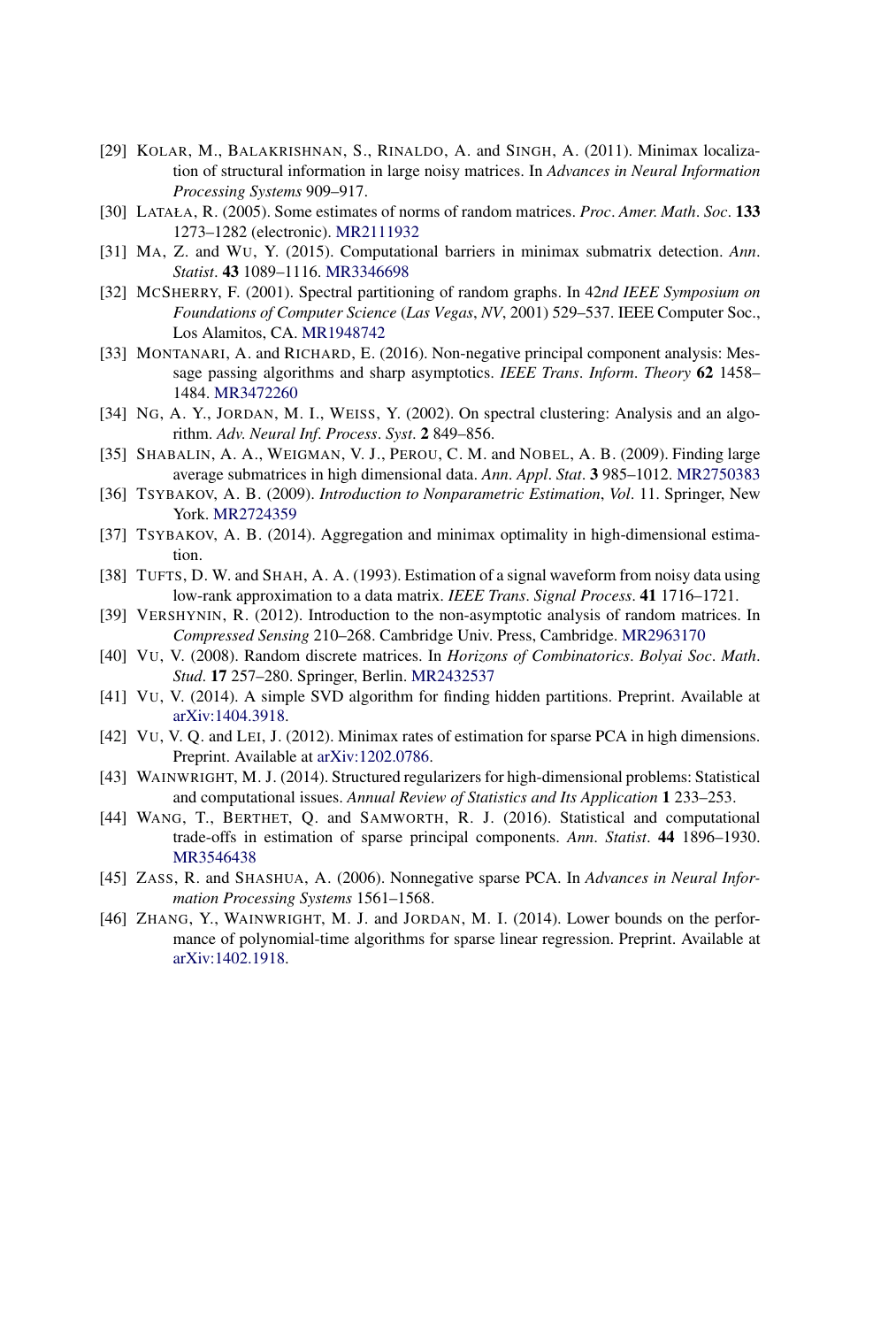## **TESTS FOR SEPARABILITY IN NONPARAMETRIC COVARIANCE OPERATORS OF RANDOM SURFACES**

## BY JOHN A. D. ASTON<sup>1</sup>, DAVIDE PIGOLI AND SHAHIN TAVAKOLI

## *University of Cambridge*

The assumption of separability of the covariance operator for a random image or hypersurface can be of substantial use in applications, especially in situations where the accurate estimation of the full covariance structure is unfeasible, either for computational reasons, or due to a small sample size. However, inferential tools to verify this assumption are somewhat lacking in high-dimensional or functional data analysis settings, where this assumption is most relevant. We propose here to test separability by focusing on *K*-dimensional projections of the difference between the covariance operator and a nonparametric separable approximation. The subspace we project onto is one generated by the eigenfunctions of the covariance operator estimated under the separability hypothesis, negating the need to ever estimate the full nonseparable covariance. We show that the rescaled difference of the sample covariance operator with its separable approximation is asymptotically Gaussian. As a by-product of this result, we derive asymptotically pivotal tests under Gaussian assumptions, and propose bootstrap methods for approximating the distribution of the test statistics. We probe the finite sample performance through simulations studies, and present an application to log-spectrogram images from a phonetic linguistics dataset.

- ASTON, J. A. D. and KIRCH, C. (2012). Evaluating stationarity via change-point alternatives with applications to fMRI data. *Ann*. *Appl*. *Stat*. **6** 1906–1948. [MR3058688](http://www.ams.org/mathscinet-getitem?mr=3058688)
- ASTON, J. A. D., PIGOLI, D. and TAVAKOLI, S. (2017). Supplement to "Tests for separability in nonparametric covariance operators of random surfaces." DOI[:10.1214/16-AOS1495SUPPA](http://dx.doi.org/10.1214/16-AOS1495SUPPA), DOI[:10.1214/16-AOS1495SUPPB.](http://dx.doi.org/10.1214/16-AOS1495SUPPB)
- BILLINGSLEY, P. (1999). *Convergence of Probability Measures*, 2nd ed. Wiley, New York. [MR1700749](http://www.ams.org/mathscinet-getitem?mr=1700749)
- CHEN, K., DELICADO, P. and MÜLLER, H.-G. (2016). Modeling function-valued stochastic processes, with applications to fertility dynamics. *J. R. Stat. Soc. Ser. B. Stat. Methodol.* To appear. doi[:10.1111/rssb.12160](http://dx.doi.org/10.1111/rssb.12160).
- CONSTANTINOU, P., KOKOSZKA, P. and REIMHERR, M. (2015). Testing separability of space–time functional processes. Available at [arXiv:1509.07017.](http://arxiv.org/abs/arXiv:1509.07017)
- CRESSIE, N. and HUANG, H.-C. (1999). Classes of nonseparable, spatio-temporal stationary covariance functions. *J*. *Amer*. *Statist*. *Assoc*. **94** 1330–1340. [MR1731494](http://www.ams.org/mathscinet-getitem?mr=1731494)
- FERRATY, F. and VIEU, P. (2006). *Nonparametric Functional Data Analysis*: *Theory and Practice*. Springer, New York. [MR2229687](http://www.ams.org/mathscinet-getitem?mr=2229687)

*[MSC2010 subject classifications.](http://www.ams.org/mathscinet/msc/msc2010.html)* Primary 62G10, 62G20; secondary 62F40.

*Key words and phrases.* Acoustic phonetic data, bootstrap, dimensional reduction, functional data, partial trace, sparsity.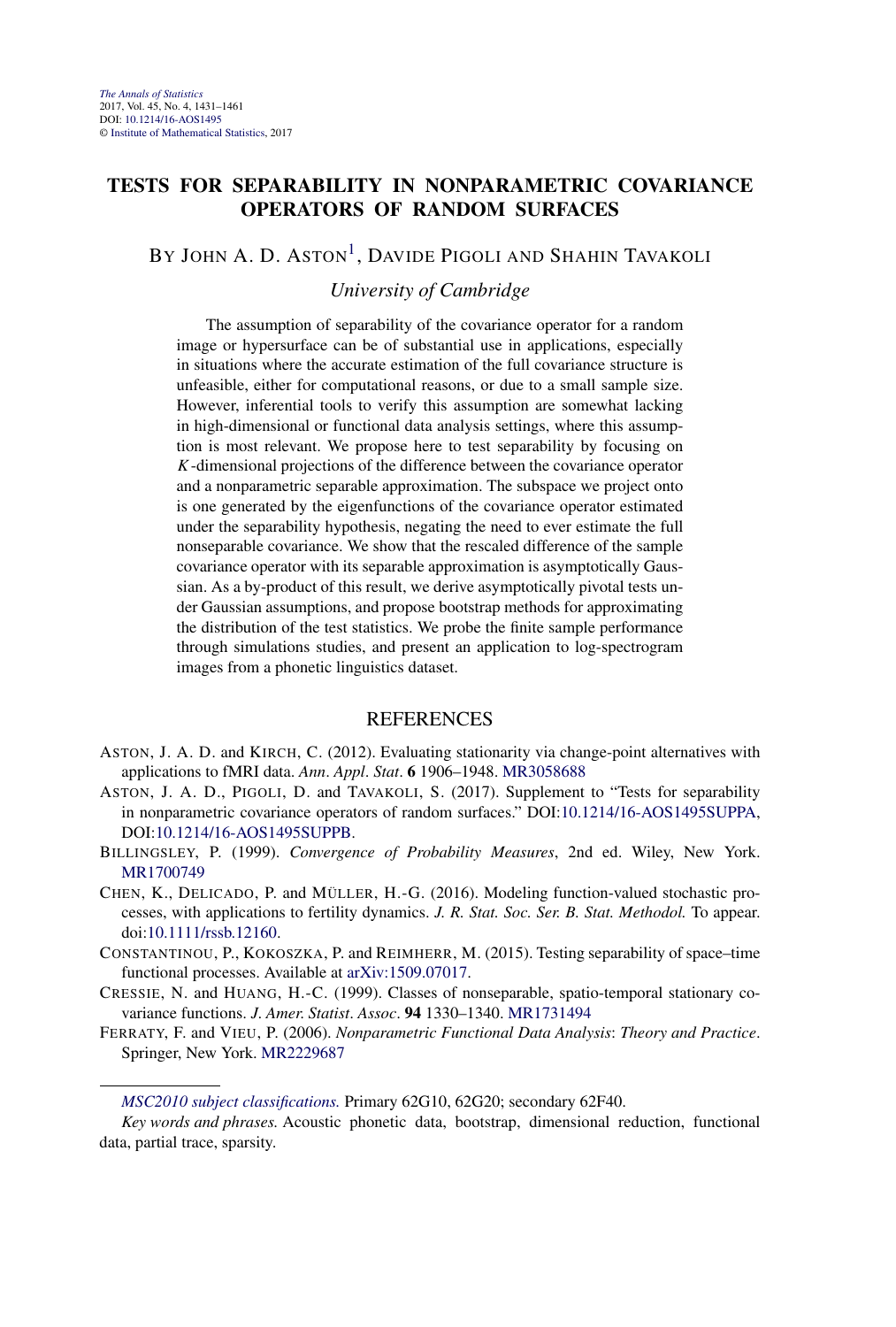- FUENTES, M. (2006). Testing for separability of spatial-temporal covariance functions. *J*. *Statist*. *Plann*. *Inference* **136** 447–466. [MR2211349](http://www.ams.org/mathscinet-getitem?mr=2211349)
- GARCIA, D. (2010). Robust smoothing of gridded data in one and higher dimensions with missing values. *Comput*. *Statist*. *Data Anal*. **54** 1167–1178. [MR2580947](http://www.ams.org/mathscinet-getitem?mr=2580947)
- GENTON, M. G. (2007). Separable approximations of space–time covariance matrices. *Environmetrics* **18** 681–695. [MR2408938](http://www.ams.org/mathscinet-getitem?mr=2408938)
- GNEITING, T. (2002). Nonseparable, stationary covariance functions for space–time data. *J*. *Amer*. *Statist*. *Assoc*. **97** 590–600. [MR1941475](http://www.ams.org/mathscinet-getitem?mr=1941475)
- GNEITING, T., GENTON, M. G. and GUTTORP, P. (2007). Geostatistical space–time models, stationarity, separability, and full symmetry. *Monogr*. *Statist*. *Appl*. *Probab*. **107** 151.
- GOHBERG, I., GOLDBERG, S. and KAASHOEK, M. A. (1990). *Classes of Linear Operators*. *Vol*. *I*. *Operator Theory*: *Advances and Applications* **49**. Birkhäuser, Basel. [MR1130394](http://www.ams.org/mathscinet-getitem?mr=1130394)
- HALL, P. and HOSSEINI-NASAB, M. (2006). On properties of functional principal components analysis. *J*. *R*. *Stat*. *Soc*. *Ser*. *B*. *Stat*. *Methodol*. **68** 109–126. [MR2212577](http://www.ams.org/mathscinet-getitem?mr=2212577)
- HORVÁTH, L. and KOKOSZKA, P. (2012). *Inference for Functional Data with Applications*. Springer, New York. [MR2920735](http://www.ams.org/mathscinet-getitem?mr=2920735)
- KADISON, R. V. and RINGROSE, J. R. (1997). *Fundamentals of the Theory of Operator Algebras*: *Elementary Theory*. *Vol*. *I*. *Graduate Studies in Mathematics* **15**. Amer. Math. Soc., Providence, RI. [MR1468229](http://www.ams.org/mathscinet-getitem?mr=1468229)
- LINDQUIST, M. A. (2008). The statistical analysis of fMRI data. *Statist*. *Sci*. **23** 439–464. [MR2530545](http://www.ams.org/mathscinet-getitem?mr=2530545)
- LIU, C., RAY, S. and HOOKER, G. (2014). Functional principal components analysis of spatially correlated data. Available at [arXiv:1411.4681.](http://arxiv.org/abs/arXiv:1411.4681)
- LU, N. and ZIMMERMAN, D. L. (2005). The likelihood ratio test for a separable covariance matrix. *Statist*. *Probab*. *Lett*. **73** 449–457. [MR2187860](http://www.ams.org/mathscinet-getitem?mr=2187860)
- MAS, A. (2006). A sufficient condition for the CLT in the space of nuclear operators—Application to covariance of random functions. *Statist*. *Probab*. *Lett*. **76** 1503–1509. [MR2245571](http://www.ams.org/mathscinet-getitem?mr=2245571)
- MITCHELL, M. W., GENTON, M. G. and GUMPERTZ, M. L. (2005). Testing for separability of space–time covariances. *Environmetrics* **16** 819–831. [MR2216653](http://www.ams.org/mathscinet-getitem?mr=2216653)
- PIGOLI, D., ASTON, J. A. D., DRYDEN, I. L. and SECCHI, P. (2014). Distances and inference for covariance operators. *Biometrika* **101** 409–422. [MR3215356](http://www.ams.org/mathscinet-getitem?mr=3215356)
- RABINER, L. R. and SCHAFER, R. W. (1978). *Digital Processing of Speech Signals* **100**. Prenticehall, Englewood Cliffs.
- RAMSAY, J. O., GRAVES, S. and HOOKER, G. (2009). *Functional Data Analysis with R and MAT-LAB*. Springer, New York.
- RAMSAY, J. O. and SILVERMAN, B. W. (2002). *Applied Functional Data Analysis*: *Methods and Case Studies*. Springer, New York. [MR1910407](http://www.ams.org/mathscinet-getitem?mr=1910407)
- RAMSAY, J. O. and SILVERMAN, B. W. (2005). *Functional Data Analysis*, 2nd ed. Springer, New York. [MR2168993](http://www.ams.org/mathscinet-getitem?mr=2168993)
- RINGROSE, J. R. (1971). *Compact Non-self-Adjoint Operators*. Van Nostrand Reinhold, London. [MR3075382](http://www.ams.org/mathscinet-getitem?mr=3075382)
- SECCHI, P., VANTINI, S. and VITELLI, V. (2015). Analysis of spatio-temporal mobile phone data: A case study in the metropolitan area of Milan. *Stat*. *Methods Appl*. **24** 279–300. [MR3376864](http://www.ams.org/mathscinet-getitem?mr=3376864)
- SIMPSON, S. L. (2010). An adjusted likelihood ratio test for separability in unbalanced multivariate repeated measures data. *Stat*. *Methodol*. **7** 511–519. [MR2719948](http://www.ams.org/mathscinet-getitem?mr=2719948)
- SIMPSON, S. L., EDWARDS, L. J., STYNER, M. A. and MULLER, K. E. (2014). Separability tests for high-dimensional, low-sample size multivariate repeated measures data. *J*. *Appl*. *Stat*. **41** 2450–2461. [MR3256397](http://www.ams.org/mathscinet-getitem?mr=3256397)
- TANG, R. and MÜLLER, H.-G. (2008). Pairwise curve synchronization for functional data. *Biometrika* **95** 875–889. [MR2461217](http://www.ams.org/mathscinet-getitem?mr=2461217)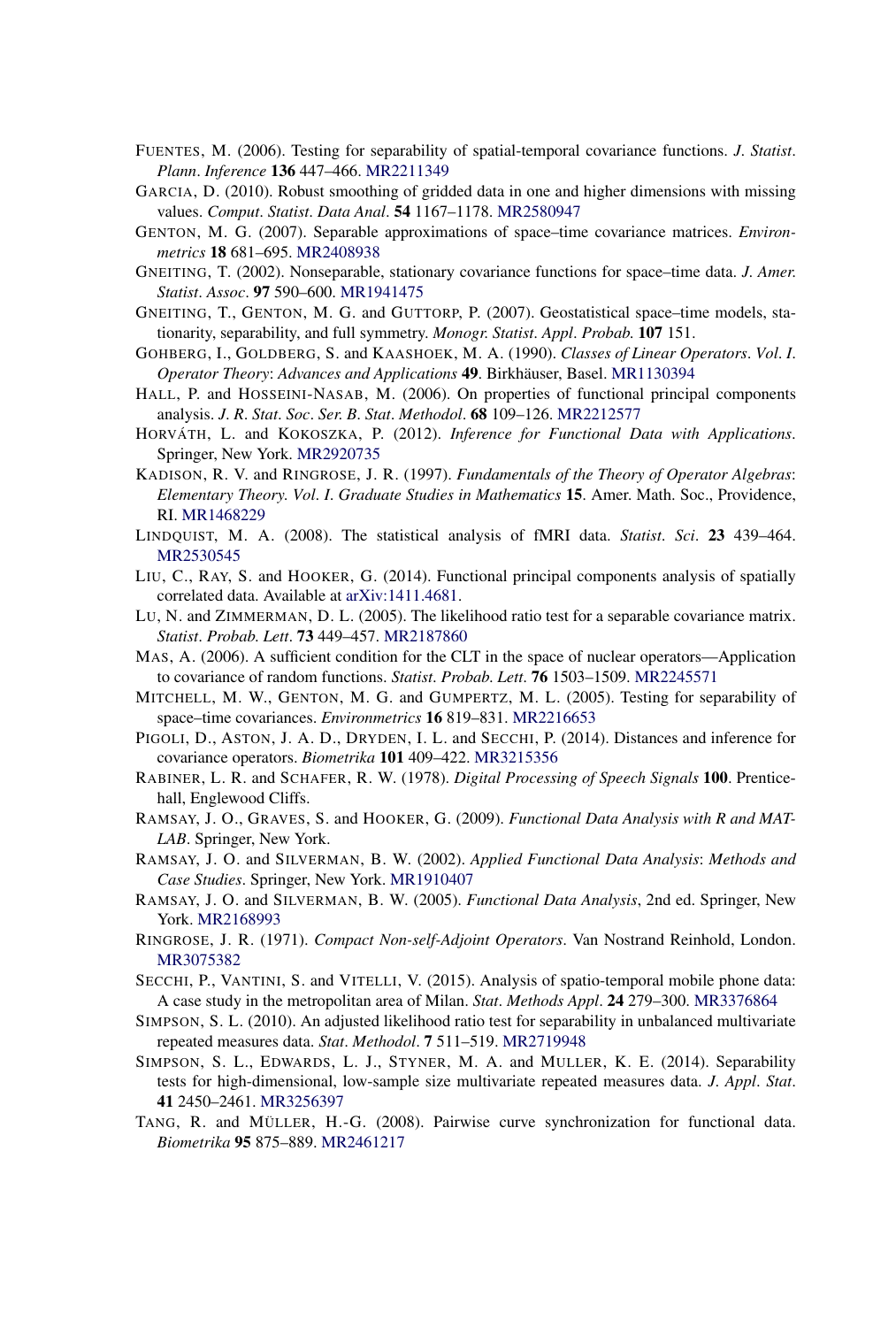- TAVAKOLI, S. (2016). covsep: Tests for determining if the covariance structure of 2-dimensional data is separable. R package version 1.0.0. Available at <https://CRAN.R-project.org/package=covsep>.
- TIBSHIRANI, R. J. (2014). Past, present, and future of statistical science. In *Praise of Sparsity and Convexity* (X. Lin, C. Genest, D. L. Banks, G. Molenberghs, D. W. Scott and J.-L. Wang, eds.) 497–506. Chapman & Hall, London.
- WANG, J.-L., CHIOU, J.-M. and MUELLER, H.-G. (2016). Functional data analysis. *Annual Review of Statistics and Its Application* **3** 257–295.
- WORSLEY, K. J., MARRETT, S., NEELIN, P., VANDAL, A. C., FRISTON, K. J. and EVANS, A. C. (1996). A unified statistical approach for determining significant signals in images of cerebral activation. *Human Brain Mapping* **4** 58–73.
- YAO, F., MÜLLER, H.-G. and WANG, J.-L. (2005). Functional data analysis for sparse longitudinal data. *J*. *Amer*. *Statist*. *Assoc*. **100** 577–590. [MR2160561](http://www.ams.org/mathscinet-getitem?mr=2160561)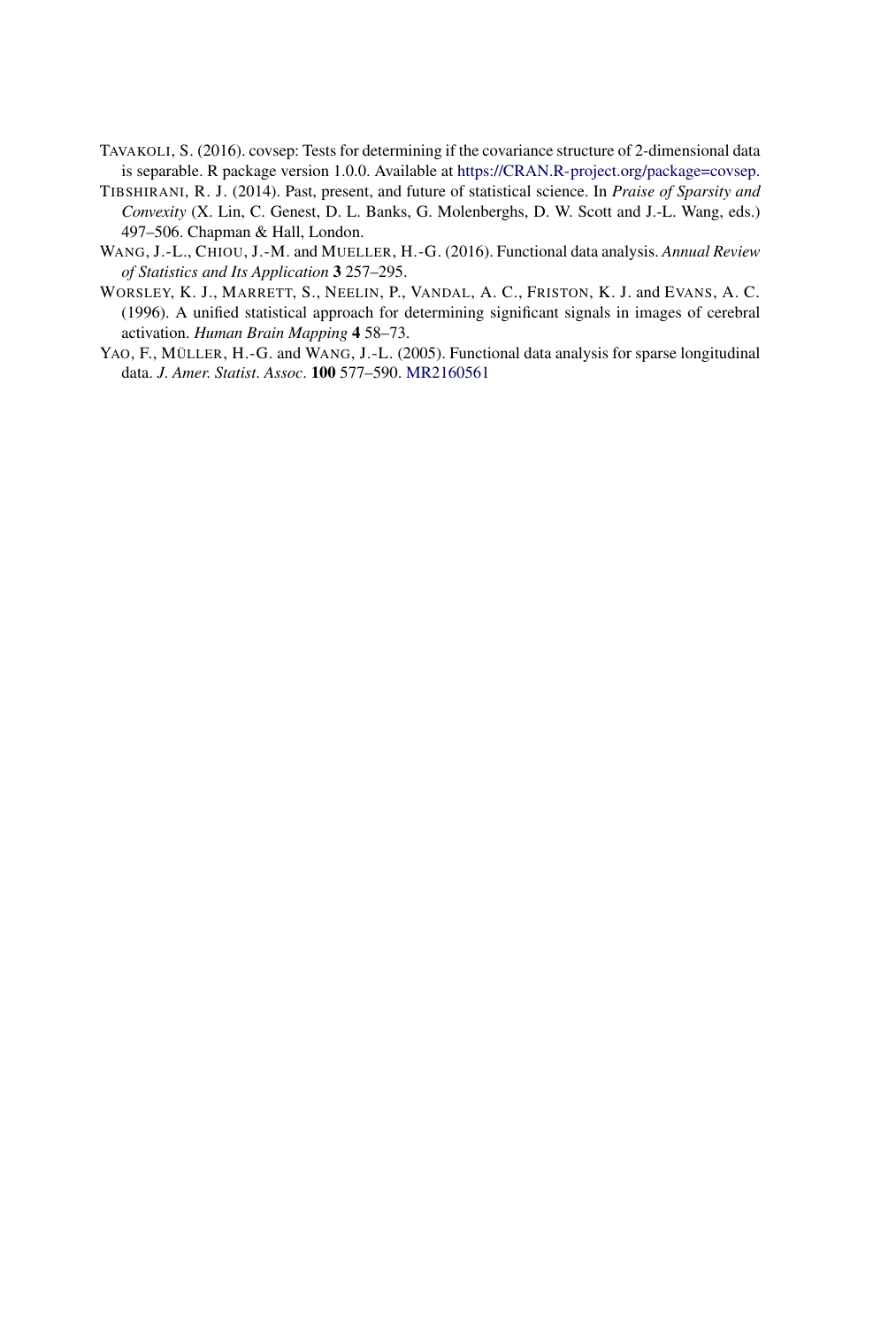## <span id="page-9-0"></span>**IDENTIFICATION OF UNIVERSALLY OPTIMAL CIRCULAR DESIGNS FOR THE INTERFERENCE MODEL**

BY WEI ZHENG\*<sup>, 1</sup> MINGYAO AI<sup>†, 2</sup> and Kang Li<sup>†</sup>

# *Indiana University-Purdue University Indianapolis*<sup>∗</sup> *and Peking University*†

Many applications of block designs exhibit neighbor and edge effects. A popular remedy is to use the circular design coupled with the interference model. The search for optimal or efficient designs has been intensively studied in recent years. The circular neighbor balanced designs at distances 1 and 2 (CNBD2), including orthogonal array of type I (OA*I* ) of strength 2, are the two major designs proposed in literature for the purpose of estimating the direct treatment effects. They are shown to be optimal within some reasonable subclasses of designs. By using benchmark designs in approximate design theory, we show that CNBD2 is highly efficient among all possible designs when the error terms are homoscedastic and uncorrelated. However, when the error terms are correlated, these designs will be outperformed significantly by other designs. Note that CNBD2 fall into the special catalog of pseudo symmetric designs, and they only exist when the number of treatments is larger than the block size and the number of blocks is multiple of some constants. In this paper, we elaborate equivalent conditions for any design, pseudo symmetric or not, to be universally optimal for any size of experiment and any covariance structure of the error terms. This result is novel for circular designs and sheds light on other similar models in the search for optimal or efficient asymmetric designs.

- AI, M., GE, G. and CHAN, L. (2007). Circular neighbor-balanced designs universally optimal for total effects. *Sci*. *China Ser*. *A* **50** 821–828. [MR2353065](http://www.ams.org/mathscinet-getitem?mr=2353065)
- AI, M., YU, Y. and HE, S. (2009). Optimality of circular neighbor-balanced designs for total effects with autoregressive correlated observations. *J*. *Statist*. *Plann*. *Inference* **139** 2293–2304. [MR2507991](http://www.ams.org/mathscinet-getitem?mr=2507991)
- ALDRED, R. E. L., BAILEY, R. A., MCKAY, B. D. and WANLESS, I. M. (2014). Circular designs balanced for neighbours at distances one and two. *Biometrika* **101** 943–956. [MR3286927](http://www.ams.org/mathscinet-getitem?mr=3286927)
- AZAÏS, J. M., BAILEY, R. A. and MONOD, H. (1993). A catalogue of efficient neighbour-designs with border plots. *Biometrics* **49** 1252–1261.
- AZAÏS, J. M., ONILLON, J. and LEFORT-BUSON, M. (1986). Une méthode d'étude de phénomènes de compétition entre génotypes. Application au colza (*Brassica napus* L.). *Agronomie* **6** 601–614.
- BAILEY, R. A. and DRUILHET, P. (2004). Optimality of neighbor-balanced designs for total effects. *Ann*. *Statist*. **32** 1650–1661. [MR2089136](http://www.ams.org/mathscinet-getitem?mr=2089136)
- BAILEY, R. A. and DRUILHET, P. (2014). Optimal cross-over designs for full interaction models. *Ann*. *Statist*. **42** 2282–2300. [MR3269980](http://www.ams.org/mathscinet-getitem?mr=3269980)

*[MSC2010 subject classifications.](http://www.ams.org/mathscinet/msc/msc2010.html)* Primary 62K05; secondary 62J05.

*Key words and phrases.* Approximate design theory, circular design, interference model, linear equations system, universal optimality.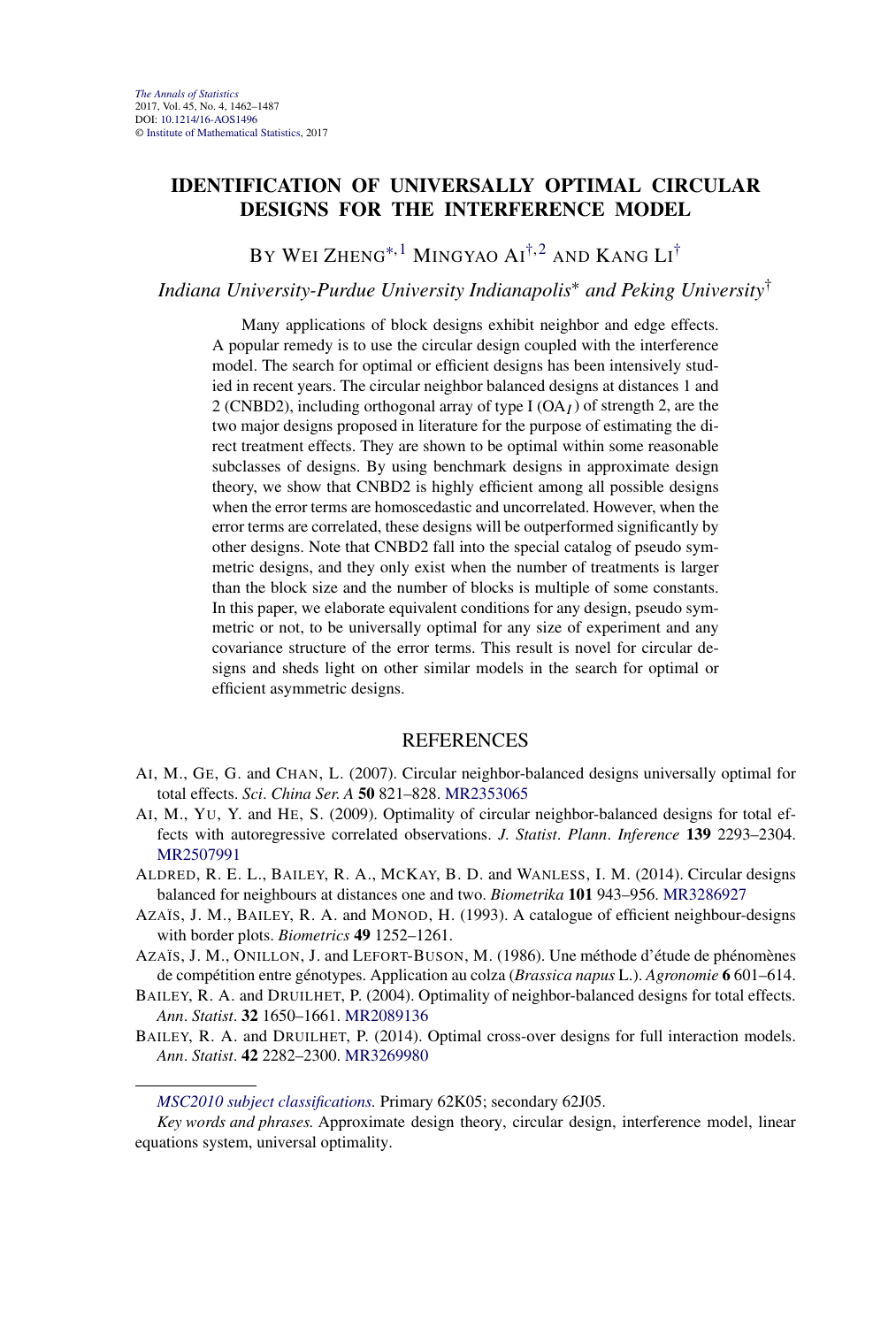- BAILEY, R. A. and PAYNE, R. W. (1990). Experimental design: Statistical research and its application. In *Institute of Arable Crops Research Report for* 1989 (J. Abbott, ed.) 107–112. Agriculture and Food Research Council, Institute of Arable Crops Research, Harpenden.
- BESAG, J. and KEMPTON, R. (1986). Statistical analysis of field experiments using neighbouring plots. *Biometrics* **42** 231–251.
- BHALLI, M. A., DAY, A. D., TUCKER, H., THOMPSON, R. K. and MASSEY, G. D. (1964). Endborder effects in irrigated barley yield trials. *Agron*. *J*. **56** 346–348.
- CLARKE, F. R., BAKER, R. J. and DEPAUW, R. M. (2000). Plot direction and spacing effects on interplot interference in spring wheat cultivar trials. *Crop Sci*. **40** 655–658.
- CONNOLLY, T., MCNICOL, J. W., WASTIE, R. L. and STEWART, H. E. (1995). Evaluating between-plant interference in field trials for assessing potato genotypes for resistance to late blight. *Ann*. *Appl*. *Biol*. **127** 273–282.
- DAVID, O., MONOD, H., LORGEOU, J. and PHILIPPEAU, G. (2001). Control of interplot interference in Grain Maize: A multi-site comparison. *Crop Sci*. **41** 406–414.
- DRAPER, N. R. and GUTTMAN, I. (1980). Incorporating overlap effects from neighbouring units into response surface models. *J*. *R*. *Stat*. *Soc*. *Ser*. *C*. *Appl*. *Stat*. **29** 128–134.
- DRUILHET, P. (1999). Optimality of neighbour balanced designs. *J*. *Statist*. *Plann*. *Inference* **81** 141– 152. [MR1718460](http://www.ams.org/mathscinet-getitem?mr=1718460)
- DRUILHET, P. and TINSSON, W. (2012). Efficient circular neighbour designs for spatial interference model. *J*. *Statist*. *Plann*. *Inference* **142** 1161–1169. [MR2879760](http://www.ams.org/mathscinet-getitem?mr=2879760)
- DYKE, G. V. and SHELLEY, C. F. (1976). Serial designs balanced for effects of neighbours on both sides. *J*. *Agric*. *Sci*. **87** 303–305.
- FILIPIAK, K. (2012). Universally optimal designs under an interference model with equal left- and right-neighbor effects. *Statist*. *Probab*. *Lett*. **82** 592–598. [MR2887476](http://www.ams.org/mathscinet-getitem?mr=2887476)
- FILIPIAK, K. and MARKIEWICZ, A. (2003). Optimality of neighbor balanced designs under mixed effects model. *Statist*. *Probab*. *Lett*. **61** 225–234. [MR1959129](http://www.ams.org/mathscinet-getitem?mr=1959129)
- FILIPIAK, K. and MARKIEWICZ, A. (2004). Optimality of type I orthogonal arrays for general interference model with correlated observations. *Statist*. *Probab*. *Lett*. **68** 259–265. [MR2083894](http://www.ams.org/mathscinet-getitem?mr=2083894)
- FILIPIAK, K. and MARKIEWICZ, A. (2005). Optimality and efficiency of circular neighbor balanced designs for correlated observations. *Metrika* **61** 17–27. [MR2126434](http://www.ams.org/mathscinet-getitem?mr=2126434)
- FILIPIAK, K. and MARKIEWICZ, A. (2007). Optimal designs for a mixed interference model. *Metrika* **65** 369–386. [MR2299558](http://www.ams.org/mathscinet-getitem?mr=2299558)
- FILIPIAK, K. and MARKIEWICZ, A. (2012). On universal optimality of circular weakly neighbor balanced designs under an interference model. *Comm*. *Statist*. *Theory Methods* **41** 2356–2366.
- FILIPIAK, K. and MARKIEWICZ, A. (2014). On the optimality of circular block designs under a mixed interference model. *Comm*. *Statist*. *Theory Methods* **43** 4534–4545. [MR3275481](http://www.ams.org/mathscinet-getitem?mr=3275481)
- FILIPIAK, K. and RÓŻAŃSKI, R. (2013). On the E-optimality of complete block designs under a mixed interference model. *J*. *Statist*. *Plann*. *Inference* **143** 583–592. [MR2995117](http://www.ams.org/mathscinet-getitem?mr=2995117)
- FILIPIAK, K., RÓŻAŃSKI, R., SAWIKOWSKA, A. and WOJTERA-TYRAKOWSKA, D. (2008). On the *E*-optimality of complete designs under an interference model. *Statist*. *Probab*. *Lett*. **78** 2470– 2477. [MR2462681](http://www.ams.org/mathscinet-getitem?mr=2462681)
- FINNEY, D. J. and OUTHWAITE, A. D. (1956). Serially balanced sequences in bioassay. *Proc*. *R*. *Soc*. *Lond*., *B*, *Biol*. *Sci*. **145** 493–507.
- GILL, P. S. (1993). Design and analysis of field experiments incorporating local and remote effects of treatments. *Biom*. *J*. **35** 343–354. [MR1222502](http://www.ams.org/mathscinet-getitem?mr=1222502)
- GOLDRINGER, I., BRABANT, P. and KEMPTON, R. A. (1994). Adjustment for competition between genotypes in single-row-plot trials of winter wheat (*Triticum aestivum*). *Plant Breed*. **112** 294– 300.
- HIDE, G. A. and READ, P. J. (1990). Effect of neighbouring plants on the yield of potatoes from seed tubers affected with gangrene (*Phoma foveata*) or from plants affected with stem canker (*Rhizoctonia solani*). *Ann*. *Appl*. *Biol*. **116** 233–243.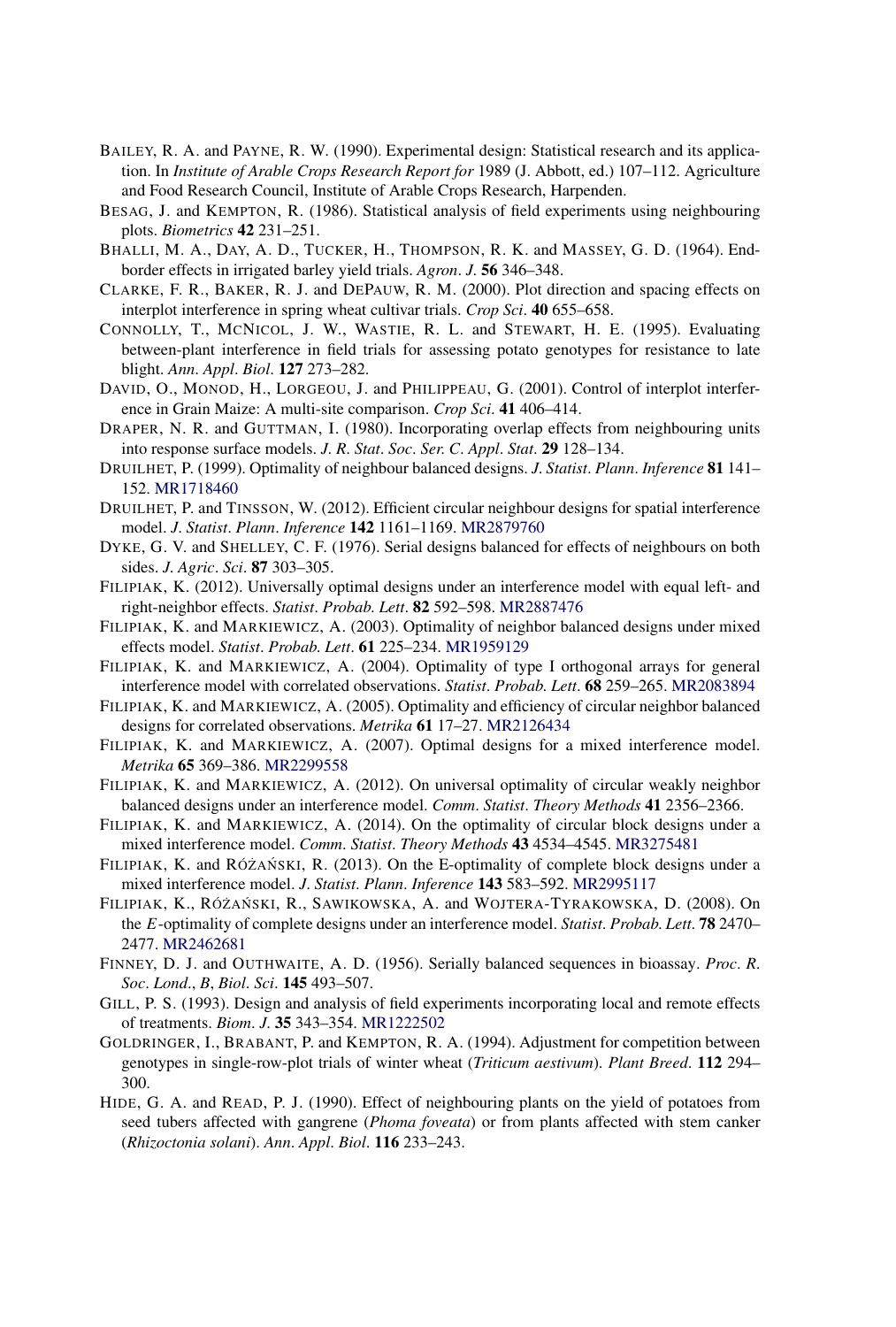- JEEVITHA, M. and SANTHARAM, C. (2013). Optimality and efficiency of circular neighbor balanced design. *International Journal of Statistika and Mathematika* **7** 19–23.
- KEMPTON, R. A. (1982). Adjustment for competition between varieties in plant breeding trials. *J*. *Agric*. *Sci*. **98** 599–611.
- KIEFER, J. (1975). Construction and optimality of generalized Youden designs. In *A Survey of Statistical Design and Linear Models* (*Proc*. *Internat*. *Sympos*., *Colorado State Univ*., *Ft*. *Collins*, *Colo*., 1973) (J. N. Srivastava, ed.) 333–353. North-Holland, Amsterdam. [MR0395079](http://www.ams.org/mathscinet-getitem?mr=0395079)
- KUNERT, J. and MARTIN, R. J. (2000). On the determination of optimal designs for an interference model. *Ann*. *Statist*. **28** 1728–1742. [MR1835039](http://www.ams.org/mathscinet-getitem?mr=1835039)
- KUNERT, J. and MERSMANN, S. (2011). Optimal designs for an interference model. *J*. *Statist*. *Plann*. *Inference* **141** 1623–1632. [MR2747931](http://www.ams.org/mathscinet-getitem?mr=2747931)
- KUSHNER, H. B. (1997). Optimal repeated measurements designs: The linear optimality equations. *Ann*. *Statist*. **25** 2328–2344. [MR1604457](http://www.ams.org/mathscinet-getitem?mr=1604457)
- LANGTON, S. (1990). Avoiding edge effects in agroforestry experiments; the use of neighbourbalanced designs and guard areas. *Agrofor*. *Syst*. **12** 173–185.
- LI, K., ZHENG, W. and AI, M. (2015). Optimal designs for the proportional interference model. *Ann*. *Statist*. **43** 1596–1616. [MR3357872](http://www.ams.org/mathscinet-getitem?mr=3357872)
- MACDONALD, G. E. and PECK, N. H. (1976). Border effects in a long-term fertility experiment. *Agron*. *J*. **68** 530–532.
- MAGDA, C. G. (1980). Circular balanced repeated measurements designs. *Comm*. *Statist*. *Theory Methods* **9** 1901–1918. [MR0603164](http://www.ams.org/mathscinet-getitem?mr=0603164)
- PUKELSHEIM, F. (1993). *Optimal Design of Experiments*. Wiley, New York. [MR1211416](http://www.ams.org/mathscinet-getitem?mr=1211416)
- REES, D. H. (1967). Some designs of use in serology. *Biometrics* **23** 779–791.
- SPECKEL, D., VINCOURT, P., AZAÏS, J. M. and KOBILINSKY, A. (1987). Étude de la compétition interparcellaire chez le tournesol. *Biom*. *Praxim*. **27** 21–43.
- ZHENG, W. (2015). Universally optimal designs for two interference models. *Ann*. *Statist*. **43** 501– 518. [MR3316188](http://www.ams.org/mathscinet-getitem?mr=3316188)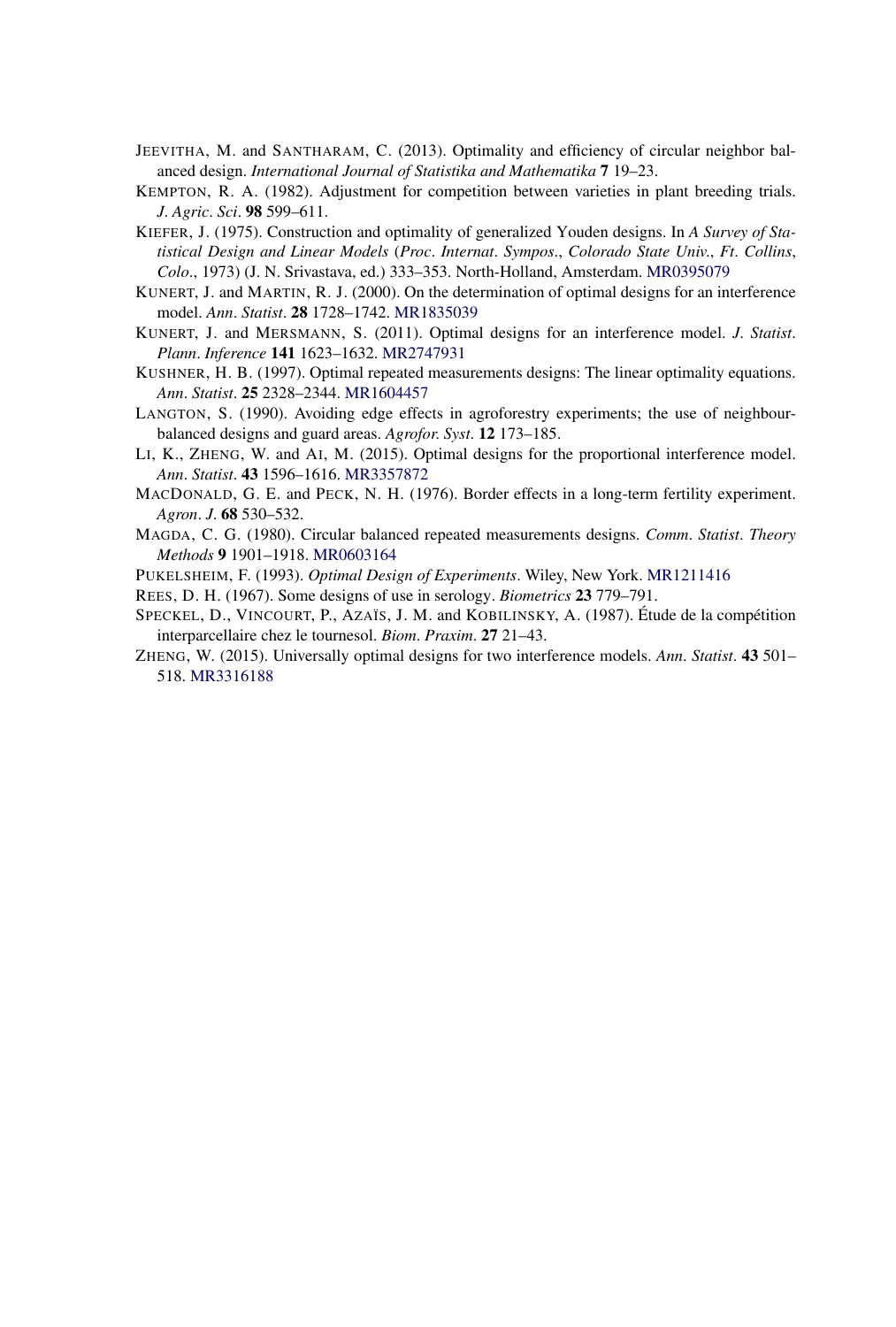## **CO-CLUSTERING OF NONSMOOTH GRAPHONS**

#### BY DAVID CHOI

#### *Carnegie Mellon University*

Performance bounds are given for exploratory co-clustering/blockmodeling of bipartite graph data, where we assume the rows and columns of the data matrix are samples from an arbitrary population. This is equivalent to assuming that the data is generated from a nonsmooth graphon. It is shown that co-clusters found by any method can be extended to the row and column populations, or equivalently that the estimated blockmodel approximates a blocked version of the generative graphon, with estimation error bounded by  $O_P(n^{-1/2})$ . Analogous performance bounds are also given for degree-corrected blockmodels and random dot product graphs, with error rates depending on the dimensionality of the latent variable space.

#### REFERENCES

- AIROLDI, E. M., COSTA, T. B. and CHAN, S. H. (2013). Stochastic blockmodel approximation of a graphon: Theory and consistent estimation. In *Advances in Neural Information Processing Systems* 692–700.
- AIROLDI, E. M., BLEI, D. M., FIENBERG, S. E. and XING, E. P. (2009). Mixed membership stochastic blockmodels. In *Advances in Neural Information Processing Systems* 33–40.
- ALIPRANTIS, C. D. and BORDER, K. C. (2006). *Infinite Dimensional Analysis*: *A Hitchhiker's Guide*, 3rd ed. Springer, Berlin. [MR2378491](http://www.ams.org/mathscinet-getitem?mr=2378491)
- BIAU, G., DEVROYE, L. and LUGOSI, G. (2008). On the performance of clustering in Hilbert spaces. *IEEE Trans*. *Inform*. *Theory* **54** 781–790. [MR2444554](http://www.ams.org/mathscinet-getitem?mr=2444554)
- BLONDEL, V. D., GUILLAUME, J.-L., LAMBIOTTE, R. and LEFEBVRE, E. (2008). Fast unfolding of communities in large networks. *J*. *Stat*. *Mech*. *Theory Exp*. **2008** P10008.
- BORGS, C., CHAYES, J. T., COHN, H. and GANGULY, S. (2015). Consistent nonparametric estimation for heavy-tailed sparse graphs. Preprint. Available at [arXiv:1508.06675](http://arxiv.org/abs/arXiv:1508.06675).
- CAI, T. T. and LI, X. (2015). Robust and computationally feasible community detection in the presence of arbitrary outlier nodes. *Ann*. *Statist*. **43** 1027–1059. [MR3346696](http://www.ams.org/mathscinet-getitem?mr=3346696)
- CHEN, A., AMINI, A. A., LEVINA, E. and BICKEL, P. J. (2012). Fitting community models to large sparse networks. *Ann*. *Statist*. **41** 2097–2122.
- CHEN, H.-C., ZOU, W., TIEN, Y.-J. and CHEN, J. J. (2013). Identification of bicluster regions in a binary matrix and its applications. *PLoS ONE* **8** e71680.
- CHOI, D. (2017). Supplement to "Co-clustering of nonsmooth graphons." DOI[:10.1214/16-](http://dx.doi.org/10.1214/16-AOS1497SUPP) [AOS1497SUPP](http://dx.doi.org/10.1214/16-AOS1497SUPP).
- CHOI, D. and WOLFE, P. J. (2014). Co-clustering separately exchangeable network data. *Ann*. *Statist*. **42** 29–63. [MR3161460](http://www.ams.org/mathscinet-getitem?mr=3161460)
- DECELLE, A., KRZAKALA, F., MOORE, C. and ZDEBOROVÁ, L. (2011). Asymptotic analysis of the stochastic block model for modular networks and its algorithmic applications. *Phys*. *Rev*. *E* **84** 066106.

#### *[MSC2010 subject classifications.](http://www.ams.org/mathscinet/msc/msc2010.html)* Primary 62G05; secondary 05C80, 60B20.

*Key words and phrases.* Graphon, bipartite graph, co-clustering, statistical network analysis, stochastic blockmodel, degree-corrected blockmodel, random dot product graph.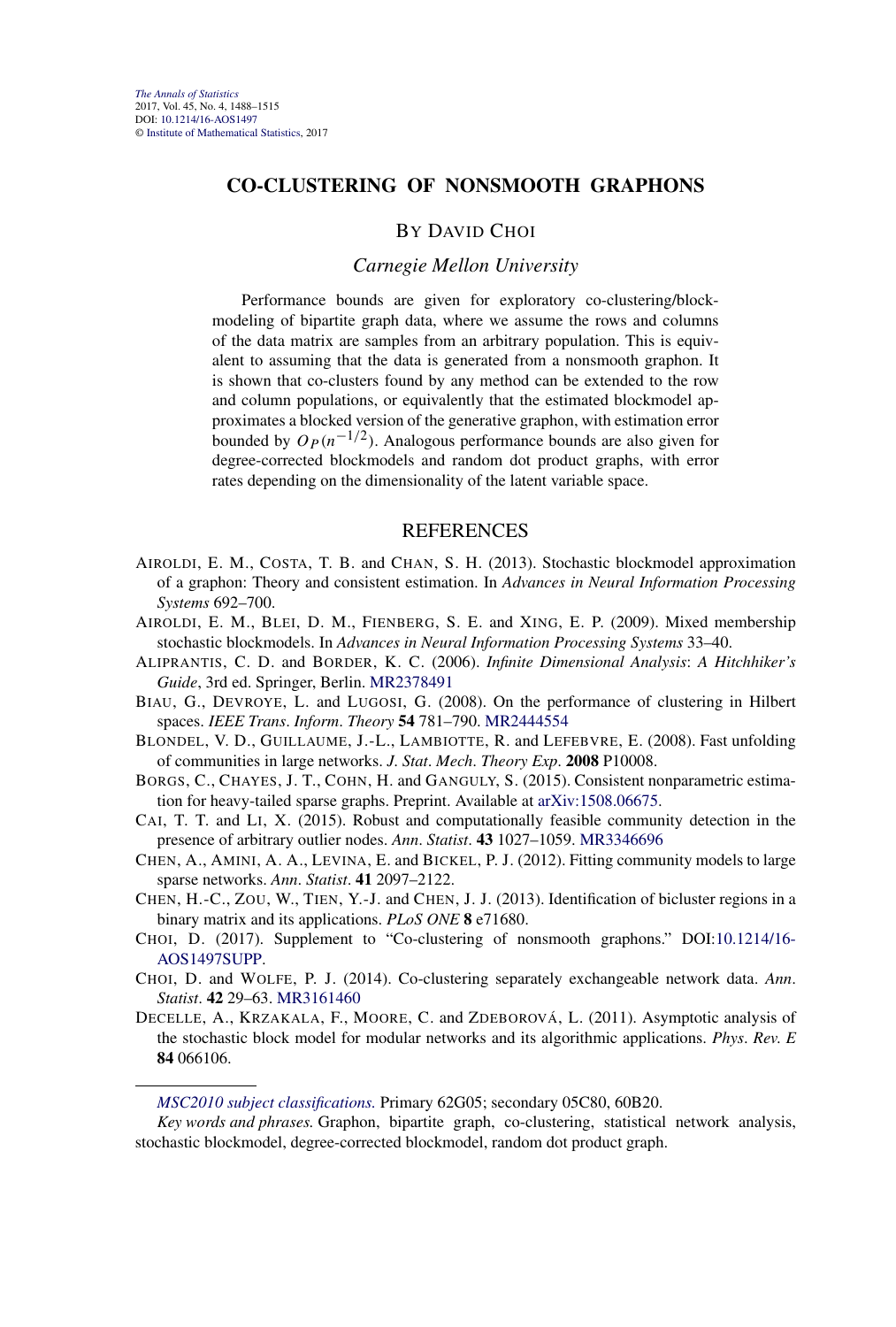- DIACONIS, P. and JANSON, S. (2007). Graph limits and exchangeable random graphs. Preprint. Available at [arXiv:0712.2749.](http://arxiv.org/abs/arXiv:0712.2749)
- GAO, C., LU, Y. and ZHOU, H. H. (2014). Rate-optimal graphon estimation. Preprint. Available at [arXiv:1410.5837.](http://arxiv.org/abs/arXiv:1410.5837)
- GAO, C., MA, Z., ZHANG, A. Y. and ZHOU, H. H. (2015a). Achieving optimal misclassification proportion in stochastic block model. Preprint. Available at [arXiv:1505.03772.](http://arxiv.org/abs/arXiv:1505.03772)
- GAO, C., LU, Y., MA, Z. and ZHOU, H. H. (2015b). Optimal estimation and completion of matrices with biclustering structures. Preprint. Available at [arXiv:1512.00150.](http://arxiv.org/abs/arXiv:1512.00150)
- GOH, K.-I., CUSICK, M. E., VALLE, D., CHILDS, B., VIDAL, M. and BARABÁSI, A.-L. (2007). The human disease network. *Proc*. *Natl*. *Acad*. *Sci*. *USA* **104** 8685–8690.
- HARPAZ, R., PEREZ, H., CHASE, H. S., RABADAN, R., HRIPCSAK, G. and FRIEDMAN, C. (2011). Biclustering of adverse drug events in the FDA's spontaneous reporting system. *Clin*. *Pharmacol*. *Ther*. **89** 243–250.
- HOFF, P. D., RAFTERY, A. E. and HANDCOCK, M. S. (2002). Latent space approaches to social network analysis. *J*. *Amer*. *Statist*. *Assoc*. **97** 1090–1098. [MR1951262](http://www.ams.org/mathscinet-getitem?mr=1951262)
- JEONG, H., TOMBOR, B., ALBERT, R., OLTVAI, Z. N. and BARABÁSI, A.-L. (2000). The largescale organization of metabolic networks. *Nature* **407** 651–654.
- JI, P. and JIN, J. (2014). Coauthorship and citation networks for statisticians. Preprint. Available at [arXiv:1410.2840.](http://arxiv.org/abs/arXiv:1410.2840)
- KARRER, B. and NEWMAN, M. E. J. (2011). Stochastic blockmodels and community structure in networks. *Phys*. *Rev*. *E* **83** 016107, 10. [MR2788206](http://www.ams.org/mathscinet-getitem?mr=2788206)
- KLOPP, O., TSYBAKOV, A. B. and VERZELEN, N. (2015). Oracle inequalities for network models and sparse graphon estimation. Preprint. Available at [arXiv:1507.04118.](http://arxiv.org/abs/arXiv:1507.04118)
- KRZAKALA, F., MOORE, C., MOSSEL, E., NEEMAN, J., SLY, A., ZDEBOROVÁ, L. and ZHANG, P. (2013). Spectral redemption in clustering sparse networks. *Proc*. *Natl*. *Acad*. *Sci*. *USA* **110** 20935– 20940. [MR3174850](http://www.ams.org/mathscinet-getitem?mr=3174850)
- LATOUCHE, P., BIRMELÉ, E. and AMBROISE, C. (2011). Overlapping stochastic block models with application to the French political blogosphere. *Ann*. *Appl*. *Stat*. **5** 309–336. [MR2810399](http://www.ams.org/mathscinet-getitem?mr=2810399)
- LOVÁSZ, L. (2012). *Large Networks and Graph Limits* **60**.
- MOSSEL, E., NEEMAN, J. and SLY, A. (2013). A proof of the block model threshold conjecture. Preprint. Available at [arXiv:1311.4115](http://arxiv.org/abs/arXiv:1311.4115).
- NEWMAN, M. E. (2001). Scientific collaboration networks. I. Network construction and fundamental results. *Phys*. *Rev*. *E* **64** 016131.
- NEWMAN, M. E. (2013). Spectral community detection in sparse networks. Preprint. Available at [arXiv:1308.6494.](http://arxiv.org/abs/arXiv:1308.6494)
- OLHEDE, S. C. and WOLFE, P. J. (2014). Network histograms and universality of blockmodel approximation. *Proc*. *Natl*. *Acad*. *Sci*. *USA* **111** 14722–14727.
- ROHE, K., QIN, T. and YU, B. (2012). Co-clustering for directed graphs: The stochastic co-Blockmodel and spectral algorithm Di-Sim. Preprint. Available at [arXiv:1204.2296](http://arxiv.org/abs/arXiv:1204.2296).
- SCHNEIDER, R. (2013). *Convex Bodies*: *The Brunn–Minkowski Theory*. Cambridge Univ. Press, Cambridge.
- SUSSMAN, D. L., TANG, M. and PRIEBE, C. E. (2012). Universally consistent latent position estimation and vertex classification for random dot product graphs. Preprint. Available at [arXiv:1207.6745.](http://arxiv.org/abs/arXiv:1207.6745)
- SUSSMAN, D. L., TANG, M., FISHKIND, D. E. and PRIEBE, C. E. (2012). A consistent adjacency spectral embedding for stochastic blockmodel graphs. *J*. *Amer*. *Statist*. *Assoc*. **107** 1119–1128. [MR3010899](http://www.ams.org/mathscinet-getitem?mr=3010899)
- TRAUD, A. L., KELSIC, E. D., MUCHA, P. J. and PORTER, M. A. (2011). Comparing community structure to characteristics in online collegiate social networks. *SIAM Rev*. **53** 526–543. [MR2834086](http://www.ams.org/mathscinet-getitem?mr=2834086)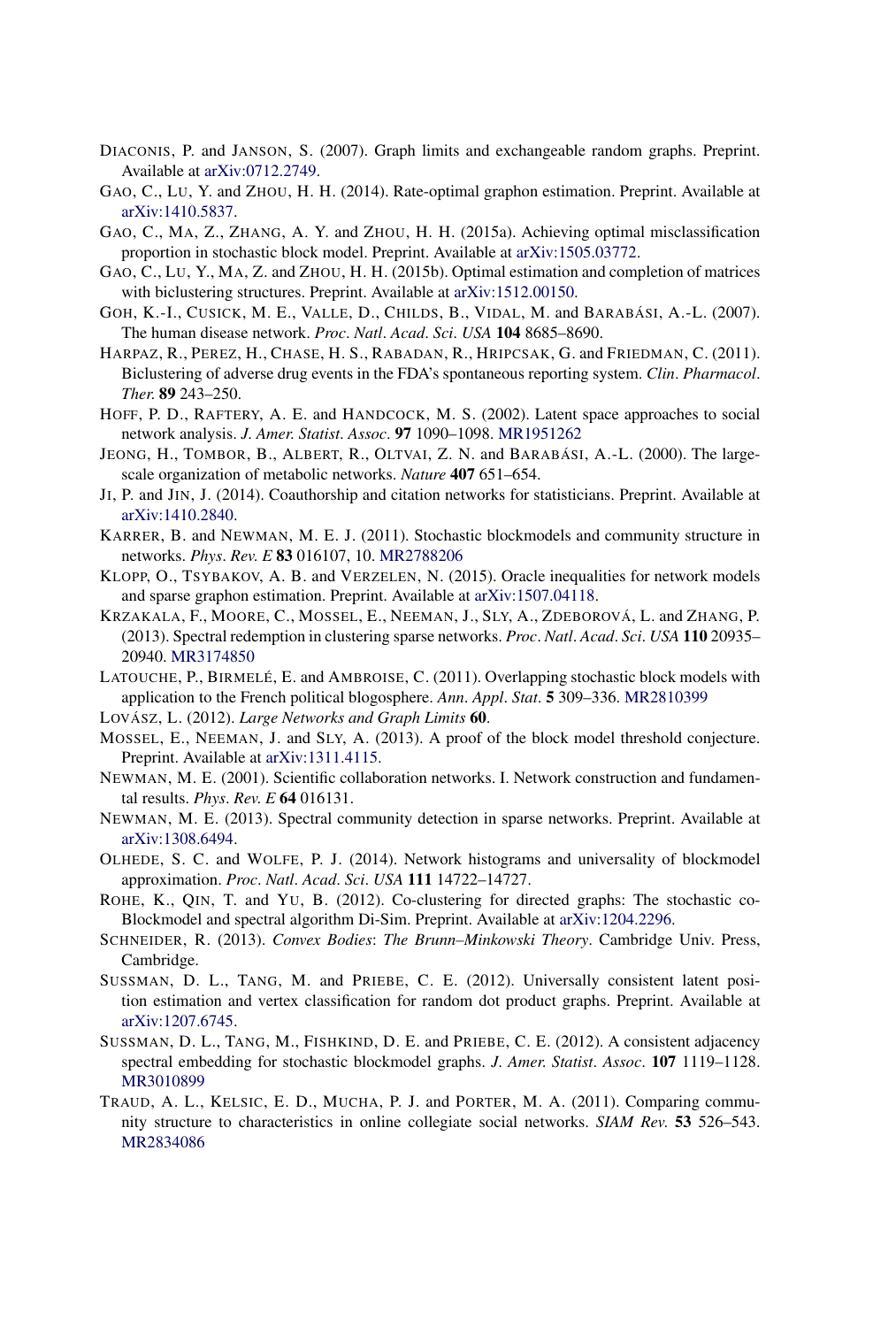VAN UITERT, M., MEULEMAN, W. and WESSELS, L. (2008). Biclustering sparse binary genomic data. *J*. *Comput*. *Biol*. **15** 1329–1345. [MR2461979](http://www.ams.org/mathscinet-getitem?mr=2461979)

WASSERMAN, L. (2006). *All of Nonparametric Statistics*. Springer, New York. [MR2172729](http://www.ams.org/mathscinet-getitem?mr=2172729)

ZHAO, Y., LEVINA, E. and ZHU, J. (2012). Consistency of community detection in networks under degree-corrected stochastic block models. *Ann*. *Statist*. **40** 2266–2292. [MR3059083](http://www.ams.org/mathscinet-getitem?mr=3059083)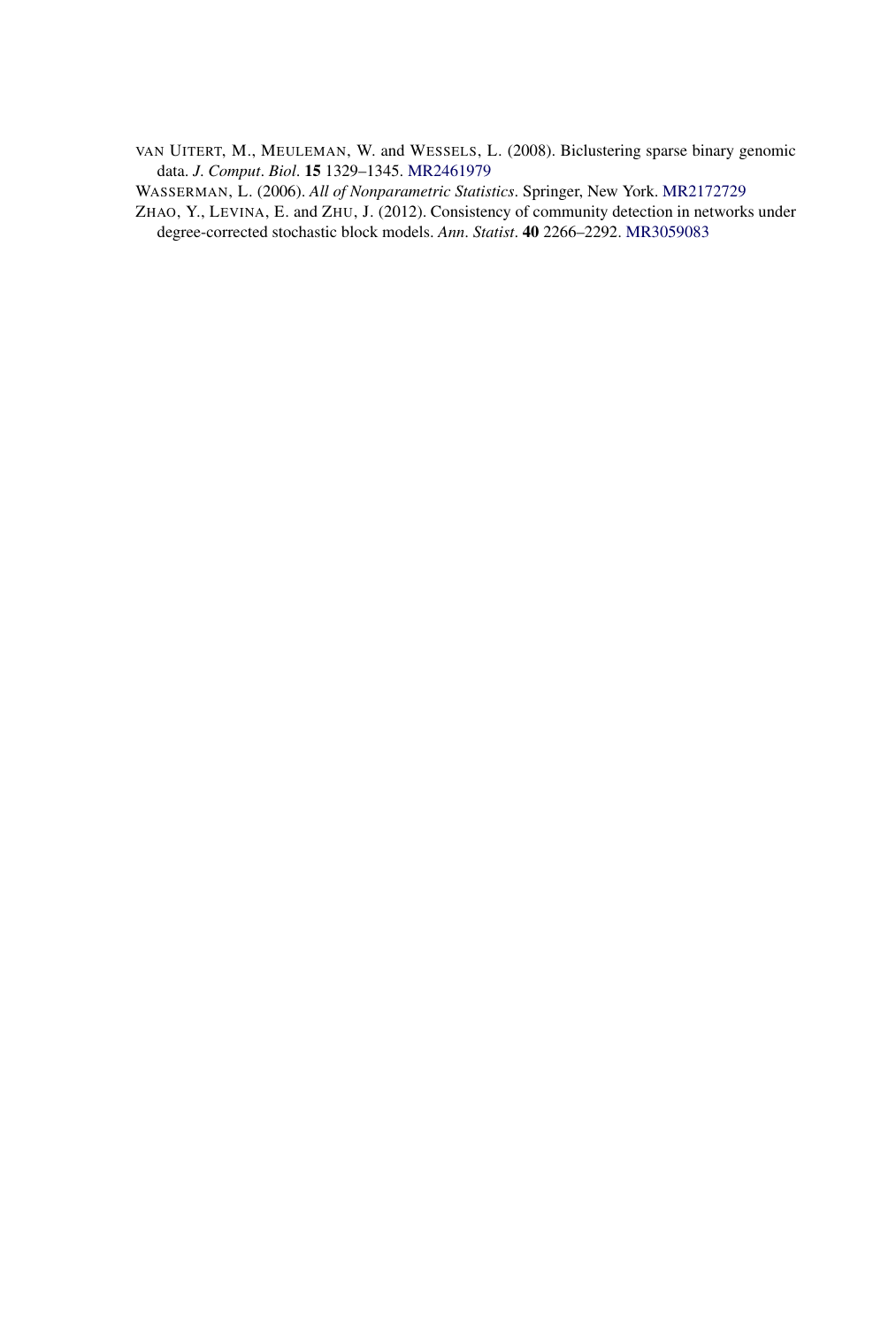## **MINIMAX THEORY OF ESTIMATION OF LINEAR FUNCTIONALS OF THE DECONVOLUTION DENSITY WITH OR WITHOUT SPARSITY**

# BY MARIANNA PENSKY<sup>1</sup>

## *University of Central Florida*

The present paper considers the problem of estimating a linear functional  $\Phi = \int_{-\infty}^{\infty} \varphi(x) f(x) dx$  of an unknown deconvolution density *f* on the basis of *n* i.i.d. observations,  $Y_1, \ldots, Y_n$  of  $Y = \theta + \xi$ , where  $\xi$  has a known pdf *g*, and *f* is the pdf of *θ*. The objective of the present paper is to develop the a general minimax theory of estimating  $\Phi$ , and to relate this problem to estimation of functionals  $\Phi_n = n^{-1} \sum_{i=1}^n \varphi(\theta_i)$  in indirect observations. In particular, we offer a general, Fourier transform based approach to estimation of  $\Phi$  (and  $\Phi_n$ ) and derive upper and minimax lower bounds for the risk for an arbitrary square integrable function *ϕ*. Furthermore, using technique of inversion formulas, we extend the theory to a number of situations when the Fourier transform of  $\varphi$  does not exist, but  $\Phi$  can be presented as a functional of the Fourier transform of *f* and its derivatives. The latter enables us to construct minimax estimators of the functionals that have never been handled before such as the odd absolute moments and the generalized moments of the deconvolution density. Finally, we generalize our results to the situation when the vector  $\theta$  is sparse and the objective is estimating  $\Phi$  (or  $\Phi_n$ ) over the nonzero components only. As a direct application of the proposed theory, we automatically recover multiple recent results and obtain a variety of new ones such as, for example, estimation of the mixing probability density function with classical and Berkson errors and estimation of the  $(2M + 1)$ -th absolute moment of the deconvolution density.

## REFERENCES

- BERKSON, J. (1950). Are there two regression problems? *J*. *Amer*. *Statist*. *Assoc*. **45** 164–180.
- BUTUCEA, C. and COMTE, F. (2009). Adaptive estimation of linear functionals in the convolution model and applications. *Bernoulli* **15** 69–98. [MR2546799](http://www.ams.org/mathscinet-getitem?mr=2546799)
- CAI, T. T., JIN, J. and LOW, M. G. (2007). Estimation and confidence sets for sparse normal mixtures. *Ann*. *Statist*. **35** 2421–2449. [MR2382653](http://www.ams.org/mathscinet-getitem?mr=2382653)
- CAI, T. T. and LOW, M. G. (2004). Minimax estimation of linear functionals over nonconvex parameter spaces. *Ann*. *Statist*. **32** 552–576. [MR2060169](http://www.ams.org/mathscinet-getitem?mr=2060169)
- CAI, T. T. and LOW, M. G. (2011). Testing composite hypotheses, Hermite polynomials and optimal estimation of a nonsmooth functional. *Ann*. *Statist*. **39** 1012–1041. [MR2816346](http://www.ams.org/mathscinet-getitem?mr=2816346)
- COLLIER, O., COMMINGES, L. and TSYBAKOV, A. B. (2015). Minimax estimation of linear and quadratic functionals on sparsity classes. Available at [arXiv:1502.00665.](http://arxiv.org/abs/arXiv:1502.00665)
- DATTNER, I., GOLDENSHLUGER, A. and JUDITSKY, A. (2011). On deconvolution of distribution functions. *Ann*. *Statist*. **39** 2477–2501. [MR2906875](http://www.ams.org/mathscinet-getitem?mr=2906875)

*[MSC2010 subject classifications.](http://www.ams.org/mathscinet/msc/msc2010.html)* Primary 62G20; secondary 62G05, 62G07.

*Key words and phrases.* Linear functional, minimax lower bound, sparsity, deconvolution.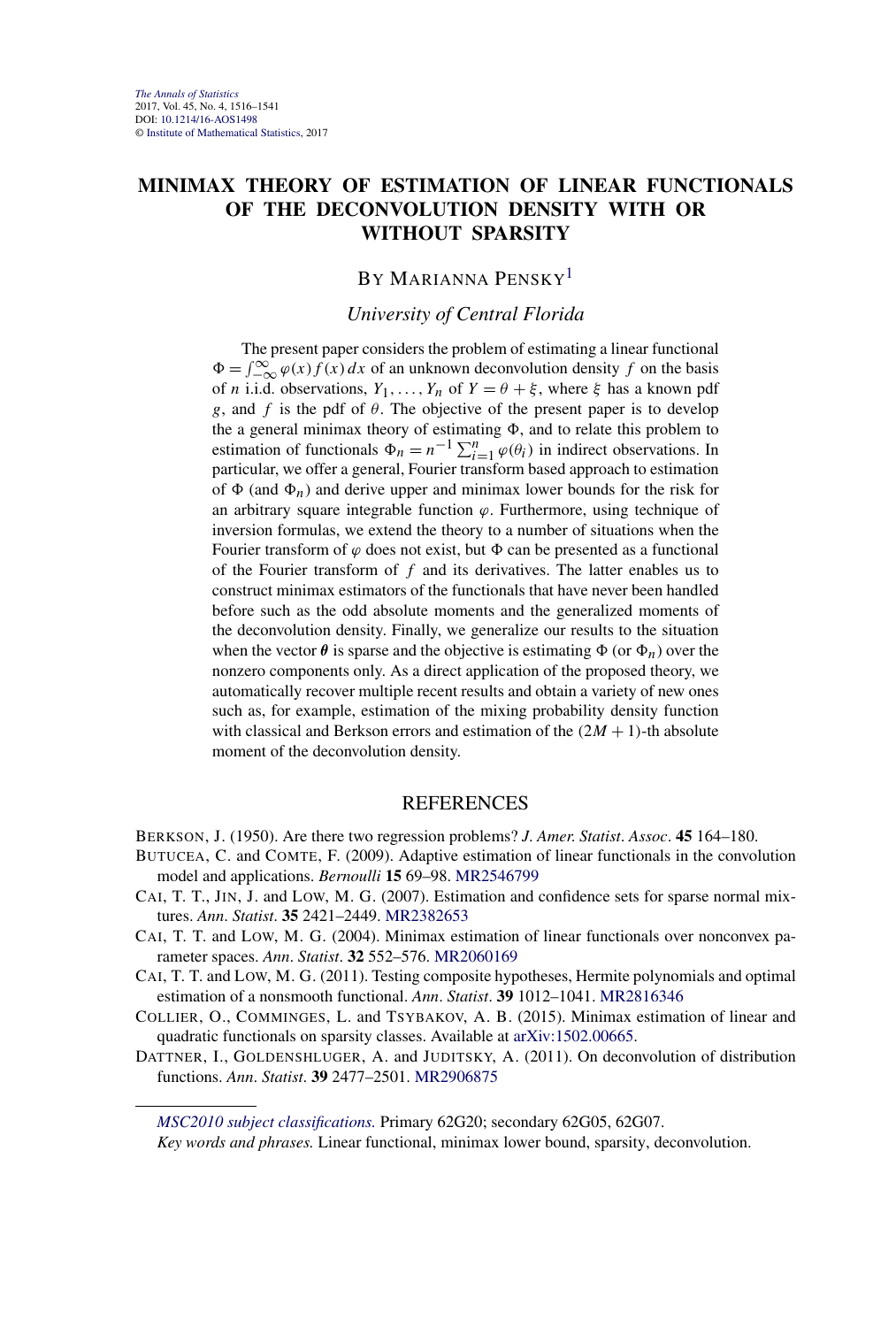- DELAIGLE, A. (2007). Nonparametric density estimation from data with a mixture of Berkson and classical errors. *Canad*. *J*. *Statist*. **35** 89–104. [MR2345376](http://www.ams.org/mathscinet-getitem?mr=2345376)
- DONOHO, D. and JIN, J. (2004). Higher criticism for detecting sparse heterogeneous mixtures. *Ann*. *Statist*. **32** 962–994. [MR2065195](http://www.ams.org/mathscinet-getitem?mr=2065195)
- GIL-PELAEZ, J. (1951). Note on the inversion theorem. *Biometrika* **38** 481–482. [MR0045992](http://www.ams.org/mathscinet-getitem?mr=0045992)
- GRADSHTEIN, I. S. and RYZHIK, I. M. (1980). *Tables of Integrals*, *Series*, *and Products*. Academic Press, New York.
- HALL, P. and JIN, J. (2010). Innovated higher criticism for detecting sparse signals in correlated noise. *Ann*. *Statist*. **38** 1686–1732. [MR2662357](http://www.ams.org/mathscinet-getitem?mr=2662357)
- LEPSKI, O. V., MAMMEN, E. and SPOKOINY, V. G. (1997). Optimal spatial adaptation to inhomogeneous smoothness: An approach based on kernel estimates with variable bandwidth selectors. *Ann*. *Statist*. **25** 929–947. [MR1447734](http://www.ams.org/mathscinet-getitem?mr=1447734)
- LEPSKIĬ, O. V. (1991). Asymptotically minimax adaptive estimation. I. Upper bounds. Optimally adaptive estimates. *Teor*. *Veroyatn*. *Primen*. **36** 645–659. [MR1147167](http://www.ams.org/mathscinet-getitem?mr=1147167)
- PENSKY, M. (2017). Supplement to "Minimax theory of estimation of linear functionals of the deconvolution density with or without sparsity." DOI[:10.1214/16-AOS1498SUPP](http://dx.doi.org/10.1214/16-AOS1498SUPP).
- TSYBAKOV, A. B. (2009). *Introduction to Nonparametric Estimation*. Springer, New York. [MR2724359](http://www.ams.org/mathscinet-getitem?mr=2724359)
- ZAYED, A. I. (1996). *Handbook of Function and Generalized Function Transformations*. CRC Press, Boca Raton, FL. [MR1392476](http://www.ams.org/mathscinet-getitem?mr=1392476)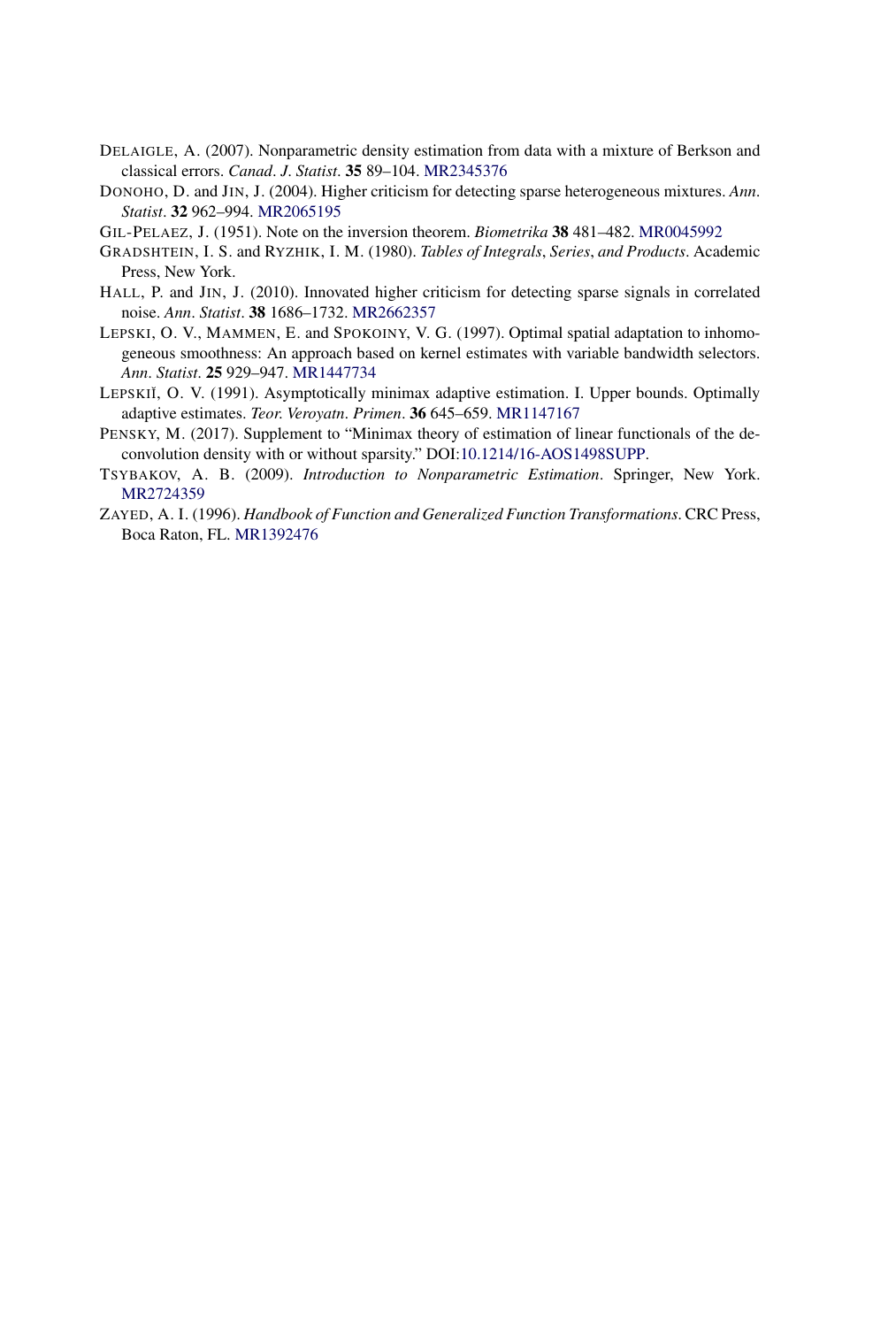## **NONPARAMETRIC CHANGE-POINT ANALYSIS OF VOLATILITY**

BY MARKUS BIBINGER<sup>1</sup>, MORITZ JIRAK<sup>1</sup> AND MATHIAS VETTER

*Philipps-Universität Marburg, Technische Universität Braunschweig and Christian-Albrechts-Universität zu Kiel*

In this work, we develop change-point methods for statistics of highfrequency data. The main interest is in the volatility of an Itô semimartingale, the latter being discretely observed over a fixed time horizon. We construct a minimax-optimal test to discriminate continuous paths from paths with volatility jumps, and it is shown that the test can be embedded into a more general theory to infer the smoothness of volatilities. In a high-frequency setting, we prove weak convergence of the test statistic under the hypothesis to an extreme value distribution. Moreover, we develop methods to infer changes in the Hurst parameters of fractional volatility processes. A simulation study is conducted to demonstrate the performance of our methods in finite-sample applications.

- AÏT-SAHALIA, Y. and JACOD, J. (2009). Testing for jumps in a discretely observed process. *Ann*. *Statist*. **37** 184–222. [MR2488349](http://www.ams.org/mathscinet-getitem?mr=2488349)
- ALVAREZ, A., PANLOUP, F., PONTIER, M. and SAVY, N. (2012). Estimation of the instantaneous volatility. *Stat*. *Inference Stoch*. *Process*. **15** 27–59. [MR2892587](http://www.ams.org/mathscinet-getitem?mr=2892587)
- ANDERSEN, T. G. and BOLLERSLEV, T. (1998). Answering the skeptics: Yes, standard volatility models do provide accurate forecasts. *Internat*. *Econom*. *Rev*. **39** 885–905.
- ANDREWS, D. W. K. (1993). Tests for parameter instability and structural change with unknown change point. *Econometrica* **61** 821–856. [MR1231678](http://www.ams.org/mathscinet-getitem?mr=1231678)
- ARCONES, M. A. (1994). Limit theorems for nonlinear functionals of a stationary Gaussian sequence of vectors. *Ann*. *Probab*. **22** 2242–2274. [MR1331224](http://www.ams.org/mathscinet-getitem?mr=1331224)
- AUE, A., HÖRMANN, S., HORVÁTH, L. and REIMHERR, M. (2009). Break detection in the covariance structure of multivariate time series models. *Ann*. *Statist*. **37** 4046–4087. [MR2572452](http://www.ams.org/mathscinet-getitem?mr=2572452)
- BAI, J. and PERRON, P. (1998). Estimating and testing linear models with multiple structural changes. *Econometrica* **66** 47–78. [MR1616121](http://www.ams.org/mathscinet-getitem?mr=1616121)
- BARNDORFF-NIELSEN, O. E. and SHEPHARD, N. (2002). Econometric analysis of realized volatility and its use in estimating stochastic volatility models. *J*. *R*. *Stat*. *Soc*. *Ser*. *B*. *Stat*. *Methodol*. **64** 253–280. [MR1904704](http://www.ams.org/mathscinet-getitem?mr=1904704)
- BIBINGER, M., JIRAK, M. and VETTER, M. (2016a). Supplement to "Nonparametric change-point analysis of volatility." DOI[:10.1214/16-AOS1499SUPPA](http://dx.doi.org/10.1214/16-AOS1499SUPPA).
- BIBINGER, M., JIRAK, M. and VETTER, M. (2016b). Supplement to "Nonparametric change-point analysis of volatility." DOI[:10.1214/16-AOS1499SUPPB](http://dx.doi.org/10.1214/16-AOS1499SUPPB).
- BOBKOV, S. G., CHISTYAKOV, G. P. and GÖTZE, F. (2013). Rate of convergence and Edgeworthtype expansion in the entropic central limit theorem. *Ann*. *Probab*. **41** 2479–2512. [MR3112923](http://www.ams.org/mathscinet-getitem?mr=3112923)

*[MSC2010 subject classifications.](http://www.ams.org/mathscinet/msc/msc2010.html)* Primary 62M10; secondary 62G10.

*Key words and phrases.* High-frequency data, nonparametric change-point test, minimax-optimal test, stochastic volatility, volatility jumps.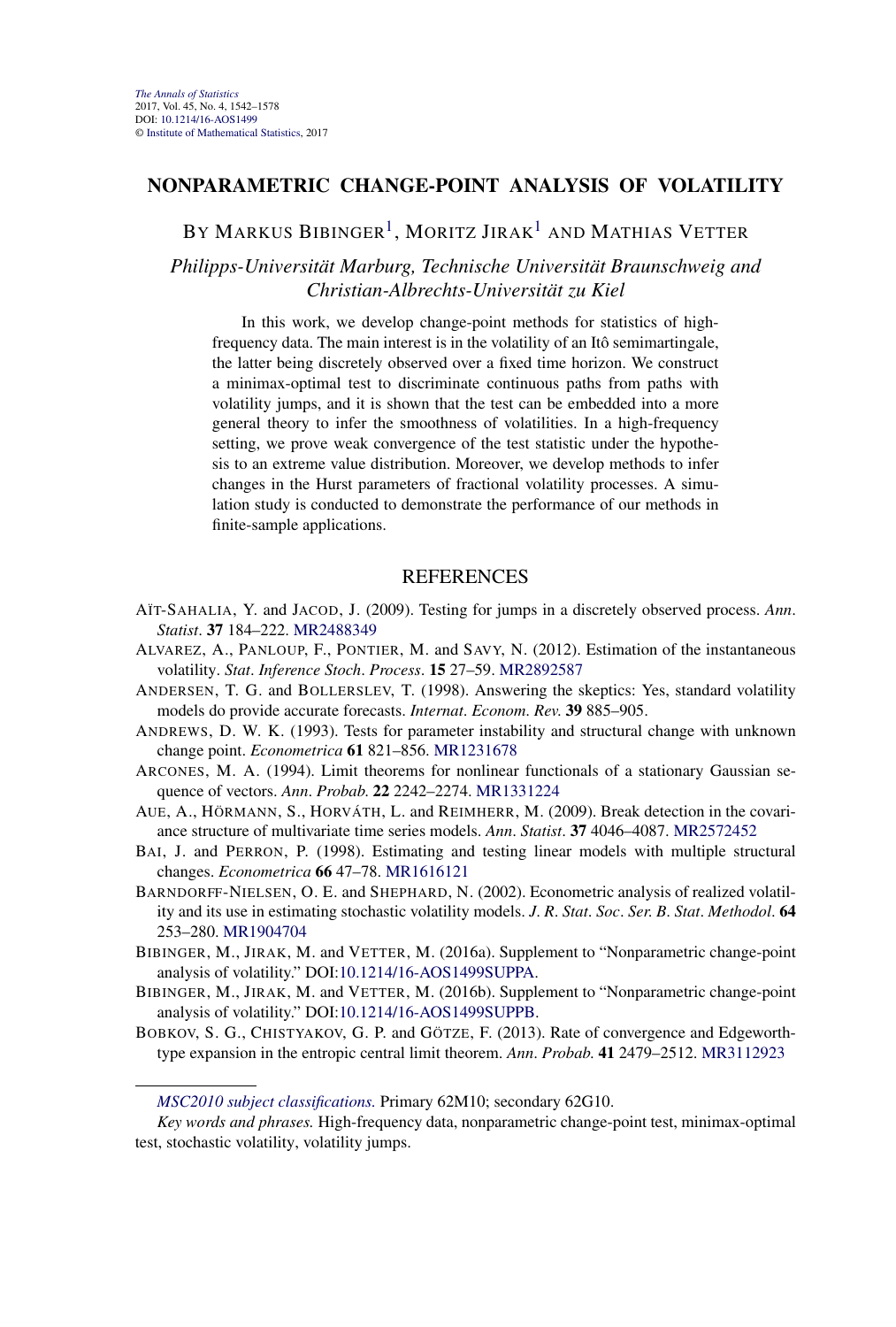- BROWN, L. D. and LOW, M. G. (1996). Asymptotic equivalence of nonparametric regression and white noise. *Ann*. *Statist*. **24** 2384–2398. [MR1425958](http://www.ams.org/mathscinet-getitem?mr=1425958)
- COEURJOLLY, J.-F. (2000). Simulation and identification of the fractional Brownian motion: A bibliographical and comparative study. *J*. *Stat*. *Softw*. **50** 1–53.
- COMTE, F. and RENAULT, E. (1998). Long memory in continuous-time stochastic volatility models. *Math*. *Finance* **8** 291–323. [MR1645101](http://www.ams.org/mathscinet-getitem?mr=1645101)
- CSÖRGO˝ , M. and HORVÁTH, L. (1997). *Limit Theorems in Change-Point Analysis*. Wiley, Chichester. [MR2743035](http://www.ams.org/mathscinet-getitem?mr=2743035)
- EMBRECHTS, P. and MAEJIMA, M. (2000). An introduction to the theory of self-similar stochastic processes. In *Proceedings of the Summer School on Mathematical Physics* 1999: *Methods of Renormalization Group* (*Tokyo*) **14** 1399–1420. Internat. J. Modern Phys. B, 12-13. [MR1791158](http://www.ams.org/mathscinet-getitem?mr=1791158)
- GATHERAL, J., JAISSON, T. and ROSENBAUM, M. (2014). Volatility is rough. Preprint. Available at [arXiv:1410.3394](http://arxiv.org/abs/arXiv:1410.3394).
- HALL, P. (1991). On convergence rates of suprema. *Probab*. *Theory Related Fields* **89** 447–455. [MR1118558](http://www.ams.org/mathscinet-getitem?mr=1118558)
- HINKLEY, D. V. (1971). Inference about the change-point from cumulative sum tests. *Biometrika* **58** 509–523. [MR0312623](http://www.ams.org/mathscinet-getitem?mr=0312623)
- HOFFMANN, M. and NICKL, R. (2011). On adaptive inference and confidence bands. *Ann*. *Statist*. **39** 2383–2409. [MR2906872](http://www.ams.org/mathscinet-getitem?mr=2906872)
- IACUS, S. M. and YOSHIDA, N. (2012). Estimation for the change point of volatility in a stochastic differential equation. *Stochastic Process*. *Appl*. **122** 1068–1092. [MR2891447](http://www.ams.org/mathscinet-getitem?mr=2891447)
- INGSTER, Y. I. (1993). Asymptotically minimax hypothesis testing for nonparametric alternatives. I. *Math*. *Methods Statist*. **2** 85–114. [MR1257978](http://www.ams.org/mathscinet-getitem?mr=1257978)
- INGSTER, Y. I. and SUSLINA, I. A. (2003). *Nonparametric Goodness-of-Fit Testing Under Gaussian Models*. *Lecture Notes in Statistics* **169**. Springer, New York. [MR1991446](http://www.ams.org/mathscinet-getitem?mr=1991446)
- JACOD, J. (1997). On continuous conditional Gaussian martingales and stable convergence in law. In *Séminaire de Probabilités*, *XXXI*. *Lecture Notes in Math*. **1655** 232–246. Springer, Berlin. [MR1478732](http://www.ams.org/mathscinet-getitem?mr=1478732)
- JACOD, J. (2008). Asymptotic properties of realized power variations and related functionals of semimartingales. *Stochastic Process*. *Appl*. **118** 517–559. [MR2394762](http://www.ams.org/mathscinet-getitem?mr=2394762)
- JACOD, J. and ROSENBAUM, M. (2013). Quarticity and other functionals of volatility: Efficient estimation. *Ann*. *Statist*. **41** 1462–1484. [MR3113818](http://www.ams.org/mathscinet-getitem?mr=3113818)
- JACOD, J. and TODOROV, V. (2010). Do price and volatility jump together? *Ann*. *Appl*. *Probab*. **20** 1425–1469. [MR2676944](http://www.ams.org/mathscinet-getitem?mr=2676944)
- MANCINI, C. (2009). Non-parametric threshold estimation for models with stochastic diffusion coefficient and jumps. *Scand*. *J*. *Stat*. **36** 270–296. [MR2528985](http://www.ams.org/mathscinet-getitem?mr=2528985)
- MARSAGLIA, G., TSANG, WAN, W. and WANG, J. (2003). Evaluating Kolmogorov's distribution. *J*. *Stat*. *Softw*. **8** 1–4.
- MÓRICZ, F. A., SERFLING, R. J. and STOUT, W. F. (1982). Moment and probability bounds with quasisuperadditive structure for the maximum partial sum. *Ann*. *Probab*. **10** 1032–1040. [MR0672303](http://www.ams.org/mathscinet-getitem?mr=0672303)
- MÜLLER, H.-G. (1992). Change-points in nonparametric regression analysis. *Ann*. *Statist*. **20** 737– 761. [MR1165590](http://www.ams.org/mathscinet-getitem?mr=1165590)
- MÜLLER, H.-G. and STADTMÜLLER, U. (1999). Discontinuous versus smooth regression. *Ann*. *Statist*. **27** 299–337. [MR1701113](http://www.ams.org/mathscinet-getitem?mr=1701113)
- MYKLAND, P. A. (2012). A Gaussian calculus for inference from high frequency data. *Ann*. *Finance* **8** 235–258. [MR2922797](http://www.ams.org/mathscinet-getitem?mr=2922797)
- MYKLAND, P. A. and ZHANG, L. (2009). Inference for continuous semimartingales observed at high frequency. *Econometrica* **77** 1403–1445. [MR2561071](http://www.ams.org/mathscinet-getitem?mr=2561071)
- PAGE, E. S. (1955). A test for a change in a parameter occurring at an unknown point. *Biometrika* **42** 523–527. [MR0072412](http://www.ams.org/mathscinet-getitem?mr=0072412)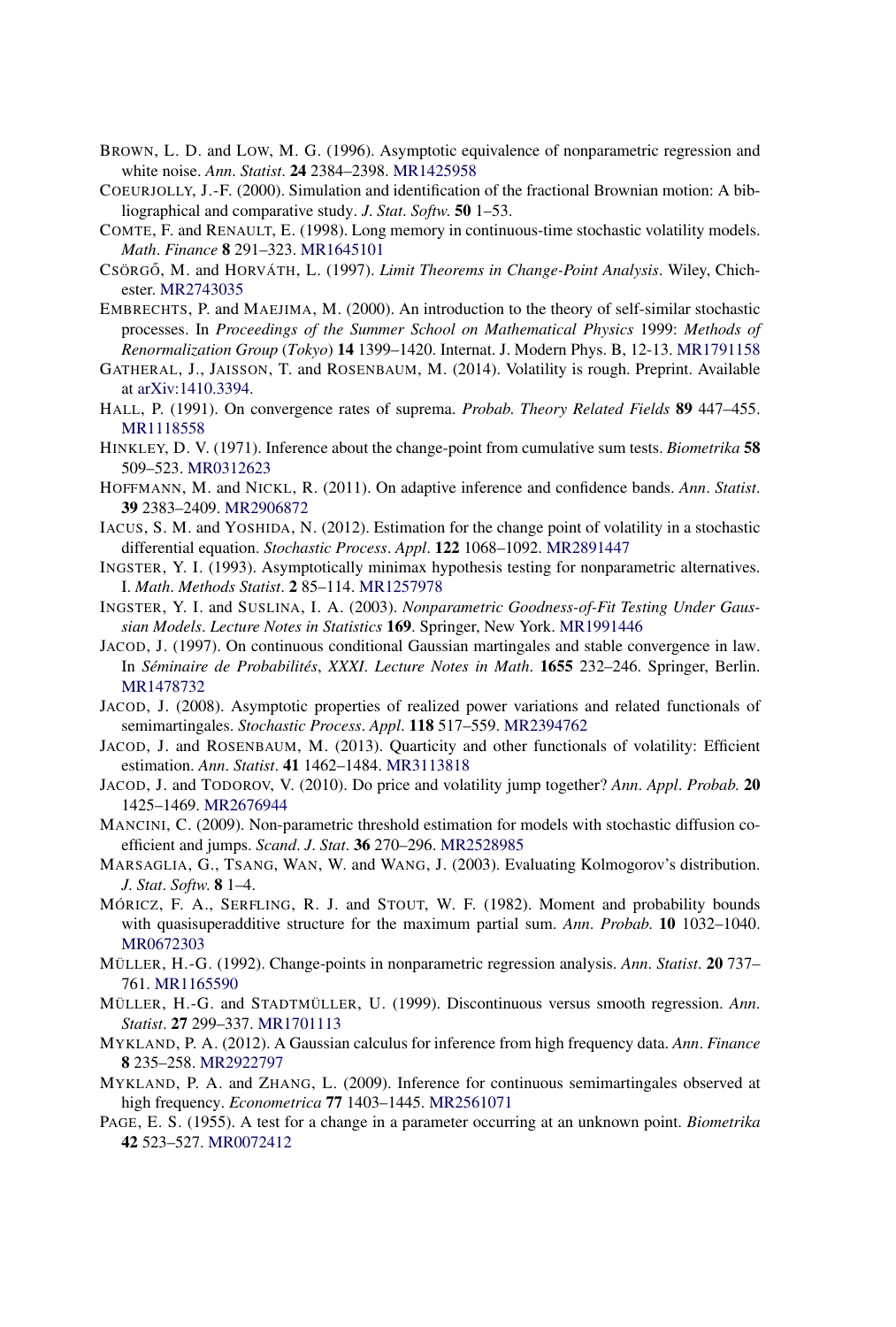- PETTITT, A. N. (1980). A simple cumulative sum type statistic for the change-point problem with zero-one observations. *Biometrika* **67** 79–84. [MR0570508](http://www.ams.org/mathscinet-getitem?mr=0570508)
- PHILLIPS, P. C. B. (1987). Time series regression with a unit root. *Econometrica* **55** 277–301. [MR0882096](http://www.ams.org/mathscinet-getitem?mr=0882096)
- SPOKOINY, V. G. (1998). Estimation of a function with discontinuities via local polynomial fit with an adaptive window choice. *Ann*. *Statist*. **26** 1356–1378. [MR1647669](http://www.ams.org/mathscinet-getitem?mr=1647669)
- SPOKOINY, V. (2009). Multiscale local change point detection with applications to value-at-risk. *Ann*. *Statist*. **37** 1405–1436. [MR2509078](http://www.ams.org/mathscinet-getitem?mr=2509078)
- TODOROV, V. and TAUCHEN, G. (2011). Volatility jumps. *J*. *Bus*. *Econom*. *Statist*. **29** 356–371. [MR2848503](http://www.ams.org/mathscinet-getitem?mr=2848503)
- WU, W. B. (2007). Strong invariance principles for dependent random variables. *Ann*. *Probab*. **35** 2294–2320. [MR2353389](http://www.ams.org/mathscinet-getitem?mr=2353389)
- WU, W. B. and ZHAO, Z. (2007). Inference of trends in time series. *J*. *R*. *Stat*. *Soc*. *Ser*. *B*. *Stat*. *Methodol*. **69** 391–410. [MR2323759](http://www.ams.org/mathscinet-getitem?mr=2323759)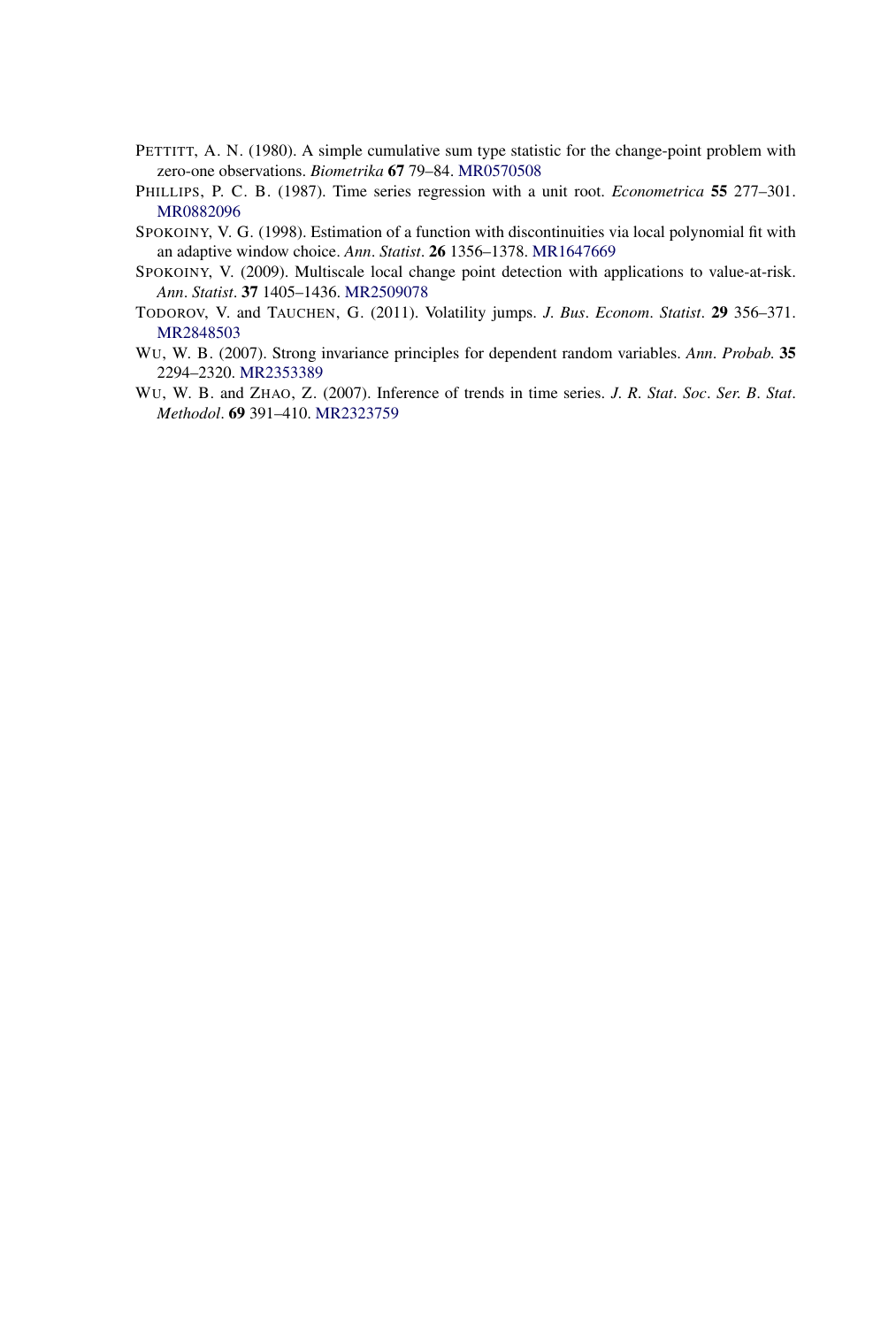## **A NEW APPROACH TO OPTIMAL DESIGNS FOR CORRELATED OBSERVATIONS**<sup>1</sup>

# BY HOLGER DETTE<sup>\*</sup>, MARIA KONSTANTINOU<sup>\*</sup> AND ANATOLY ZHIGLJAVSKY†

## *Ruhr-Universität Bochum*<sup>∗</sup> *and Cardiff University*†

This paper presents a new and efficient method for the construction of optimal designs for regression models with dependent error processes. In contrast to most of the work in this field, which starts with a model for a finite number of observations and considers the asymptotic properties of estimators and designs as the sample size converges to infinity, our approach is based on a continuous time model. We use results from stochastic analysis to identify the best linear unbiased estimator (BLUE) in this model. Based on the BLUE, we construct an efficient linear estimator and corresponding optimal designs in the model for finite sample size by minimizing the mean squared error between the optimal solution in the continuous time model and its discrete approximation with respect to the weights (of the linear estimator) and the optimal design points, in particular in the multiparameter case.

In contrast to previous work on the subject, the resulting estimators and corresponding optimal designs are very efficient and easy to implement. This means that they are practically not distinguishable from the weighted least squares estimator and the corresponding optimal designs, which have to be found numerically by nonconvex discrete optimization. The advantages of the new approach are illustrated in several numerical examples.

## **REFERENCES**

- AKHIEZER, N. I. and GLAZMAN, I. M. (1993). *Theory of Linear Operators in Hilbert Space*. Dover Publications, New York. [MR1255973](http://www.ams.org/mathscinet-getitem?mr=1255973)
- BICKEL, P. J. and HERZBERG, A. M. (1979). Robustness of design against autocorrelation in time. I. Asymptotic theory, optimality for location and linear regression. *Ann*. *Statist*. **7** 77–95. [MR0515685](http://www.ams.org/mathscinet-getitem?mr=0515685)
- BOLTZE, L. and NÄTHER, W. (1982). On effective observation methods in regression models with correlated errors. *Math*. *Operationsforsch*. *Statist*. *Ser*. *Statist*. **13** 507–519. [MR0682028](http://www.ams.org/mathscinet-getitem?mr=0682028)

CLERC, M. (2006). *Particle Swarm Optimization*. ISTE, London. [MR2269598](http://www.ams.org/mathscinet-getitem?mr=2269598)

- DETTE, H., KUNERT, J. and PEPELYSHEV, A. (2008). Exact optimal designs for weighted least squares analysis with correlated errors. *Statist*. *Sinica* **18** 135–154. [MR2384982](http://www.ams.org/mathscinet-getitem?mr=2384982)
- DETTE, H., PEPELYSHEV, A. and ZHIGLJAVSKY, A. (2013). Optimal design for linear models with correlated observations. *Ann*. *Statist*. **41** 143–176. [MR3059413](http://www.ams.org/mathscinet-getitem?mr=3059413)
- DETTE, H., PEPELYSHEV, A. and ZHIGLJAVSKY, A. (2016). Optimal designs in regression with correlated errors. *Ann*. *Statist*. **44** 113–152. [MR3449764](http://www.ams.org/mathscinet-getitem?mr=3449764)

*[MSC2010 subject classifications.](http://www.ams.org/mathscinet/msc/msc2010.html)* Primary 62K05; secondary 62M05.

*Key words and phrases.* Linear regression, correlated observations, optimal design, Gaussian white mouse model, Doob representation, quadrature formulas.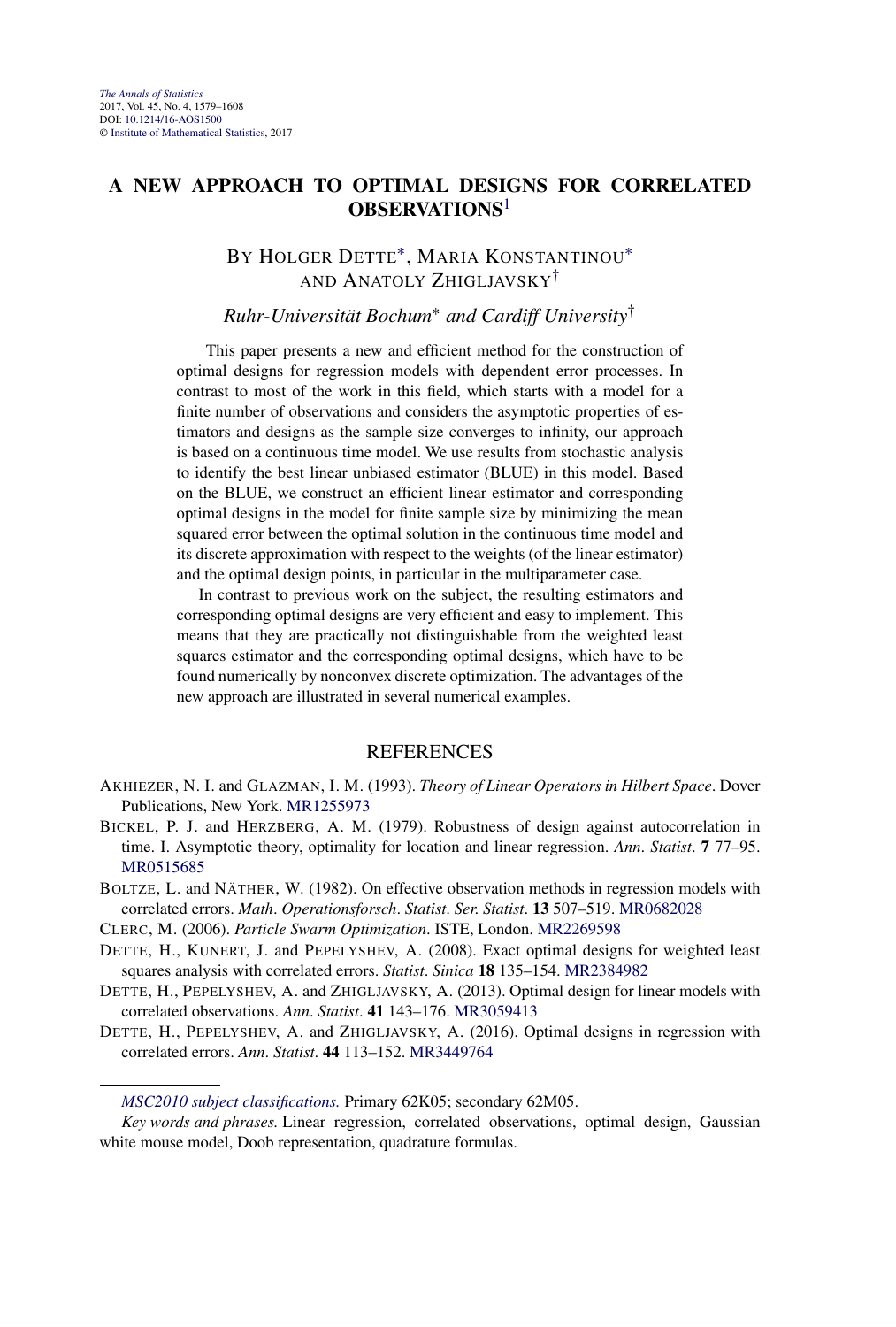- DOOB, J. L. (1949). Heuristic approach to the Kolmogorov–Smirnov theorems. *Ann*. *Math*. *Stat*. **20** 393–403. [MR0030732](http://www.ams.org/mathscinet-getitem?mr=0030732)
- HARMAN, R. and ŠTULAJTER, F. (2010). Optimal prediction designs in finite discrete spectrum linear regression models. *Metrika* **72** 281–294. [MR2725102](http://www.ams.org/mathscinet-getitem?mr=2725102)
- HARMAN, R. and ŠTULAJTER, F. (2011). Optimality of equidistant sampling designs for the Brownian motion with a quadratic drift. *J*. *Statist*. *Plann*. *Inference* **141** 2750–2758. [MR2787742](http://www.ams.org/mathscinet-getitem?mr=2787742)
- IBRAGIMOV, I. A. and HAS'MINSKIĬ, R. Z. (1981). *Statistical Estimation. Applications of Mathematics* **16**. Springer, New York. [MR0620321](http://www.ams.org/mathscinet-getitem?mr=0620321)
- KISEL'ÁK, J. and STEHLÍK, M. (2008). Equidistant and *D*-optimal designs for parameters of Ornstein–Uhlenbeck process. *Statist*. *Probab*. *Lett*. **78** 1388–1396. [MR2453793](http://www.ams.org/mathscinet-getitem?mr=2453793)
- MEHR, C. B. and MCFADDEN, J. A. (1965). Certain properties of Gaussian processes and their first-passage times. *J*. *R*. *Stat*. *Soc*. *Ser*. *B*. *Stat*. *Methodol*. **27** 505–522. [MR0199885](http://www.ams.org/mathscinet-getitem?mr=0199885)
- MÜLLER, W. G. and PÁZMAN, A. (2003). Measures for designs in experiments with correlated errors. *Biometrika* **90** 423–434. [MR1986657](http://www.ams.org/mathscinet-getitem?mr=1986657)
- NÄTHER, W. (1985a). *Effective Observation of Random Fields*. BSB B. G. Teubner Verlagsgesellschaft, Leipzig. [MR0863287](http://www.ams.org/mathscinet-getitem?mr=0863287)
- NÄTHER, W. (1985b). Exact design for regression models with correlated errors. *Statistics* **16** 479– 484. [MR0803486](http://www.ams.org/mathscinet-getitem?mr=0803486)
- PÁZMAN, A. and MÜLLER, W. G. (2001). Optimal design of experiments subject to correlated errors. *Statist*. *Probab*. *Lett*. **52** 29–34. [MR1820047](http://www.ams.org/mathscinet-getitem?mr=1820047)
- PUKELSHEIM, F. (2006). *Optimal Design of Experiments*. SIAM, Philadelphia, PA. [MR2224698](http://www.ams.org/mathscinet-getitem?mr=2224698)
- SACKS, J. and YLVISAKER, D. (1966). Designs for regression problems with correlated errors. *Ann*. *Math*. *Stat*. **37** 66–89. [MR0192601](http://www.ams.org/mathscinet-getitem?mr=0192601)
- SACKS, J. and YLVISAKER, D. (1968). Designs for regression problems with correlated errors; many parameters. *Ann*. *Math*. *Stat*. **39** 49–69. [MR0220424](http://www.ams.org/mathscinet-getitem?mr=0220424)
- WONG, W. K., CHEN, R.-B., HUANG, C.-C. and WANG, W. (2015). A modified particle swarm optimization technique for finding optimal designs for mixture models. *PLoS ONE* **10** e0124720.
- ZHIGLJAVSKY, A., DETTE, H. R. and PEPELYSHEV, A. (2010). A new approach to optimal design for linear models with correlated observations. *J*. *Amer*. *Statist*. *Assoc*. **105** 1093–1103. [MR2752605](http://www.ams.org/mathscinet-getitem?mr=2752605)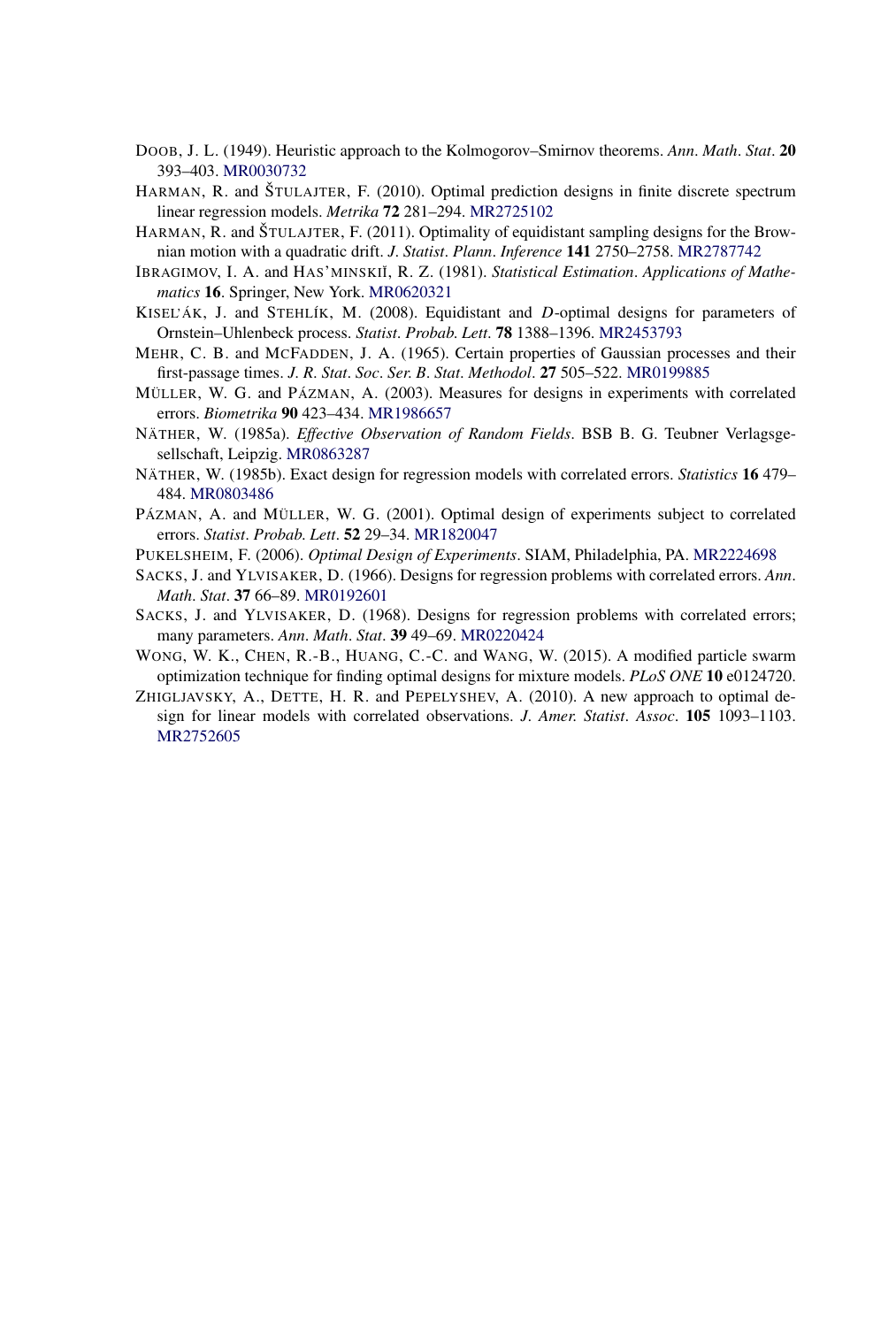## **RARE-EVENT ANALYSIS FOR EXTREMAL EIGENVALUES OF WHITE WISHART MATRICES**

BY TIEFENG JIANG<sup>\*, 1</sup>, KEVIN LEDER<sup>\*, 2</sup> AND GONGJUN  $XU^{\dagger,3}$ 

*University of Minnesota*<sup>∗</sup> *and University of Michigan*†

In this paper, we consider the extreme behavior of the extremal eigenvalues of white Wishart matrices, which plays an important role in multivariate analysis. In particular, we focus on the case when the dimension of the feature *p* is much larger than or comparable to the number of observations *n*, a common situation in modern data analysis. We provide asymptotic approximations and bounds for the tail probabilities of the extremal eigenvalues. Moreover, we construct efficient Monte Carlo simulation algorithms to compute the tail probabilities. Simulation results show that our method has the best performance among known approximation approaches, and furthermore provides an efficient and accurate way for evaluating the tail probabilities in practice.

#### REFERENCES

- ADLER, R. J., BLANCHET, J. H. and LIU, J. (2012). Efficient Monte Carlo for high excursions of Gaussian random fields. *Ann*. *Appl*. *Probab*. **22** 1167–1214. [MR2977989](http://www.ams.org/mathscinet-getitem?mr=2977989)
- ANDERSON, G. W., GUIONNET, A. and ZEITOUNI, O. (2010). *An Introduction to Random Matrices*. Cambridge Univ. Press, Cambridge. [MR2760897](http://www.ams.org/mathscinet-getitem?mr=2760897)
- ASMUSSEN, S. and GLYNN, P. W. (2007). *Stochastic Simulation*: *Algorithms and Analysis*. Springer, New York. [MR2331321](http://www.ams.org/mathscinet-getitem?mr=2331321)
- ASMUSSEN, S. and KROESE, D. P. (2006). Improved algorithms for rare event simulation with heavy tails. *Adv*. *in Appl*. *Probab*. **38** 545–558. [MR2264957](http://www.ams.org/mathscinet-getitem?mr=2264957)
- BIANCHI, P., DEBBAH, M., MAIDA, M. and NAJIM, J. (2011). Performance of statistical tests for single-source detection using random matrix theory. *IEEE Trans*. *Inform*. *Theory* **57** 2400–2419. [MR2809098](http://www.ams.org/mathscinet-getitem?mr=2809098)
- BLANCHET, J. and GLYNN, P. (2008). Efficient rare-event simulation for the maximum of heavytailed random walks. *Ann*. *Appl*. *Probab*. **18** 1351–1378. [MR2434174](http://www.ams.org/mathscinet-getitem?mr=2434174)
- BLANCHET, J., GLYNN, P. and LEDER, K. (2012). On Lyapunov inequalities and subsolutions for efficient importance sampling. *ACM Trans*. *Model*. *Comput*. *Simul*. **22** Art. 13, 27. [MR2980826](http://www.ams.org/mathscinet-getitem?mr=2980826)
- BLANCHET, J. H. and LIU, J. (2008). State-dependent importance sampling for regularly varying random walks. *Adv*. *in Appl*. *Probab*. **40** 1104–1128. [MR2488534](http://www.ams.org/mathscinet-getitem?mr=2488534)
- BORDENAVE, C. and CAPUTO, P. (2014). A large deviation principle for Wigner matrices without Gaussian tails. *Ann*. *Probab*. **42** 2454–2496. [MR3265172](http://www.ams.org/mathscinet-getitem?mr=3265172)
- DUMITRIU, I. (2003). Eigenvalue Statistics for Beta-Ensembles. Ph.D. thesis, Massachusetts Institute of Technology, Cambridge, MA.
- DUMITRIU, I. and EDELMAN, A. (2002). Matrix models for beta ensembles. *J*. *Math*. *Phys*. **43** 5830–5847. [MR1936554](http://www.ams.org/mathscinet-getitem?mr=1936554)

*Key words and phrases.* Importance sampling, extremal eigenvalues, random matrix, *β*-Laguerre ensemble.

*[MSC2010 subject classifications.](http://www.ams.org/mathscinet/msc/msc2010.html)* 65C05, 60B20.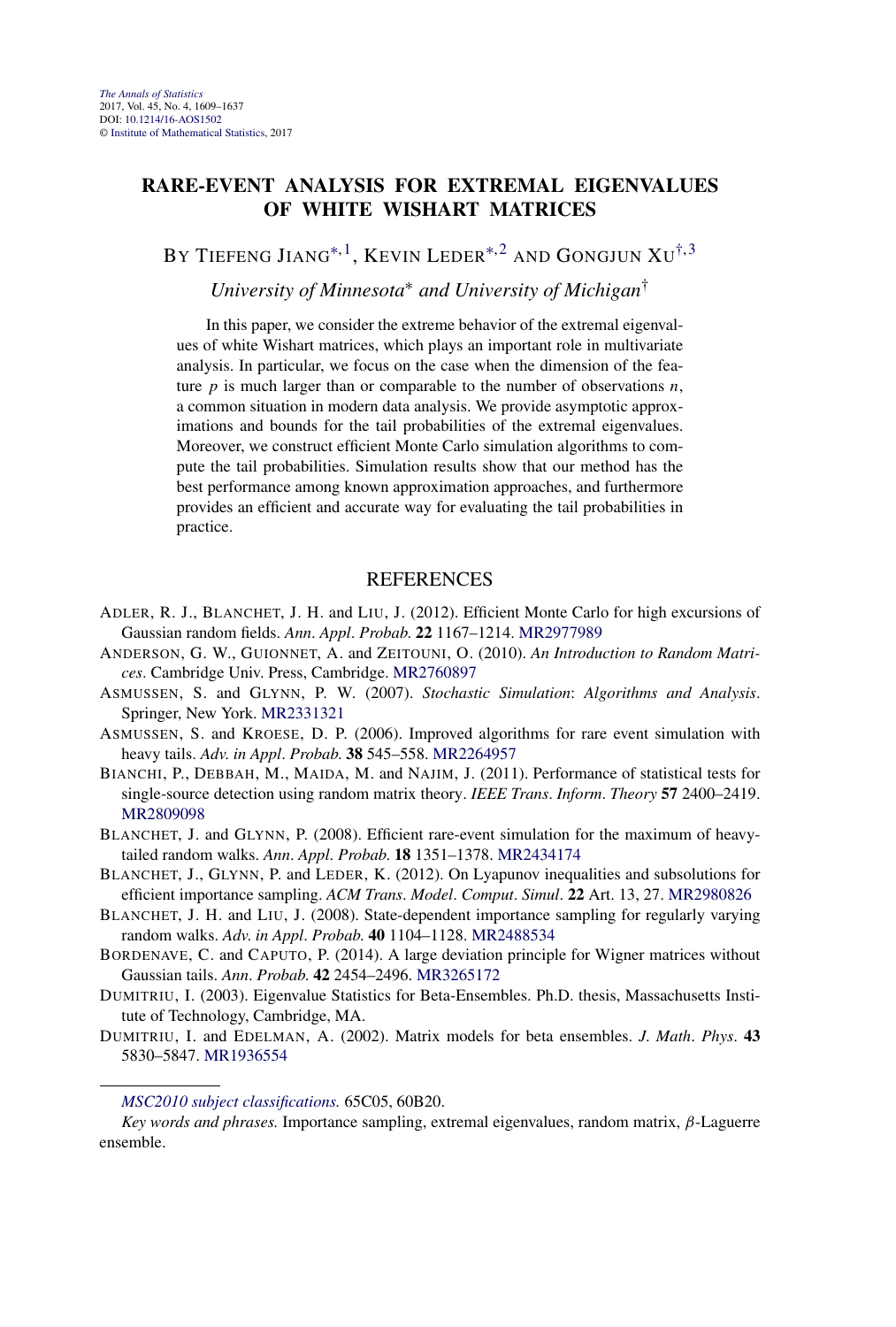- DUPUIS, P., LEDER, K. and WANG, H. (2007). Importance sampling for sums of random variables with regularly varying tails. *ACM Trans*. *Model*. *Comput*. *Simul*. **17** 1–14.
- EDELMAN, A. and RAO, N. R. (2005). Random matrix theory. *Acta Numer*. **14** 233–297. [MR2168344](http://www.ams.org/mathscinet-getitem?mr=2168344)
- EL KAROUI, N. (2003). On the largest eigenvalue of Wishart matrices with identity covariance when *n*, *p* and *p/n* tend to infinity. Preprint. Available at [arXiv:Math/0309355](http://arxiv.org/abs/arXiv:Math/0309355).
- HIAI, F. and PETZ, D. (1998). Eigenvalue density of the Wishart matrix and large deviations. *Infin*. *Dimens*. *Anal*. *Quantum Probab*. *Relat*. *Top*. **1** 633–646. [MR1665279](http://www.ams.org/mathscinet-getitem?mr=1665279)
- JAMES, A. T. (1964). Distributions of matrix variates and latent roots derived from normal samples. *Ann*. *Math*. *Stat*. **35** 475–501. [MR0181057](http://www.ams.org/mathscinet-getitem?mr=0181057)
- JIANG, T., LEDER, K. and XU, G. (2017). Supplement to "Rare-event analysis for extremal eigenvalues of white Wishart matrices." DOI[:10.1214/16-AOS1502SUPP](http://dx.doi.org/10.1214/16-AOS1502SUPP).
- JIANG, T. and LI, D. (2014). Approximation of rectangular beta-Laguerre ensembles and large deviations. *J*. *Theoret*. *Probab*. To appear.
- JOHANSSON, K. (2000). Shape fluctuations and random matrices. *Comm*. *Math*. *Phys*. **209** 437–476. [MR1737991](http://www.ams.org/mathscinet-getitem?mr=1737991)
- JOHNSTONE, I. M. (2001). On the distribution of the largest eigenvalue in principal components analysis. *Ann*. *Statist*. **29** 295–327. [MR1863961](http://www.ams.org/mathscinet-getitem?mr=1863961)
- JOHNSTONE, I. M. and MA, Z. (2012). Fast approach to the Tracy–Widom law at the edge of GOE and GUE. *Ann*. *Appl*. *Probab*. **22** 1962–1988. [MR3025686](http://www.ams.org/mathscinet-getitem?mr=3025686)
- JOHNSTONE, I. M., MA, Z., PERRY, P. O. and SHAHRAM, M. (2010). RMTstat: Distributions, statistics and tests derived from random matrix theory. Unpublished manuscript.
- KWAPIEŃ, J., DROŻDŻ, S. and SPETH, J. (2003). Alternation of different fluctuation regimes in the stock market dynamics. *Phys*. *A* **330** 605–621. [MR2044843](http://www.ams.org/mathscinet-getitem?mr=2044843)
- KWISSA, M., NAKAYA, H. I., ONLAMOON, N., WRAMMERT, J., VILLINGER, F., PERNG, G. C., YOKSAN, S., PATTANAPANYASAT, K., CHOKEPHAIBULKIT, K., AHMED, R. and PULEN-DRAN, B. (2014). Dengue virus infection induces expansion of a CD14+ CD16+ monocyte population that stimulates plasmablast differentiation. *Cell Host & Microbe* **16** 115–127.
- LIU, J. and XU, G. (2014a). On the conditional distributions and the efficient simulations of exponential integrals of Gaussian random fields. *Ann*. *Appl*. *Probab*. **24** 1691–1738. [MR3211008](http://www.ams.org/mathscinet-getitem?mr=3211008)
- LIU, J. and XU, G. (2014b). Efficient simulations for the exponential integrals of Hölder continuous Gaussian random fields. *ACM Trans*. *Model*. *Comput*. *Simul*. **24** Art. 9, 24. [MR3195228](http://www.ams.org/mathscinet-getitem?mr=3195228)
- MA, Z. (2012). Accuracy of the Tracy–Widom limits for the extreme eigenvalues in white Wishart matrices. *Bernoulli* **18** 322–359. [MR2888709](http://www.ams.org/mathscinet-getitem?mr=2888709)
- MACDONALD, I. G. (1995). *Symmetric Functions and Hall Polynomials*, 2nd ed. Oxford Univ. Press, New York. [MR1354144](http://www.ams.org/mathscinet-getitem?mr=1354144)
- MAÏDA, M. (2007). Large deviations for the largest eigenvalue of rank one deformations of Gaussian ensembles. *Electron*. *J*. *Probab*. **12** 1131–1150 (electronic). [MR2336602](http://www.ams.org/mathscinet-getitem?mr=2336602)
- MARCENKO, V. A. and PASTUR, L. A. (1967). Distribution of eigenvalues for some sets of random matrices. *Sb*. *Math*. **1** 457–483.
- MUIRHEAD, R. J. (1982). *Aspects of Multivariate Statistical Theory*. Wiley, New York. [MR0652932](http://www.ams.org/mathscinet-getitem?mr=0652932)
- PATTERSON, N., PRICE, A. L. and REICH, D. (2006). Population structure and eigenanalysis. *PLoS Genet*. **2** e190.
- RAMÍREZ, J. A., RIDER, B. and VIRÁG, B. (2011). Beta ensembles, stochastic Airy spectrum, and a diffusion. *J*. *Amer*. *Math*. *Soc*. **24** 919–944. [MR2813333](http://www.ams.org/mathscinet-getitem?mr=2813333)
- ROY, S. N. (1953). On a heuristic method of test construction and its use in multivariate analysis. *Ann*. *Math*. *Stat*. **24** 220–238. [MR0057519](http://www.ams.org/mathscinet-getitem?mr=0057519)
- SIEGMUND, D. (1976). Importance sampling in the Monte Carlo study of sequential tests. *Ann*. *Statist*. **4** 673–684. [MR0418369](http://www.ams.org/mathscinet-getitem?mr=0418369)
- XU, G., LIN, G. and LIU, J. (2014). Rare-event simulation for the stochastic Korteweg–de Vries equation. *SIAM/ASA J*. *Uncertain*. *Quantificat*. **2** 698–716. [MR3280104](http://www.ams.org/mathscinet-getitem?mr=3280104)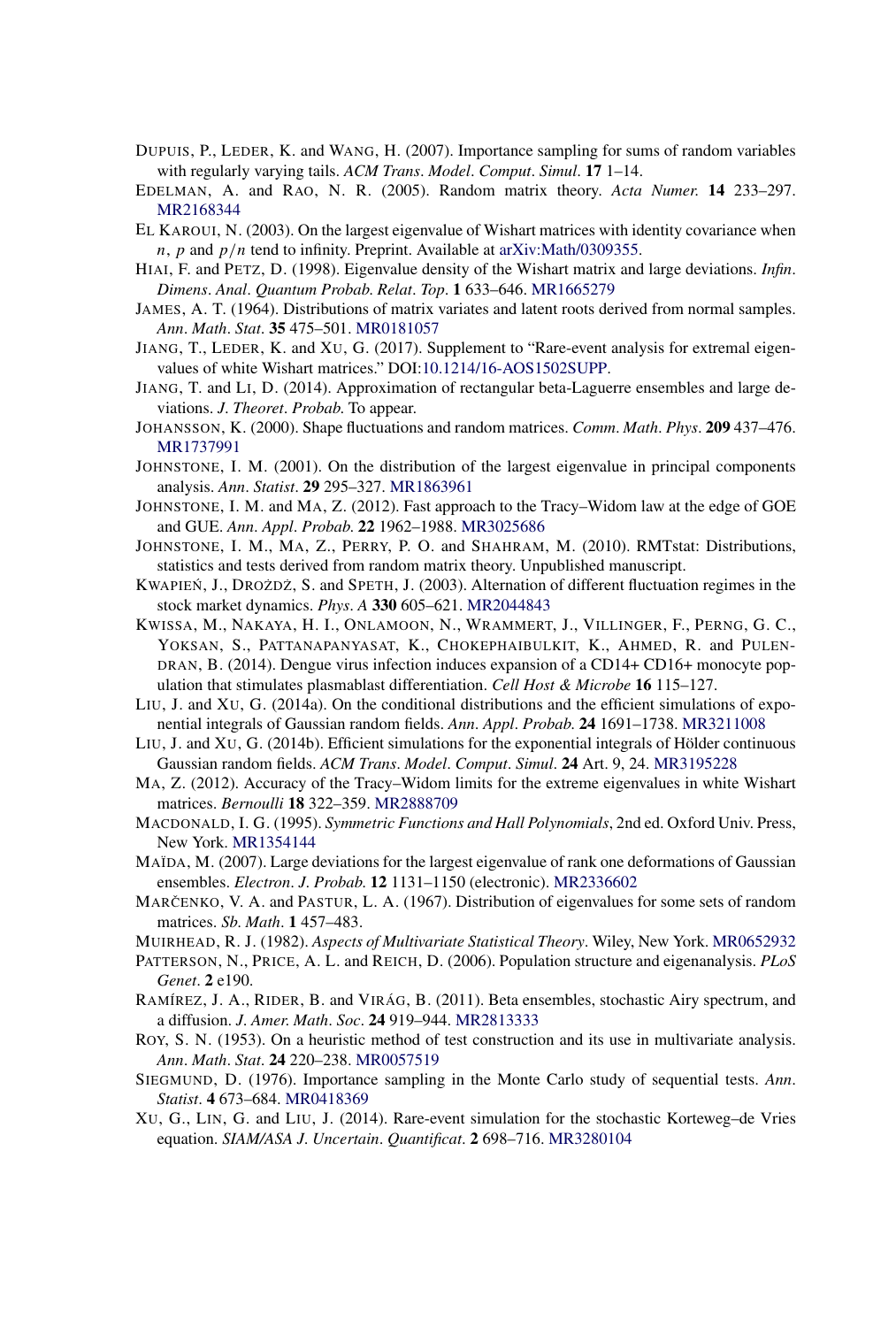## **ROBUST DISCRIMINATION DESIGNS OVER HELLINGER NEIGHBOURHOODS**<sup>1</sup>

#### BY RUI HU AND DOUGLAS P. WIENS

#### *MacEwan University and University of Alberta*

To aid in the discrimination between two, possibly nonlinear, regression models, we study the construction of experimental designs. Considering that each of these two models might be only approximately specified, robust "maximin" designs are proposed. The rough idea is as follows. We impose neighbourhood structures on each regression response, to describe the uncertainty in the specifications of the true underlying models. We determine the least favourable—in terms of Kullback–Leibler divergence—members of these neighbourhoods. Optimal designs are those maximizing this minimum divergence. Sequential, adaptive approaches to this maximization are studied. Asymptotic optimality is established.

- ATKINSON, A. C. and FEDOROV, V. V. (1975a). The design of experiments for discriminating between two rival models. *Biometrika* **62** 57–70. [MR0370955](http://www.ams.org/mathscinet-getitem?mr=0370955)
- ATKINSON, A. C. and FEDOROV, V. V. (1975b). Optimal design: Experiments for discriminating between several models. *Biometrika* **62** 289–303. [MR0381163](http://www.ams.org/mathscinet-getitem?mr=0381163)
- BOX, G. E. P. and DRAPER, N. R. (1959). A basis for the selection of a response surface design. *J*. *Amer*. *Statist*. *Assoc*. **54** 622–654. [MR0108872](http://www.ams.org/mathscinet-getitem?mr=0108872)
- CHAUDHURI, P. and MYKLAND, P. A. (1993). Nonlinear experiments: Optimal design and inference based on likelihood. *J*. *Amer*. *Statist*. *Assoc*. **88** 538–546. [MR1224379](http://www.ams.org/mathscinet-getitem?mr=1224379)
- DETTE, H. (1994). Discrimination designs for polynomial regression on compact intervals. *Ann*. *Statist*. **22** 890–903. [MR1292546](http://www.ams.org/mathscinet-getitem?mr=1292546)
- DETTE, H. and HALLER, G. (1998). Optimal designs for the identification of the order of a Fourier regression. *Ann*. *Statist*. **26** 1496–1521. [MR1647689](http://www.ams.org/mathscinet-getitem?mr=1647689)
- DETTE, H. and TITOFF, S. (2009). Optimal discrimination designs. *Ann*. *Statist*. **37** 2056–2082. [MR2533479](http://www.ams.org/mathscinet-getitem?mr=2533479)
- FEDOROV, V. V. (1975). Optimal experimental designs for discriminating two rival regression models. In *A Survey of Statistical Design and Linear Models* (*Proc*. *Internat*. *Sympos*., *Colorado State Univ*., *Ft*. *Collins*, *Colo*., 1973) 155–164. North-Holland, Amsterdam. [MR0375666](http://www.ams.org/mathscinet-getitem?mr=0375666)
- FEDOROV, V. V. and PAZMAN, A. (1968). Design of physical experiments. *Fortschr*. *Phys*. **16** 325– 355.
- FORD, I., TITTERINGTON, D. M. and KITSOS, C. P. (1989). Recent advances in nonlinear experimental design. *Technometrics* **31** 49–60. [MR0997670](http://www.ams.org/mathscinet-getitem?mr=0997670)
- HILL, P. D. H. (1978). A review of experimental design procedures for regression model discrimination. *Technometrics* **20** 15–21.

*[MSC2010 subject classifications.](http://www.ams.org/mathscinet/msc/msc2010.html)* Primary 62K99, 62H30; secondary 62F35.

*Key words and phrases.* Adaptive design, Hellinger distance, Kullback–Leibler divergence, maximin, Michaelis–Menten model, Neyman–Pearson test, nonlinear regression, optimal design, robustness, sequential design.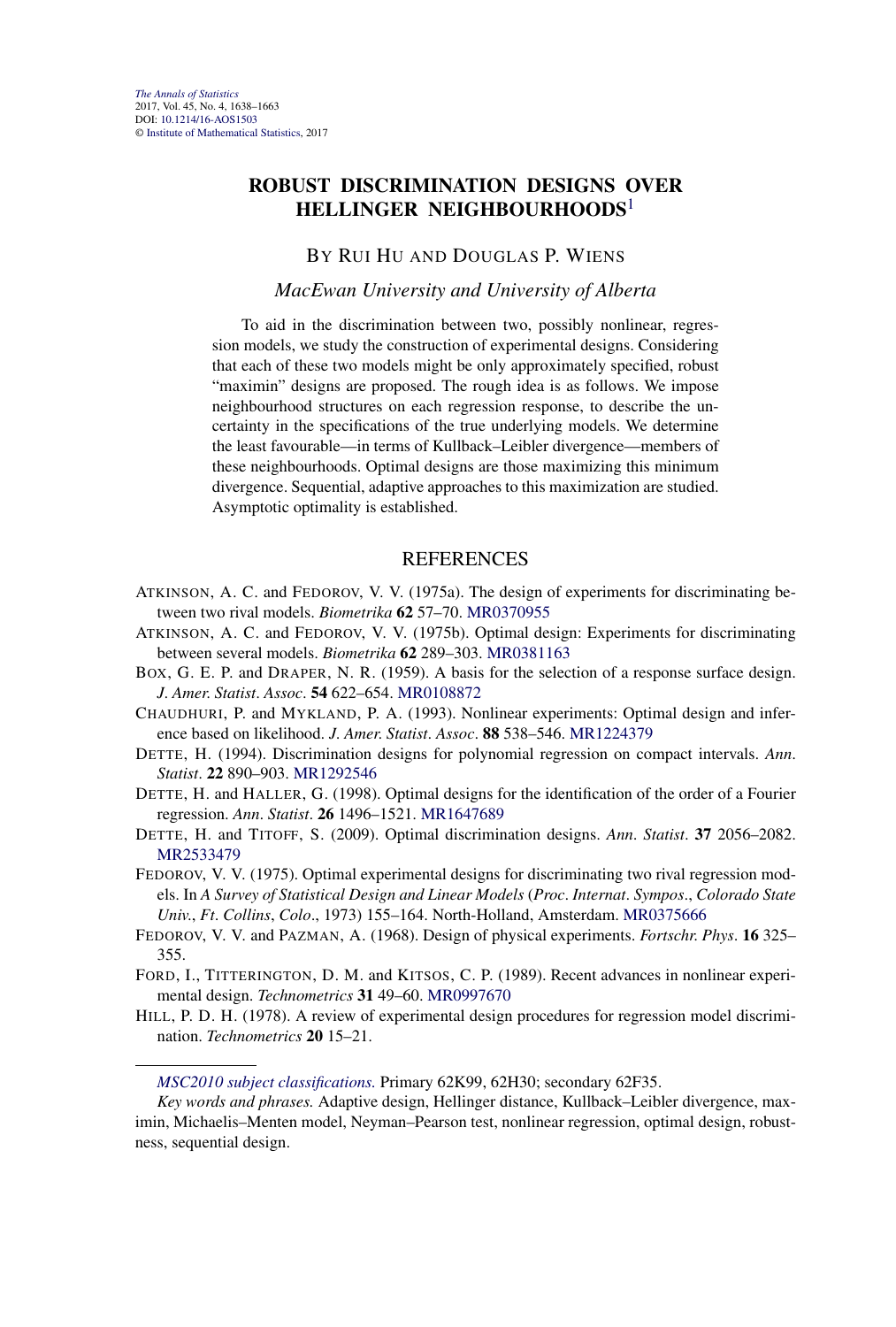- HU, R. (2016). Robust designs for model discrimination and prediction of a threshold probability. Ph.D. dissertation, Univ. Alberta.
- HU, R. and WIENS, D. P. (2017). Supplement to "Robust discrimination designs over Hellinger neighbourhoods." DOI[:10.1214/16-AOS1503SUPP.](http://dx.doi.org/10.1214/16-AOS1503SUPP)
- HUBER, P. J. (1981). *Robust Statistics*. Wiley, New York. [MR0606374](http://www.ams.org/mathscinet-getitem?mr=0606374)
- HUNTER, W. G. and REINER, A. M. (1965). Designs for discriminating between two rival models. *Technometrics* **7** 307–323. [MR0192615](http://www.ams.org/mathscinet-getitem?mr=0192615)
- LÓPEZ-FIDALGO, J., TOMMASI, C. and TRANDAFIR, P. C. (2007). An optimal experimental design criterion for discriminating between non-normal models. *J*. *R*. *Stat*. *Soc*. *Ser*. *B Stat*. *Methodol*. **69** 231–242. [MR2325274](http://www.ams.org/mathscinet-getitem?mr=2325274)
- OOSTERHOFF, J. and VAN ZWET, W. R. (2012). *A Note on Contiguity and Hellinger Distance*. Springer, New York.
- SINHA, S. and WIENS, D. P. (2003). Asymptotics for robust sequential designs in misspecified regression models. In *Mathematical Statistics and Applications*: *Festschrift for Constance van Eeden*. *Institute of Mathematical Statistics Lecture Notes—Monograph Series* **42** 233–247. IMS, Beachwood, OH. [MR2138295](http://www.ams.org/mathscinet-getitem?mr=2138295)
- WIENS, D. P. (2009a). Robust discrimination designs. *J*. *R*. *Stat*. *Soc*. *Ser*. *B Stat*. *Methodol*. **71** 805–829. [MR2750096](http://www.ams.org/mathscinet-getitem?mr=2750096)
- WIENS, D. P. (2009b). Asymptotic properties of an Neyman–Pearson test for model discrimination, with an application to experimental design. *J*. *Stat*. *Theory Pract*. **3** 419–427. [MR2751609](http://www.ams.org/mathscinet-getitem?mr=2751609)
- WIENS, D. P. and LI, P. (2014). V-optimal designs for heteroscedastic regression. *J*. *Statist*. *Plann*. *Inference* **145** 125–138. [MR3125354](http://www.ams.org/mathscinet-getitem?mr=3125354)
- WYNN, H. P. (1970). The sequential generation of *D*-optimum experimental designs. *Ann*. *Math*. *Statist*. **41** 1655–1664. [MR0267704](http://www.ams.org/mathscinet-getitem?mr=0267704)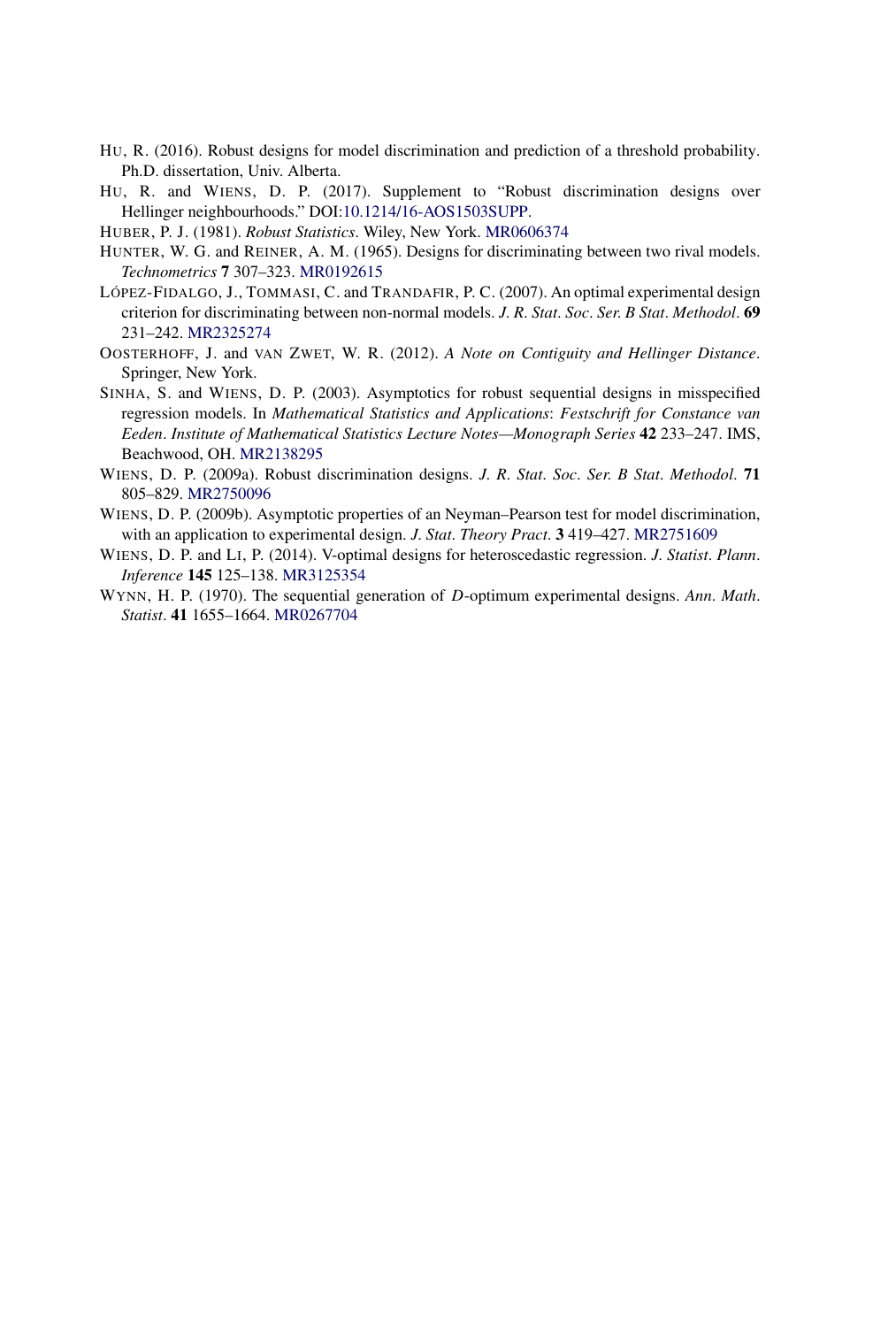## **NONPARAMETRIC BAYESIAN POSTERIOR CONTRACTION RATES FOR DISCRETELY OBSERVED SCALAR DIFFUSIONS**<sup>1</sup>

#### BY RICHARD NICKL AND JAKOB SÖHL

*University of Cambridge*

We consider nonparametric Bayesian inference in a reflected diffusion model  $dX_t = b(X_t) dt + \sigma(X_t) dW_t$ , with discretely sampled observations  $X_0, X_\Delta, \ldots, X_{n\Delta}$ . We analyse the nonlinear inverse problem corresponding to the "low frequency sampling" regime where  $\Delta > 0$  is fixed and  $n \to \infty$ . A general theorem is proved that gives conditions for prior distributions  on the diffusion coefficient  $\sigma$  and the drift function *b* that ensure minimax optimal contraction rates of the posterior distribution over Hölder–Sobolev smoothness classes. These conditions are verified for natural examples of nonparametric random wavelet series priors. For the proofs, we derive new concentration inequalities for empirical processes arising from discretely observed diffusions that are of independent interest.

#### **REFERENCES**

- [1] ADAMCZAK, R. (2008). A tail inequality for suprema of unbounded empirical processes with applications to Markov chains. *Electron*. *J*. *Probab*. **13** 1000–1034. [MR2424985](http://www.ams.org/mathscinet-getitem?mr=2424985)
- [2] BAKRY, D., GENTIL, I. and LEDOUX, M. (2014). *Analysis and Geometry of Markov Diffusion Operators*. *Grundlehren der Mathematischen Wissenschaften* **348**. Springer, Cham. [MR3155209](http://www.ams.org/mathscinet-getitem?mr=3155209)
- [3] BARAUD, Y. (2010). A Bernstein-type inequality for suprema of random processes with applications to model selection in non-Gaussian regression. *Bernoulli* **16** 1064–1085. [MR2759169](http://www.ams.org/mathscinet-getitem?mr=2759169)
- [4] BASS, R. F. (1998). *Diffusions and Elliptic Operators*. Springer, New York. [MR1483890](http://www.ams.org/mathscinet-getitem?mr=1483890)
- [5] BASS, R. F. (2011). *Stochastic Processes*. *Cambridge Series in Statistical and Probabilistic Mathematics* **33**. Cambridge Univ. Press, Cambridge. [MR2856623](http://www.ams.org/mathscinet-getitem?mr=2856623)
- [6] BAXENDALE, P. H. (2005). Renewal theory and computable convergence rates for geometrically ergodic Markov chains. *Ann*. *Appl*. *Probab*. **15** 700–738. [MR2114987](http://www.ams.org/mathscinet-getitem?mr=2114987)
- [7] CASTILLO, I. and NICKL, R. (2013). Nonparametric Bernstein–von Mises theorems in Gaussian white noise. *Ann*. *Statist*. **41** 1999–2028. [MR3127856](http://www.ams.org/mathscinet-getitem?mr=3127856)
- [8] CASTILLO, I. and NICKL, R. (2014). On the Bernstein–von Mises phenomenon for nonparametric Bayes procedures. *Ann*. *Statist*. **42** 1941–1969. [MR3262473](http://www.ams.org/mathscinet-getitem?mr=3262473)
- [9] GHOSAL, S., GHOSH, J. K. and VAN DER VAART, A. W. (2000). Convergence rates of posterior distributions. *Ann*. *Statist*. **28** 500–531. [MR1790007](http://www.ams.org/mathscinet-getitem?mr=1790007)
- [10] GHOSAL, S. and VAN DER VAART, A. (2007). Convergence rates of posterior distributions for non-i.i.d. observations. *Ann*. *Statist*. **35** 192–223. [MR2332274](http://www.ams.org/mathscinet-getitem?mr=2332274)
- [11] GINÉ, E. and NICKL, R. (2011). Rates on contraction for posterior distributions in *Lr*-metrics, 1 ≤ *r* ≤ ∞. *Ann*. *Statist*. **39** 2883–2911. [MR3012395](http://www.ams.org/mathscinet-getitem?mr=3012395)

*[MSC2010 subject classifications.](http://www.ams.org/mathscinet/msc/msc2010.html)* Primary 62G05; secondary 60J60, 62F15, 62G20. *Key words and phrases.* Nonlinear inverse problem, Bayesian inference, diffusion model.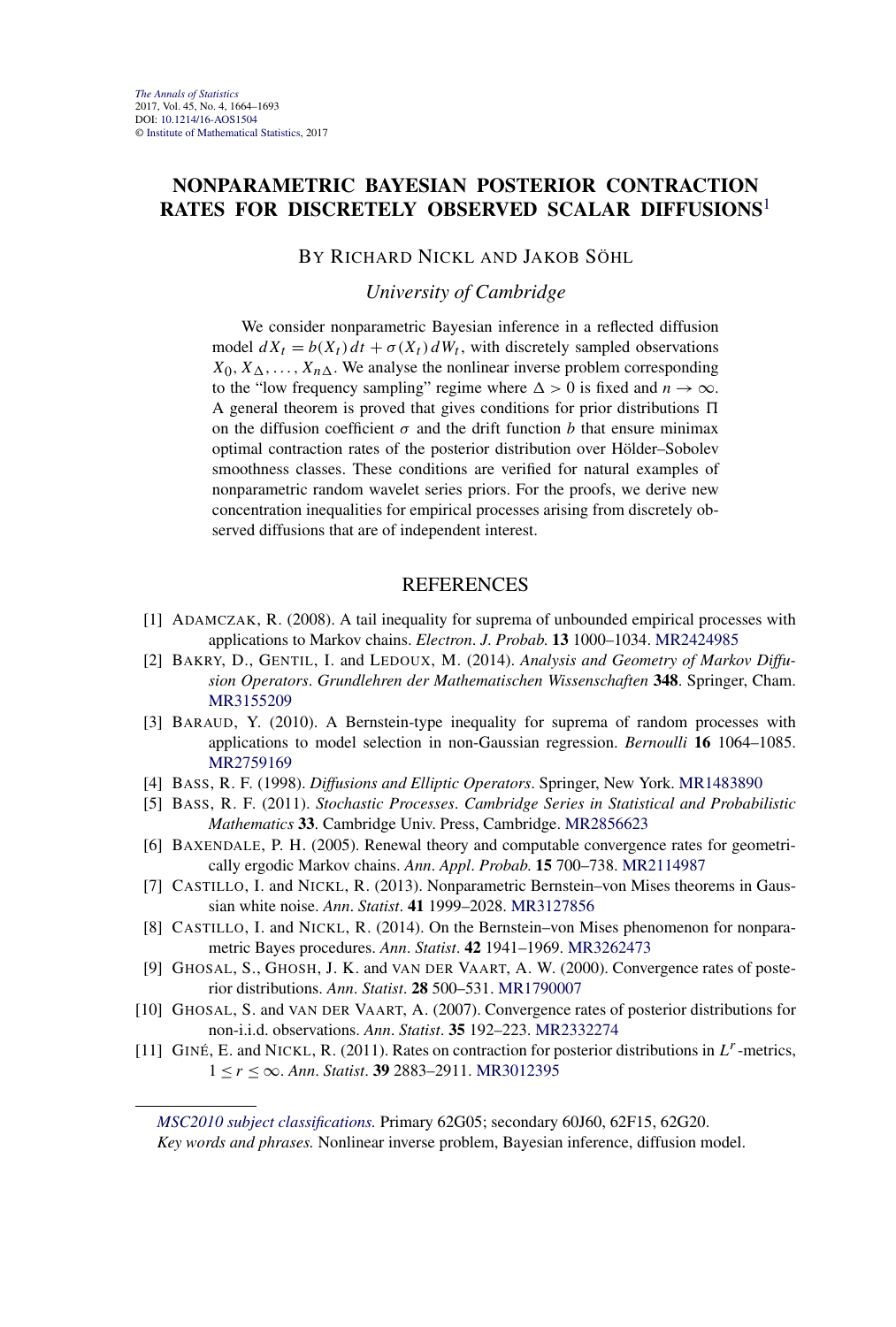- [12] GINÉ, E. and NICKL, R. (2016). *Mathematical Foundations of Infinite-Dimensional Statistical Models*, Cambridge University Press, Cambridge.
- [13] GOBET, E., HOFFMANN, M. and REISS, M. (2004). Nonparametric estimation of scalar diffusions based on low frequency data. *Ann*. *Statist*. **32** 2223–2253. [MR2102509](http://www.ams.org/mathscinet-getitem?mr=2102509)
- [14] GOLIGHTLY, A. and WILKINSON, D. J. (2005). Bayesian inference for stochastic kinetic models using a diffusion approximation. *Biometrics* **61** 781–788. [MR2196166](http://www.ams.org/mathscinet-getitem?mr=2196166)
- [15] GUGUSHVILI, S. and SPREIJ, P. (2014). Nonparametric Bayesian drift estimation for multidimensional stochastic differential equations. *Lith*. *Math*. *J*. **54** 127–141. [MR3212631](http://www.ams.org/mathscinet-getitem?mr=3212631)
- [16] KOSKELA, J., SPANO, D. and JENKINS, P. A. (2015). Consistency of Bayesian nonparametric inference for discretely observed jump diffusions. Preprint. Available at [arXiv:1506.04709](http://arxiv.org/abs/arXiv:1506.04709).
- [17] MEYER, Y. (1992). *Wavelets and Operators*. *Cambridge Studies in Advanced Mathematics* **37**. Cambridge Univ. Press, Cambridge. [MR1228209](http://www.ams.org/mathscinet-getitem?mr=1228209)
- [18] NICKL, R. and SÖHL, J. (2017). Supplement to "Nonparametric Bayesian posterior contraction rates for discretely observed scalar diffusions." DOI[:10.1214/16-AOS1504SUPP.](http://dx.doi.org/10.1214/16-AOS1504SUPP)
- [19] PAPASPILIOPOULOS, O., POKERN, Y., ROBERTS, G. O. and STUART, A. M. (2012). Nonparametric estimation of diffusions: A differential equations approach. *Biometrika* **99** 511–531. [MR2966767](http://www.ams.org/mathscinet-getitem?mr=2966767)
- [20] PAULIN, D. (2015). Concentration inequalities for Markov chains by Marton couplings and spectral methods. *Electron*. *J*. *Probab*. **20** 1–32. [MR3383563](http://www.ams.org/mathscinet-getitem?mr=3383563)
- [21] POKERN, Y., STUART, A. M. and VAN ZANTEN, J. H. (2013). Posterior consistency via precision operators for Bayesian nonparametric drift estimation in SDEs. *Stochastic Process*. *Appl*. **123** 603–628. [MR3003365](http://www.ams.org/mathscinet-getitem?mr=3003365)
- [22] RAY, K. (2013). Bayesian inverse problems with non-conjugate priors. *Electron*. *J*. *Stat*. **7** 2516–2549. [MR3117105](http://www.ams.org/mathscinet-getitem?mr=3117105)
- [23] ROBERTS, G. O. and STRAMER, O. (2001). On inference for partially observed nonlinear diffusion models using the Metropolis–Hastings algorithm. *Biometrika* **88** 603–621. [MR1859397](http://www.ams.org/mathscinet-getitem?mr=1859397)
- [24] SÖHL, J. and TRABS, M. (2016). Adaptive confidence bands for Markov chains and diffusions: Estimating the invariant measure and the drift. *ESAIM Probab*. *Stat*. **20** 432–462.
- [25] STROOCK, D. W. and VARADHAN, S. R. S. (1971). Diffusion processes with boundary conditions. *Comm*. *Pure Appl*. *Math*. **24** 147–225. [MR0277037](http://www.ams.org/mathscinet-getitem?mr=0277037)
- [26] STUART, A. M. (2010). Inverse problems: A Bayesian perspective. *Acta Numer*. **19** 451–559. [MR2652785](http://www.ams.org/mathscinet-getitem?mr=2652785)
- [27] SZABÓ, B., VAN DER VAART, A. W. and VAN ZANTEN, J. H. (2015). Frequentist coverage of adaptive nonparametric Bayesian credible sets. *Ann*. *Statist*. **43** 1391–1428. [MR3357861](http://www.ams.org/mathscinet-getitem?mr=3357861)
- [28] TRIEBEL, H. (2010). *Theory of Function Spaces*. Birkhäuser/Springer Basel AG, Basel. [MR3024598](http://www.ams.org/mathscinet-getitem?mr=3024598)
- [29] VAN WAAIJ, J. and VAN ZANTEN, H. (2016). Gaussian process methods for one-dimensional diffusions: Optimal rates and adaptation. *Electron*. *J*. *Stat*. **10** 628–645. [MR3471991](http://www.ams.org/mathscinet-getitem?mr=3471991)
- [30] VAN ZANTEN, H. (2013). Nonparametric Bayesian methods for one-dimensional diffusion models. *Math*. *Biosci*. **243** 215–222. [MR3065207](http://www.ams.org/mathscinet-getitem?mr=3065207)
- [31] VAN DER MEULEN, F., SCHAUER, M. and VAN ZANTEN, H. (2014). Reversible jump MCMC for nonparametric drift estimation for diffusion processes. *Comput*. *Statist*. *Data Anal*. **71** 615–632. [MR3131993](http://www.ams.org/mathscinet-getitem?mr=3131993)
- [32] VAN DER MEULEN, F. and VAN ZANTEN, H. (2013). Consistent nonparametric Bayesian inference for discretely observed scalar diffusions. *Bernoulli* **19** 44–63. [MR3019485](http://www.ams.org/mathscinet-getitem?mr=3019485)
- [33] VAN DER MEULEN, F. H., VAN DER VAART, A. W. and VAN ZANTEN, J. H. (2006). Convergence rates of posterior distributions for Brownian semimartingale models. *Bernoulli* **12** 863–888. [MR2265666](http://www.ams.org/mathscinet-getitem?mr=2265666)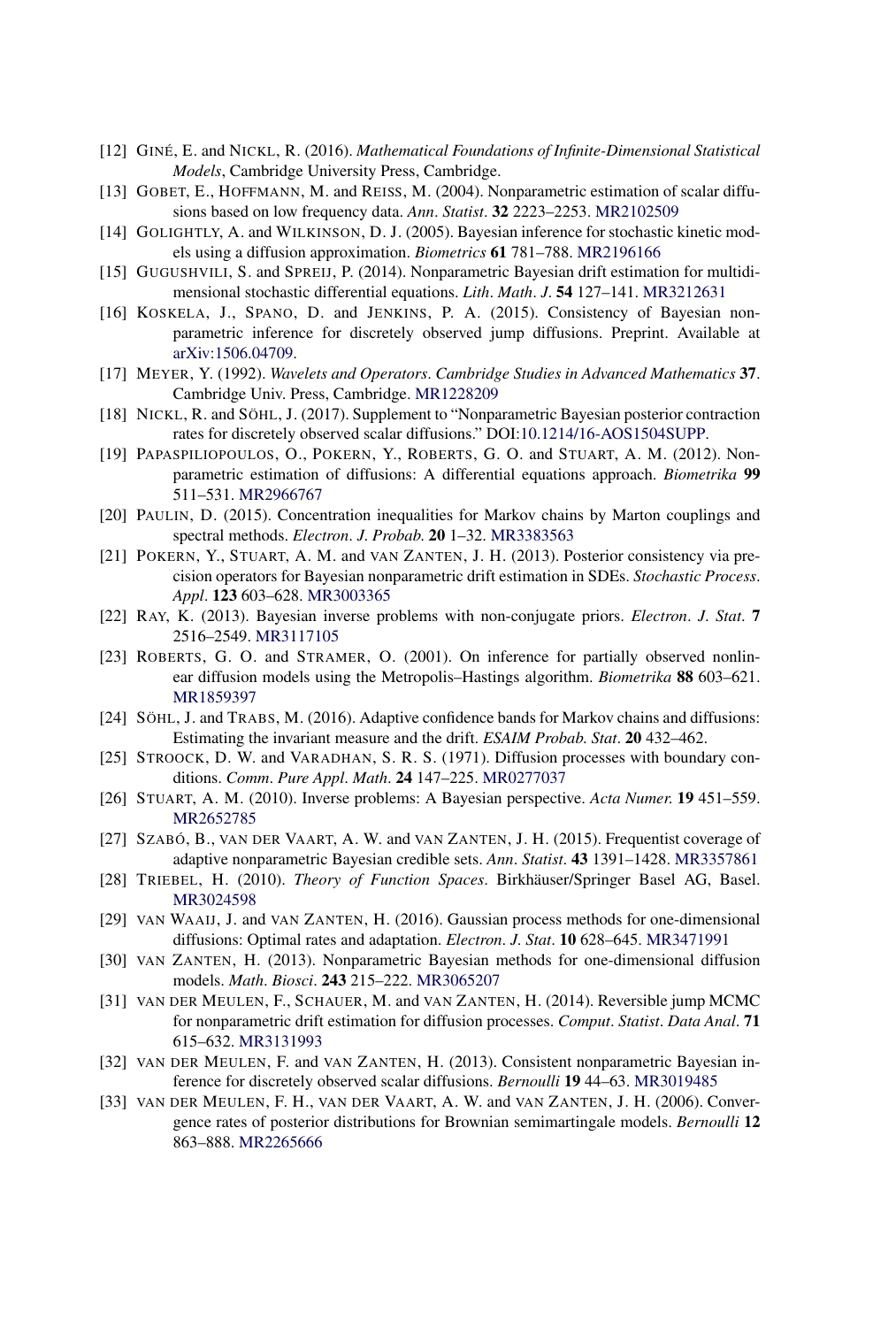[34] VAN DER VAART, A. W. and VAN ZANTEN, J. H. (2008). Rates of contraction of posterior distributions based on Gaussian process priors. *Ann*. *Statist*. **36** 1435–1463. [MR2418663](http://www.ams.org/mathscinet-getitem?mr=2418663)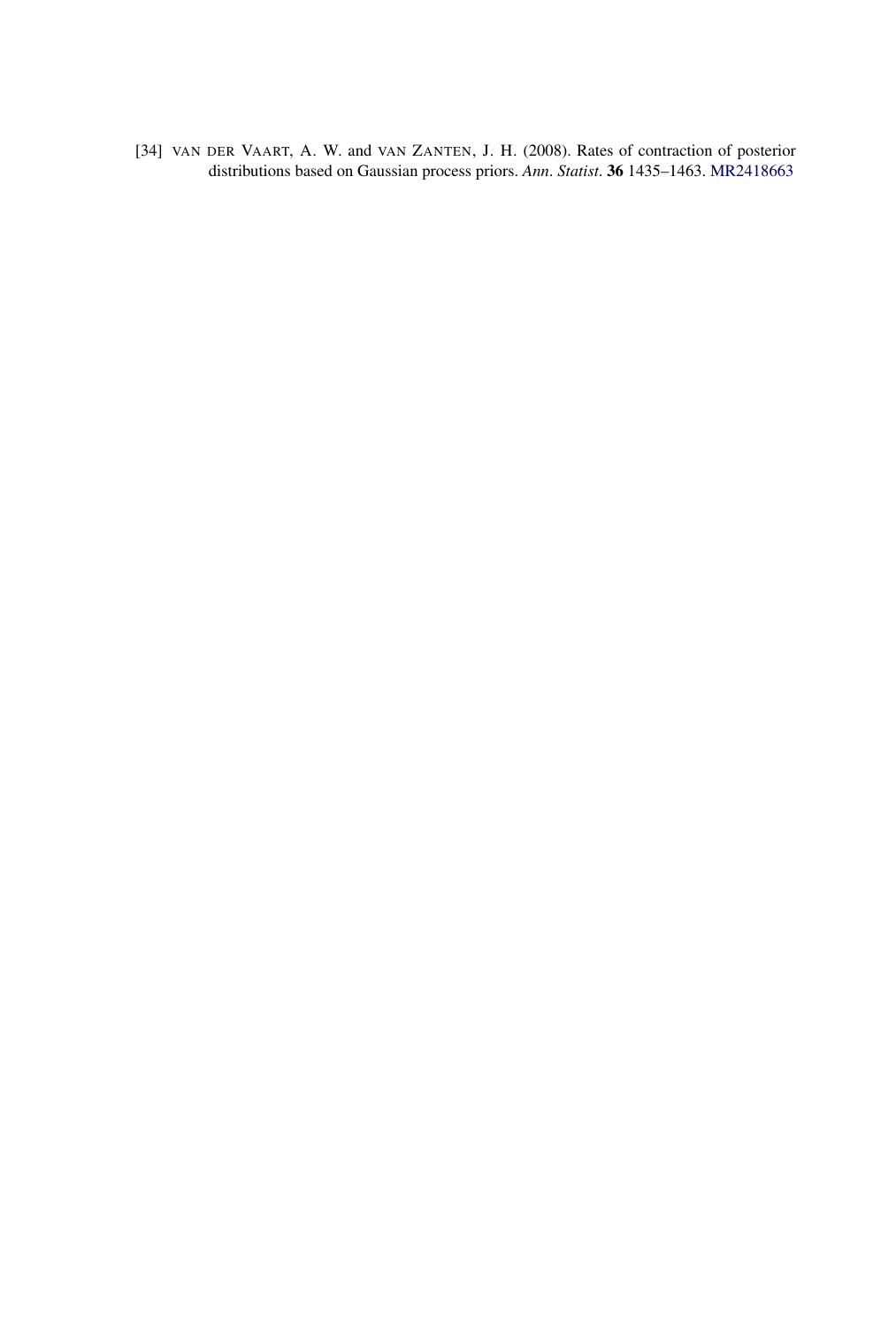## **ASYMPTOTIC AND FINITE-SAMPLE PROPERTIES OF ESTIMATORS BASED ON STOCHASTIC GRADIENTS**<sup>1</sup>

#### BY PANOS TOULIS AND EDOARDO M. AIROLDI

#### *University of Chicago and Harvard University*

Stochastic gradient descent procedures have gained popularity for parameter estimation from large data sets. However, their statistical properties are not well understood, in theory. And in practice, avoiding numerical instability requires careful tuning of key parameters. Here, we introduce implicit stochastic gradient descent procedures, which involve parameter updates that are implicitly defined. Intuitively, implicit updates shrink standard stochastic gradient descent updates. The amount of shrinkage depends on the observed Fisher information matrix, which does not need to be explicitly computed; thus, implicit procedures increase stability without increasing the computational burden. Our theoretical analysis provides the first full characterization of the asymptotic behavior of both standard and implicit stochastic gradient descent-based estimators, including finite-sample error bounds. Importantly, analytical expressions for the variances of these stochastic gradient-based estimators reveal their exact loss of efficiency. We also develop new algorithms to compute implicit stochastic gradient descent-based estimators for generalized linear models, Cox proportional hazards, M-estimators, in practice, and perform extensive experiments. Our results suggest that implicit stochastic gradient descent procedures are poised to become a workhorse for approximate inference from large data sets.

#### **REFERENCES**

AMARI, S.-I. (1998). Natural gradient works efficiently in learning. *Neural Comput*. **10** 251–276.

- AMARI, S.-I., PARK, H. and FUKUMIZU, K. (2000). Adaptive method of realizing natural gradient learning for multilayer perceptrons. *Neural Comput*. **12** 1399–1409.
- BACH, F. and MOULINES, E. (2013). Non-strongly-convex smooth stochastic approximation with convergence rate *o(*1*/n)*. In *Advances in Neural Information Processing Systems* 773–781.
- BATHER, J. A. (1989). Stochastic approximation: A generalisation of the Robbins–Monro procedure. In *Proceedings of the Fourth Prague Symposium on Asymptotic Statistics* (*Prague*, 1988) 13–27. Charles Univ., Prague. [MR1051424](http://www.ams.org/mathscinet-getitem?mr=1051424)
- BECK, A. and TEBOULLE, M. (2009). A fast iterative shrinkage-thresholding algorithm for linear inverse problems. *SIAM J*. *Imaging Sci*. **2** 183–202. [MR2486527](http://www.ams.org/mathscinet-getitem?mr=2486527)
- BENVENISTE, A., MÉTIVIER, M. and PRIOURET, P. (1990). *Adaptive Algorithms and Stochastic Approximations*. Springer, Berlin. [MR1082341](http://www.ams.org/mathscinet-getitem?mr=1082341)
- BERTSEKAS, D. P. (2011). Incremental proximal methods for large scale convex optimization. *Math*. *Program*. **129** 163–195. [MR2837879](http://www.ams.org/mathscinet-getitem?mr=2837879)

*[MSC2010 subject classifications.](http://www.ams.org/mathscinet/msc/msc2010.html)* 62L20, 62F10, 62L12, 62F12, 62F35.

*Key words and phrases.* Stochastic approximation, implicit updates, asymptotic variance, generalized linear models, Cox proportional hazards, M-estimation, maximum likelihood, exponential family, statistical efficiency, numerical stability.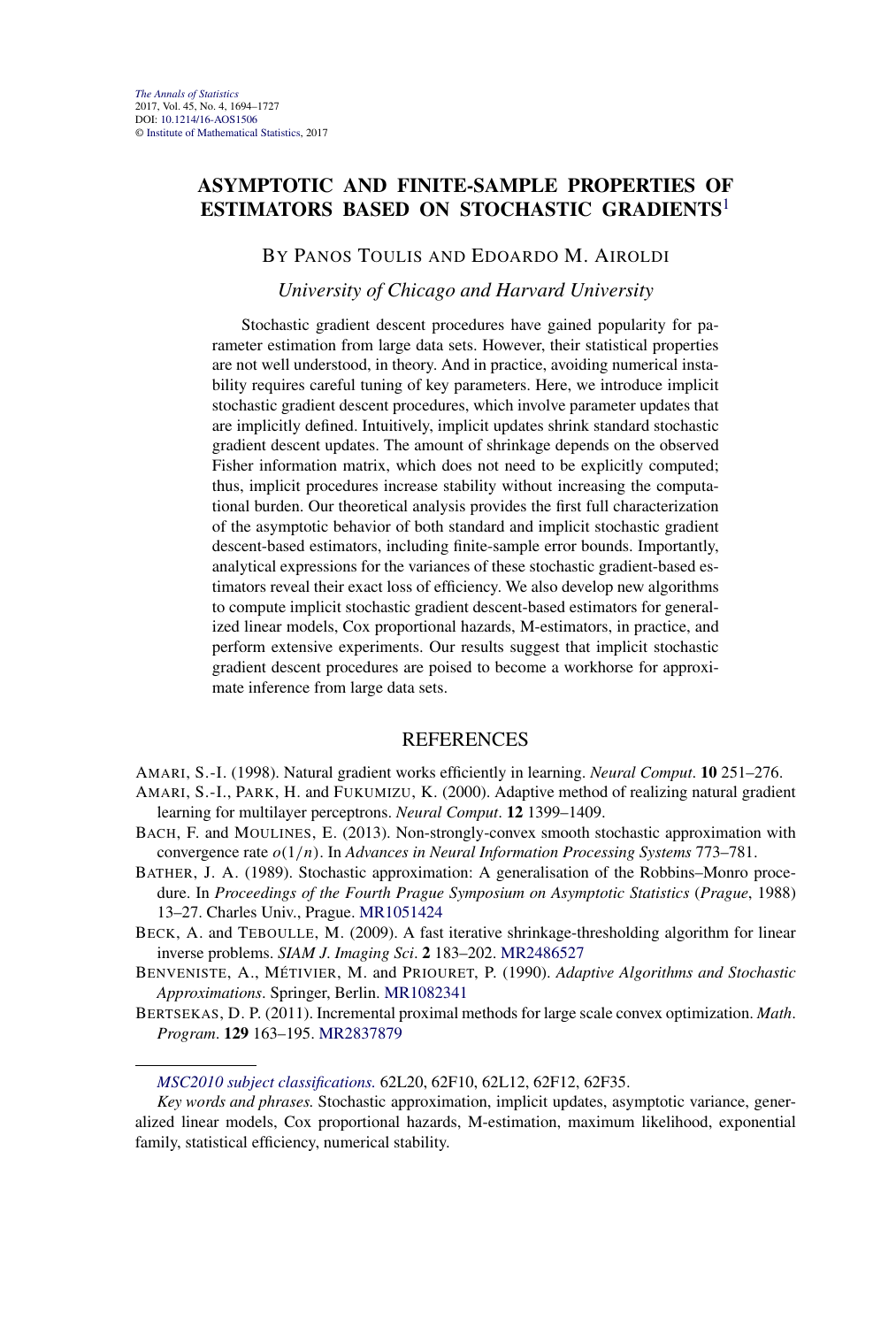- BORDES, A., BOTTOU, L. and GALLINARI, P. (2009). SGD-QN: Careful quasi-Newton stochastic gradient descent. *J*. *Mach*. *Learn*. *Res*. **10** 1737–1754. [MR2534877](http://www.ams.org/mathscinet-getitem?mr=2534877)
- BORKAR, V. S. (2008). *Stochastic Approximation*. Cambridge Univ. Press, Cambridge. [MR2442439](http://www.ams.org/mathscinet-getitem?mr=2442439)
- BOTTOU, L. (2010). Large-scale machine learning with stochastic gradient descent. In *Proceedings of COMPSTAT'*2010 177–186. Springer, Heidelberg. [MR3362066](http://www.ams.org/mathscinet-getitem?mr=3362066)
- BYRD, R. H., HANSEN, S. L., NOCEDAL, J. and SINGER, Y. (2016). A stochastic quasi-Newton method for large-scale optimization. *SIAM J*. *Optim*. **26** 1008–1031. [MR3485979](http://www.ams.org/mathscinet-getitem?mr=3485979)
- CAPPÉ, O. and MOULINES, E. (2009). On-line expectation-maximization algorithm for latent data models. *J*. *R*. *Stat*. *Soc*. *Ser*. *B*. *Stat*. *Methodol*. **71** 593–613. [MR2749909](http://www.ams.org/mathscinet-getitem?mr=2749909)
- CHEN, H. F., LEI, G. and GAO, A. J. (1988). Convergence and robustness of the Robbins– Monro algorithm truncated at randomly varying bounds. *Stochastic Process*. *Appl*. **27** 217–231. [MR0931029](http://www.ams.org/mathscinet-getitem?mr=0931029)
- CHUNG, K. L. (1954). On a stochastic approximation method. *Ann*. *Math*. *Stat*. **25** 463–483. [MR0064365](http://www.ams.org/mathscinet-getitem?mr=0064365)
- COX, D. R. (1972). Regression models and life-tables. *J*. *Roy*. *Statist*. *Soc*. *Ser*. *B* **34** 187–220. [MR0341758](http://www.ams.org/mathscinet-getitem?mr=0341758)
- DAVISON, A. C. (2003). *Statistical Models*. *Cambridge Series in Statistical and Probabilistic Mathematics* **11**. Cambridge Univ. Press, Cambridge. [MR1998913](http://www.ams.org/mathscinet-getitem?mr=1998913)
- DEAN, J., CORRADO, G., MONGA, R., CHEN, K., DEVIN, M., MAO, M., SENIOR, A., TUCKER, P., YANG, K., LE, Q. V. et al. (2012). Large scale distributed deep networks. In *Advances in Neural Information Processing Systems* 1223–1231.
- DEMPSTER, A. P., LAIRD, N. M. and RUBIN, D. B. (1977). Maximum likelihood from incomplete data via the EM algorithm. *J*. *Roy*. *Statist*. *Soc*. *Ser*. *B* **39** 1–38. [MR0501537](http://www.ams.org/mathscinet-getitem?mr=0501537)
- DOMINICI, F., DANIELS, M., ZEGER, S. L. and SAMET, J. M. (2002). Air pollution and mortality: Estimating regional and national dose-response relationships. *J*. *Amer*. *Statist*. *Assoc*. **97** 100–111. [MR1963390](http://www.ams.org/mathscinet-getitem?mr=1963390)
- DONOHO, D. and MONTANARI, A. (2016). High dimensional robust M-estimation: Asymptotic variance via approximate message passing. *Probab*. *Theory Related Fields* **166** 935–969. [MR3568043](http://www.ams.org/mathscinet-getitem?mr=3568043)
- DUCHI, J., HAZAN, E. and SINGER, Y. (2011). Adaptive subgradient methods for online learning and stochastic optimization. *J*. *Mach*. *Learn*. *Res*. **12** 2121–2159. [MR2825422](http://www.ams.org/mathscinet-getitem?mr=2825422)
- DUCHI, J. and SINGER, Y. (2009). Efficient online and batch learning using forward backward splitting. *J*. *Mach*. *Learn*. *Res*. **10** 2899–2934. [MR2579916](http://www.ams.org/mathscinet-getitem?mr=2579916)
- EL KAROUI, N. (2008). Spectrum estimation for large dimensional covariance matrices using random matrix theory. *Ann*. *Statist*. **36** 2757–2790. [MR2485012](http://www.ams.org/mathscinet-getitem?mr=2485012)
- FABIAN, V. (1968). On asymptotic normality in stochastic approximation. *Ann*. *Math*. *Stat*. **39** 1327– 1332. [MR0231429](http://www.ams.org/mathscinet-getitem?mr=0231429)
- FABIAN, V. (1978). On asymptotically efficient recursive estimation. *Ann*. *Statist*. **6** 854–866. [MR0478506](http://www.ams.org/mathscinet-getitem?mr=0478506)
- FISHER, R. A. (1922). On the mathematical foundations of theoretical statistics. *Philosophical Transactions of the Royal Society of London*. *Series A*, *Containing Papers of a Mathematical or Physical Character* **222** 309–368.
- FISHER, R. A. (1925). *Statistical Methods for Research Workers*. Oliver and Boyd, Edinburgh.
- FRIEDMAN, J., HASTIE, T. and TIBSHIRANI, R. (2010). Regularization paths for generalized linear models via coordinate descent. *J*. *Stat*. *Softw*. **33** 1–22.
- GEORGE, A. P. and POWELL, W. B. (2006). Adaptive stepsizes for recursive estimation with applications in approximate dynamic programming. *Mach*. *Learn*. **65** 167–198.
- GREEN, P. J. (1984). Iteratively reweighted least squares for maximum likelihood estimation, and some robust and resistant alternatives. *J*. *Roy*. *Statist*. *Soc*. *Ser*. *B* **46** 149–192. [MR0781879](http://www.ams.org/mathscinet-getitem?mr=0781879)
- HASTIE, T., TIBSHIRANI, R. and FRIEDMAN, J. (2009). *The Elements of Statistical Learning*: *Data Mining*, *Inference*, *and Prediction*, 2nd ed. Springer, New York. [MR2722294](http://www.ams.org/mathscinet-getitem?mr=2722294)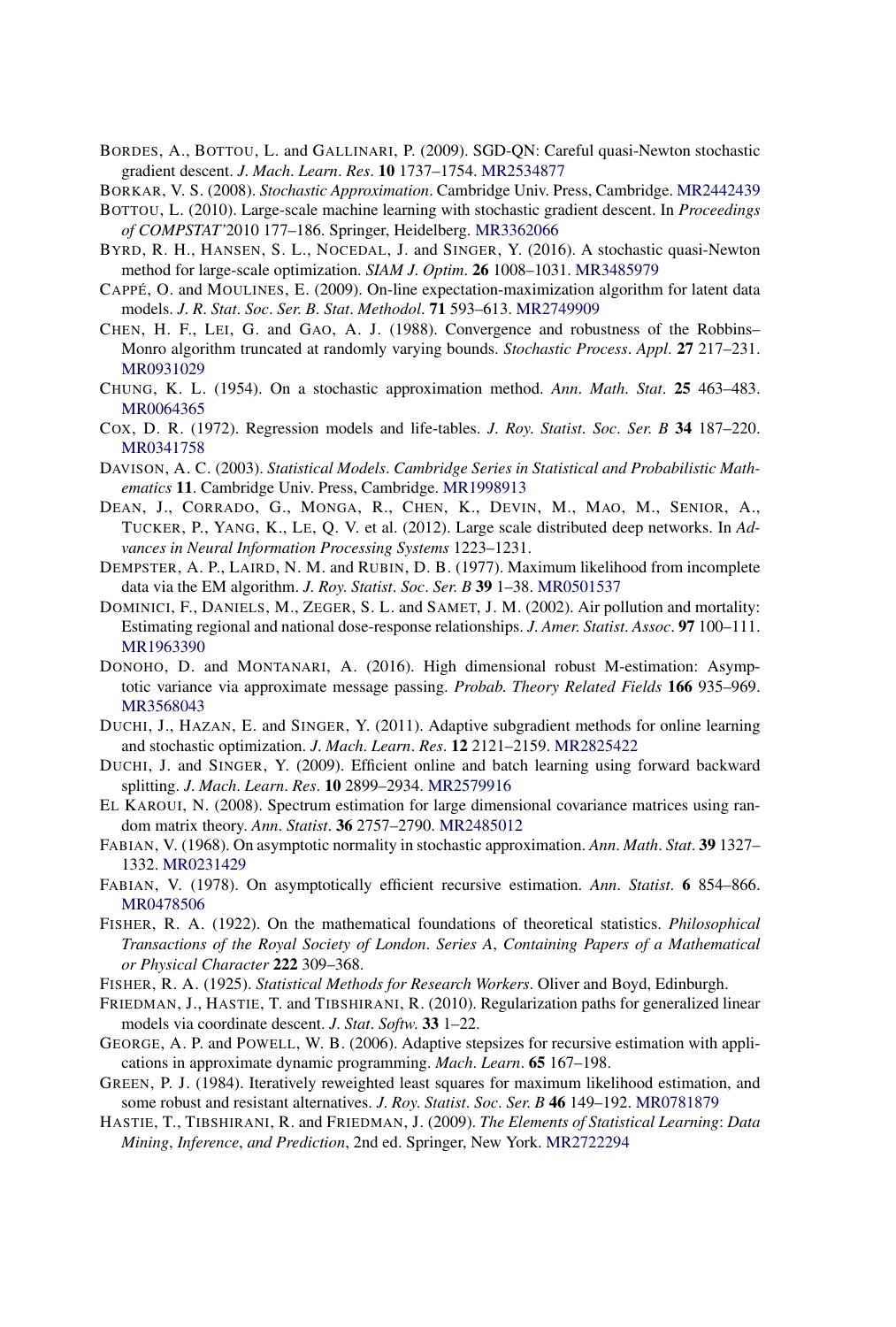- HENNIG, P. and KIEFEL, M. (2013). Quasi-Newton methods: A new direction. *J*. *Mach*. *Learn*. *Res*. **14** 843–865. [MR3049491](http://www.ams.org/mathscinet-getitem?mr=3049491)
- HOFFMAN, J. D. and FRANKEL, S. (2001). *Numerical Methods for Engineers and Scientists*. CRC press, Boca Raton, FL.
- HUBER, P. J. (1964). Robust estimation of a location parameter. *Ann*. *Math*. *Stat*. **35** 73–101. [MR0161415](http://www.ams.org/mathscinet-getitem?mr=0161415)
- JAIN, P., TEWARI, A. and KAR, P. (2014). On iterative hard thresholding methods for highdimensional m-estimation. In *Advances in Neural Information Processing Systems* 685–693.
- KLEIN, J. P. and MOESCHBERGER, M. L. (2003). *Survival Analysis*: *Techniques for Censored and Truncated Data*. Springer Science & Business Media New York.
- KRAKOWSKI, K. A., MAHONY, R. E., WILLIAMSON, R. C. and WARMUTH, M. K. (2007). A geometric view of non-linear on-line stochastic gradient descent. Available at [https://users.soe.ucsc.edu/ manfred/pubs/T3.pdf.](https://users.soe.ucsc.edu/~manfred/pubs/T3.pdf)
- LANGE, K. (2010). *Numerical Analysis for Statisticians*, 2nd ed. Springer, New York. [MR2655999](http://www.ams.org/mathscinet-getitem?mr=2655999)
- LEHMANN, E. L. and CASELLA, G. (1998). *Theory of Point Estimation*, 2nd ed. *Springer Texts in Statistics* **31**. Springer, New York. [MR1639875](http://www.ams.org/mathscinet-getitem?mr=1639875)
- LIONS, P.-L. and MERCIER, B. (1979). Splitting algorithms for the sum of two nonlinear operators. *SIAM J*. *Numer*. *Anal*. **16** 964–979. [MR0551319](http://www.ams.org/mathscinet-getitem?mr=0551319)
- LJUNG, L., PFLUG, G. and WALK, H. (1992). *Stochastic Approximation and Optimization of Random Systems*. *DMV Seminar* **17**. Birkhäuser, Basel. [MR1162311](http://www.ams.org/mathscinet-getitem?mr=1162311)
- MARSHALL, A. W. and OLKIN, I. (1960). Multivariate Chebyshev inequalities. *Ann*. *Math*. *Stat*. **31** 1001–1014. [MR0119234](http://www.ams.org/mathscinet-getitem?mr=0119234)
- MARTIN, R. D. and MASRELIEZ, C. J. (1975). Robust estimation via stochastic approximation. *IEEE Trans*. *Inform*. *Theory* **IT-21** 263–271. [MR0395111](http://www.ams.org/mathscinet-getitem?mr=0395111)
- MESTRE, X. (2008). Improved estimation of eigenvalues and eigenvectors of covariance matrices using their sample estimates. *IEEE Trans*. *Inform*. *Theory* **54** 5113–5129. [MR2589886](http://www.ams.org/mathscinet-getitem?mr=2589886)
- MILLER, A. J. (1992). Algorithm as 274: Least squares routines to supplement those of gentleman. *Applied Statistics* 458–478.
- MOULINES, E. and BACH, F. R. (2011). Non-asymptotic analysis of stochastic approximation algorithms for machine learning. In *Advances in Neural Information Processing Systems* 451–459.
- NAGUMO, J.-I. and NODA, A. (1967). A learning method for system identification. *IEEE Trans*. *Automat*. *Control* **12** 282–287.
- NATIONAL RESEARCH COUNCIL (2013). *Frontiers in Massive Data Analysis*. The National Academies Press, Washington, DC.
- NELDER, J. A. and WEDDERBURN, R. W. M. (1972). Generalized linear models. *J*. *Roy*. *Statist*. *Soc*. *Ser*. *A* **135** 370–384.
- NEMIROVSKI, A., JUDITSKY, A., LAN, G. and SHAPIRO, A. (2008). Robust stochastic approximation approach to stochastic programming. *SIAM J*. *Optim*. **19** 1574–1609. [MR2486041](http://www.ams.org/mathscinet-getitem?mr=2486041)
- NEMIROVSKY, A. S. and YUDIN, D. B. (1983). *Problem Complexity and Method Efficiency in Optimization*. Wiley, New York. [MR0702836](http://www.ams.org/mathscinet-getitem?mr=0702836)
- NEVELSON, M. B. and KHASMINSKI<sup>I</sup>, R. Z. (1973). *Stochastic Approximation and Recursive Estimation* **47**. Amer. Math. Society, Washington.
- PARIKH, N. and BOYD, S. (2013). Proximal algorithms. *Found*. *Trends Optim*. **1** 123–231.
- POLYAK, B. T. and JUDITSKY, A. B. (1992). Acceleration of stochastic approximation by averaging. *SIAM J*. *Control Optim*. **30** 838–855. [MR1167814](http://www.ams.org/mathscinet-getitem?mr=1167814)
- POLJAK, B. T. and TSYPKIN, JA. Z. (1980). Robust identification. *Automatica J*. *IFAC* **16** 53–63. [MR0571554](http://www.ams.org/mathscinet-getitem?mr=0571554)
- POLYAK, B. T. and TSYPKIN, YA. Z. (1979). Adaptive estimation algorithms (convergence, optimality, stability). *Avtomat*. *i Telemekh*. **3** 71–84. [MR0544876](http://www.ams.org/mathscinet-getitem?mr=0544876)
- ROBBINS, H. and MONRO, S. (1951). A stochastic approximation method. *Ann*. *Math*. *Stat*. **22** 400–407. [MR0042668](http://www.ams.org/mathscinet-getitem?mr=0042668)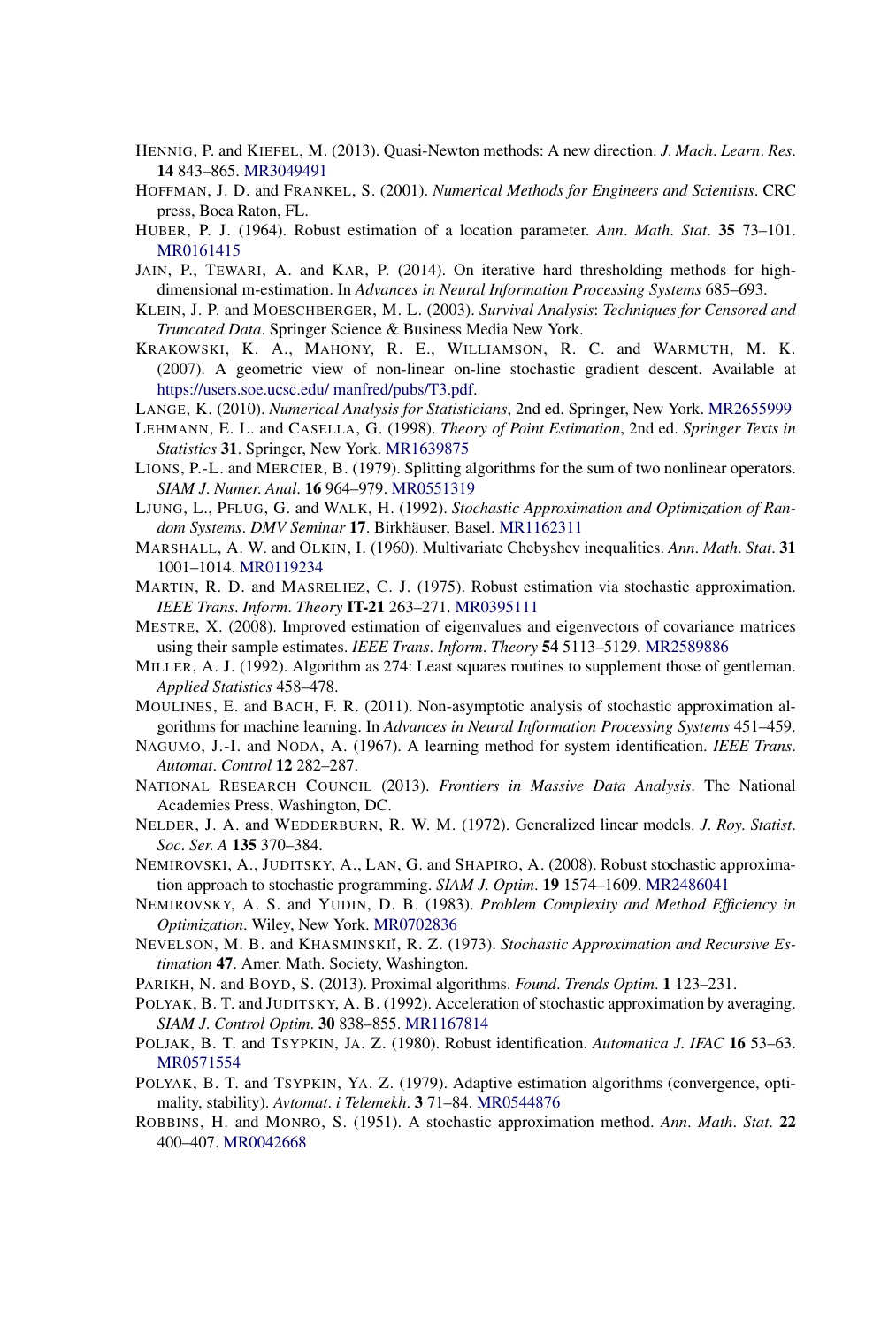- ROCKAFELLAR, R. T. (1976). Monotone operators and the proximal point algorithm. *SIAM J*. *Control Optim*. **14** 877–898. [MR0410483](http://www.ams.org/mathscinet-getitem?mr=0410483)
- ROSASCO, L., VILLA, S. and VŨ, B. C. (2014). Convergence of stochastic proximal gradient algorithm. Preprint. Available at [arXiv:1403.5074.](http://arxiv.org/abs/arXiv:1403.5074)
- RUPPERT, D. (1988). Efficient estimations from a slowly convergent Robbins–Monro process. Technical report, Dept. Operations Research and Industrial Engineering, Cornell Univ., Ithaca, NY.
- SACKS, J. (1958). Asymptotic distribution of stochastic approximation procedures. *Ann*. *Math*. *Stat*. **29** 373–405. [MR0098427](http://www.ams.org/mathscinet-getitem?mr=0098427)
- SAKRISON, D. J. (1965). Efficient recursive estimation; application to estimating the parameters of a covariance function. *Internat*. *J*. *Engrg*. *Sci*. **3** 461–483. [MR0182082](http://www.ams.org/mathscinet-getitem?mr=0182082)
- SAMET, J. M., ZEGER, S. L., DOMINICI, F., CURRIERO, F., COURSAC, I., DOCKERY, D. W., SCHWARTZ, J. and ZANOBETTI, A. (2000). The national morbidity, mortality, and air pollution study. Part II: Morbidity and mortality from air pollution in the United States. *Res*. *Rep*. *Health Eff*. *Inst*. **94** 5–79.
- SCHMIDT, M., LE ROUX, N. and BACH, F. (2013). Minimizing finite sums with the stochastic average gradient. Technical report, HAL 00860051.
- SHAMIR, O. and ZHANG, T. (2012). Stochastic gradient descent for non-smooth optimization: Convergence results and optimal averaging schemes. Preprint. Available at [arXiv:1212.1824.](http://arxiv.org/abs/arXiv:1212.1824)
- SIMON, N., FRIEDMAN, J., HASTIE, T. and TIBSHIRANI, R. (2011). Regularization paths for Cox's proportional Hazards model via coordinate descent. *J*. *Stat*. *Softw*. **39** 1–13.
- SINGER, Y. and DUCHI, J. C. (2009). Efficient learning using forward-backward splitting. In *Advances in Neural Information Processing Systems* 495–503.
- SLOCK, D. T. M. (1993). On the convergence behavior of the lms and the normalized lms algorithms. *IEEE Trans*. *Signal Process*. **41** 2811–2825.
- TOULIS, P. and AIROLDI, E. M. (2015a). Scalable estimation strategies based on stochastic approximations: Classical results and new insights. *Stat*. *Comput*. **25** 781–795. [MR3360492](http://www.ams.org/mathscinet-getitem?mr=3360492)
- TOULIS, P. and AIROLDI, E. M. (2015b). Implicit stochastic approximation. Preprint. Available at [arXiv:1510.00967](http://arxiv.org/abs/arXiv:1510.00967).
- TOULIS, P. and AIROLDI, E. M. (2017). Supplement to "Asymptotic and finite-sample properties of estimators based on stochastic gradients." DOI[:10.1214/16-AOS1506SUPP](http://dx.doi.org/10.1214/16-AOS1506SUPP).
- TOULIS, P., AIROLDI, E. M. and RENNIE, J. (2014). Statistical analysis of stochastic gradient methods for generalized linear models. *J*. *Mach*. *Learn*. *Res*. *W&CP* **32 (ICML)** 667–675.
- TOULIS, P., TRAN, D. and AIROLDI, E. M. (2016). Towards stability and optimality in stochastic gradient descent. *J*. *Mach*. *Learn*. *Res*. *W&CP* **51 (AISTATS)**.
- TRAN, D., TOULIS, P. and AIROLDI, E. M. (2015). Stochastic gradient descent methods for estimation with large data sets. Preprint. Available at [arXiv:1509.06459.](http://arxiv.org/abs/arXiv:1509.06459)
- WELLING, M. and TEH, Y. W. (2011). Bayesian learning via stochastic gradient Langevin dynamics. In *Proceedings of the* 28*th International Conference on Machine Learning* (*ICML-*11) 681–688.
- WIDROW, B. and HOFF, M. E. (1960). Adaptive switching circuits. *Defense Technical Information Center*.
- WOOD, S. N., GOUDE, Y. and SHAW, S. (2015). Generalized additive models for large data sets. *J*. *R*. *Stat*. *Soc*. *Ser*. *C*. *Appl*. *Stat*. **64** 139–155. [MR3293922](http://www.ams.org/mathscinet-getitem?mr=3293922)
- XIAO, L. and ZHANG, T. (2014). A proximal stochastic gradient method with progressive variance reduction. *SIAM J*. *Optim*. **24** 2057–2075. [MR3285905](http://www.ams.org/mathscinet-getitem?mr=3285905)
- XU, W. (2011). Towards optimal one pass large scale learning with averaged stochastic gradient descent. Preprint. Available at [arXiv:1107.2490](http://arxiv.org/abs/arXiv:1107.2490).
- ZHANG, T. (2004). Solving large scale linear prediction problems using gradient descent algorithms. In *Proceedings of the Twenty-First International Conference on Machine Learning* 116. ACM, New York.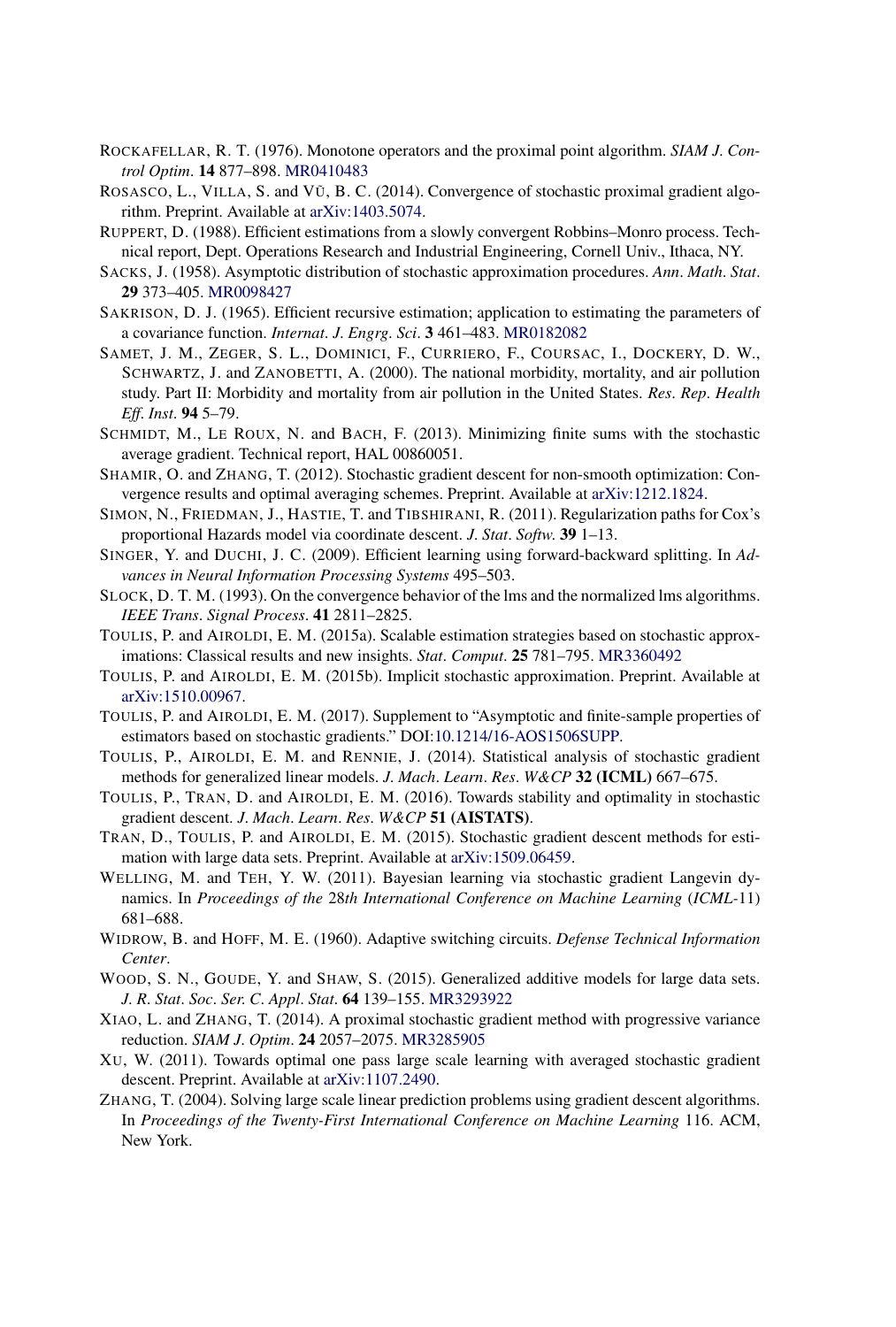## **FUNCTIONAL CENTRAL LIMIT THEOREMS FOR SINGLE-STAGE SAMPLING DESIGNS**

# BY HÉLÈNE BOISTARD[∗](#page-9-0), HENDRIK P. LOPUHAÄ[†](#page-9-0) AND ANNE RUIZ-GAZEN[∗](#page-9-0)

*Toulouse School of Economics*<sup>∗</sup> *and Delft University of Technology*†

For a joint model-based and design-based inference, we establish functional central limit theorems for the Horvitz–Thompson empirical process and the Hájek empirical process centered by their finite population mean as well as by their super-population mean in a survey sampling framework. The results apply to single-stage unequal probability sampling designs and essentially only require conditions on higher order correlations. We apply our main results to a Hadamard differentiable statistical functional and illustrate its limit behavior by means of a computer simulation.

- [1] BARRETT, G. F. and DONALD, S. G. (2009). Statistical inference with generalized Gini indices of inequality, poverty, and welfare. *J*. *Bus*. *Econom*. *Statist*. **27** 1–17. [MR2484980](http://www.ams.org/mathscinet-getitem?mr=2484980)
- [2] BERGER, Y. G. (1998). Rate of convergence for asymptotic variance of the Horvitz–Thompson estimator. *J*. *Statist*. *Plann*. *Inference* **74** 149–168. [MR1665125](http://www.ams.org/mathscinet-getitem?mr=1665125)
- [3] BERGER, Y. G. (1998). Rate of convergence to normal distribution for the Horvitz–Thompson estimator. *J*. *Statist*. *Plann*. *Inference* **67** 209–226. [MR1624693](http://www.ams.org/mathscinet-getitem?mr=1624693)
- [4] BERGER, Y. G. (2011). Asymptotic consistency under large entropy sampling designs with unequal probabilities. *Pakistan J*. *Statist*. **27** 407–426. [MR2919728](http://www.ams.org/mathscinet-getitem?mr=2919728)
- [5] BERGER, Y. G. and SKINNER, C. J. (2003). Variance estimation for a low income proportion. *J*. *R*. *Stat*. *Soc*. *Ser*. *C*. *Appl*. *Stat*. **52** 457–468. [MR2012970](http://www.ams.org/mathscinet-getitem?mr=2012970)
- [6] BERGER, Y. G. and SKINNER, C. J. (2005). A jackknife variance estimator for unequal probability sampling. *J*. *R*. *Stat*. *Soc*. *Ser*. *B*. *Stat*. *Methodol*. **67** 79–89. [MR2136640](http://www.ams.org/mathscinet-getitem?mr=2136640)
- [7] BERTAIL, P., CHAUTRU, E. and CLÉMENÇON, S. (2016). Empirical processes in survey sampling. *Scand*. *J*. *Stat*.. DOI[:10.1111/sjos.12243](http://dx.doi.org/10.1111/sjos.12243).
- [8] BHATTACHARYA, D. (2007). Inference on inequality from household survey data. *J*. *Econometrics* **137** 674–707. [MR2354960](http://www.ams.org/mathscinet-getitem?mr=2354960)
- [9] BHATTACHARYA, D. and MAZUMDER, B. (2011). A nonparametric analysis of black–white differences in intergenerational income mobility in the United States. *Quant*. *Econ*. **2** 335–379.
- [10] BICKEL, P. J. and FREEDMAN, D. A. (1984). Asymptotic normality and the bootstrap in stratified sampling. *Ann*. *Statist*. **12** 470–482. [MR0740906](http://www.ams.org/mathscinet-getitem?mr=0740906)
- [11] BILLINGSLEY, P. (1999). *Convergence of Probability Measures*, 2nd ed. Wiley, New York. [MR1700749](http://www.ams.org/mathscinet-getitem?mr=1700749)
- [12] BINDER, D. and ROBERTS, G. (2009). Design- and model-based inference for model parameters. In *Handbook of Statistics* 29*B*: *Sample Surveys*: *Design*, *Methods and Applications* (D. Pfefferman and C. R. Rao, eds.) 33–54. Elsevier, Amsterdam.

*[MSC2010 subject classifications.](http://www.ams.org/mathscinet/msc/msc2010.html)* 62D05.

*Key words and phrases.* Design and model-based inference, Hájek Process, Horvitz–Thompson process, rejective sampling, Poisson sampling, high entropy designs, poverty rate.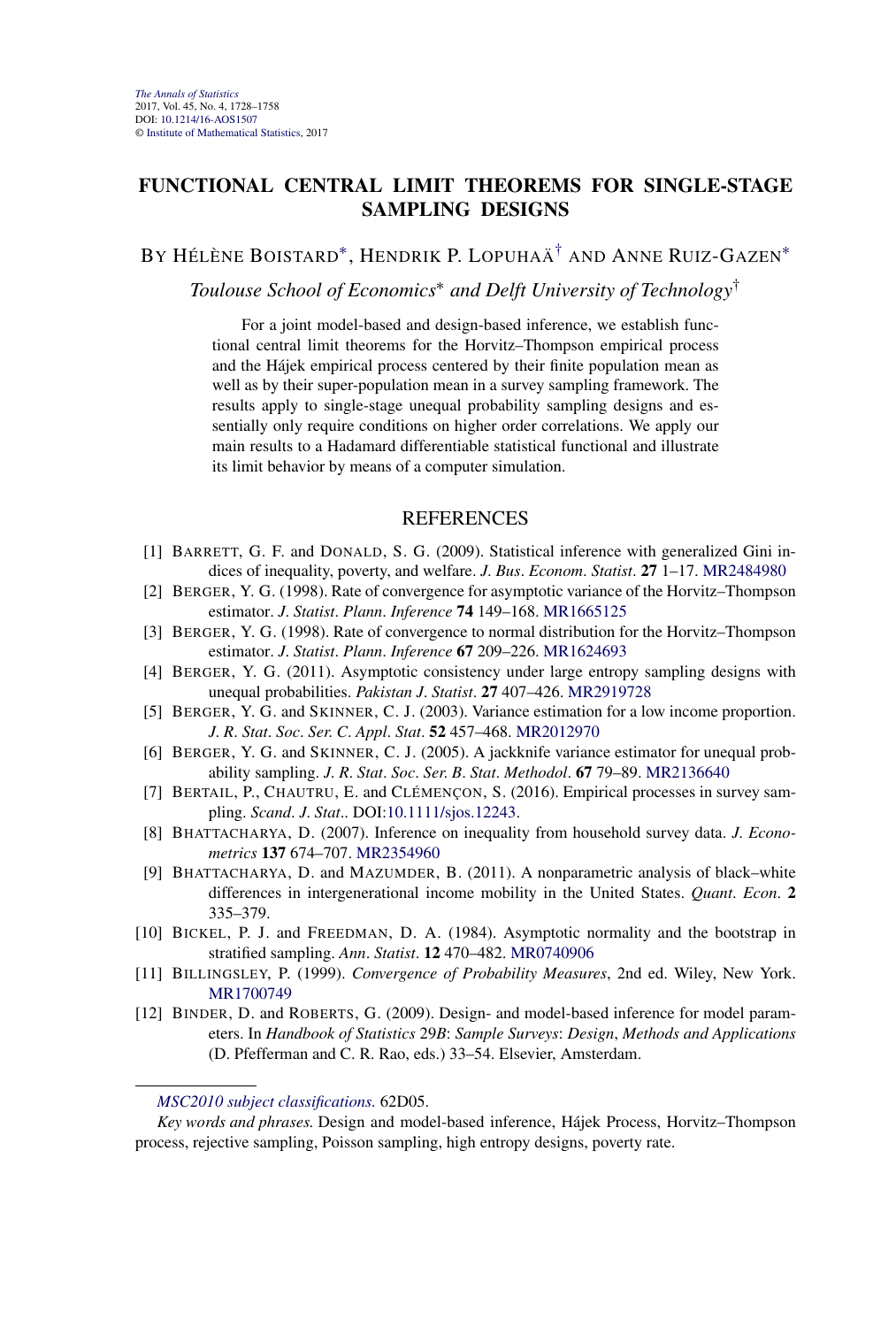- [13] BOISTARD, H., LOPUHAÄ, H. P. and RUIZ-GAZEN, A. (2012). Approximation of rejective sampling inclusion probabilities and application to high order correlations. *Electron*. *J*. *Stat*. **6** 1967–1983. [MR3020253](http://www.ams.org/mathscinet-getitem?mr=3020253)
- [14] BOISTARD, H., LOPUHAÄ, H. P. and RUIZ-GAZEN, A. (2017). Supplement to "Functional central limit theorems for single-stage samplings designs." DOI[:10.1214/16-](http://dx.doi.org/10.1214/16-AOS1507SUPP) [AOS1507SUPP.](http://dx.doi.org/10.1214/16-AOS1507SUPP)
- [15] BREIDT, F. J. and OPSOMER, J. D. (2000). Local polynomial regresssion estimators in survey sampling. *Ann*. *Statist*. **28** 1026–1053. [MR1810918](http://www.ams.org/mathscinet-getitem?mr=1810918)
- [16] BRESLOW, N. E. and WELLNER, J. A. (2007). Weighted likelihood for semiparametric models and two-phase stratified samples, with application to Cox regression. *Scand*. *J*. *Stat*. **34** 86–102. [MR2325244](http://www.ams.org/mathscinet-getitem?mr=2325244)
- [17] CARDOT, H., CHAOUCH, M., GOGA, C. and LABRUÈRE, C. (2010). Properties of designbased functional principal components analysis. *J*. *Statist*. *Plann*. *Inference* **140** 75–91. [MR2568123](http://www.ams.org/mathscinet-getitem?mr=2568123)
- [18] CHAUVET, G. (2015). Coupling methods for multistage sampling. *Ann*. *Statist*. **43** 2484–2506. [MR3405601](http://www.ams.org/mathscinet-getitem?mr=3405601)
- [19] CONTI, P. L. (2014). On the estimation of the distribution function of a finite population under high entropy sampling designs, with applications. *Sankhya B* **76** 234–259. [MR3302272](http://www.ams.org/mathscinet-getitem?mr=3302272)
- [20] CONTI, P. L., MARELLA, D. and MECATTI, F. (2015). Recovering sampling distributions of statistics of finite populations via resampling: A predictive approach. Preprint.
- [21] DAVIDSON, R. (2009). Reliable inference for the Gini index. *J*. *Econometrics* **150** 30–40. [MR2525992](http://www.ams.org/mathscinet-getitem?mr=2525992)
- [22] DELL, F. and D'HAULTFŒUILLE, X. (2008). Measuring the evolution of complex indicators: Theory and application to the poverty rate in France. *Ann*. *Écon*. *Stat*. **90** 259–290.
- [23] DEVILLE, J.-C. and SÄRNDAL, C.-E. (1992). Calibration estimators in survey sampling. *J*. *Amer*. *Statist*. *Assoc*. **87** 376–382. [MR1173804](http://www.ams.org/mathscinet-getitem?mr=1173804)
- [24] DORFMAN, A. H. (2009). Chapter 36: Inference on distribution functions and quantiles. In *Handbook of Statistics* 29*B*: *Sample Surveys*: *Design*, *Methods and Applications* (D. Pfefferman and C. R. Rao, eds.) 371–395. Elsevier, Amsterdam.
- [25] DUPAČOVÁ, J. (1979). A note on rejective sampling. In *Contributions to Statistics* 71–78. Reidel, Dordrecht. [MR0561260](http://www.ams.org/mathscinet-getitem?mr=0561260)
- [26] ESCOBAR, E. L. and BERGER, Y. G. (2013). A jackknife variance estimator for self-weighted two-stage samples. *Statist*. *Sinica* **23** 595–613. [MR3086648](http://www.ams.org/mathscinet-getitem?mr=3086648)
- [27] FRANCISCO, C. A. and FULLER, W. A. (1991). Quantile estimation with a complex survey design. *Ann*. *Statist*. **19** 454–469. [MR1091862](http://www.ams.org/mathscinet-getitem?mr=1091862)
- [28] FULLER, W. A. (2009). *Sampling Statistics*. Wiley, New York.
- [29] GRAF, E. and TILLÉ, Y. (2014). Variance estimation using linearization for poverty and social exclusion indicators. *Surv*. *Methodol*. **40** 61–79.
- [30] HÁJEK, J. (1959). Optimum strategy and other problems in probability sampling. Čas. Pěst. *Mat*. **84** 387–423. [MR0121897](http://www.ams.org/mathscinet-getitem?mr=0121897)
- [31] HÁJEK, J. (1964). Asymptotic theory of rejective sampling with varying probabilities from a finite population. *Ann*. *Math*. *Stat*. **35** 1491–1523. [MR0178555](http://www.ams.org/mathscinet-getitem?mr=0178555)
- [32] ISAKI, C. T. and FULLER, W. A. (1982). Survey design under the regression superpopulation model. *J*. *Amer*. *Statist*. *Assoc*. **77** 89–96. [MR0648029](http://www.ams.org/mathscinet-getitem?mr=0648029)
- [33] KORN, E. L. and GRAUBARD, B. I. (1998). Variance estimation for superpopulation parameters. *Statist*. *Sinica* **8** 1131–1151. [MR1666241](http://www.ams.org/mathscinet-getitem?mr=1666241)
- [34] KREWSKI, D. and RAO, J. N. K. (1981). Inference from stratified samples: Properties of the linearization, jackknife and balanced repeated replication methods. *Ann*. *Statist*. **9** 1010– 1019. [MR0628756](http://www.ams.org/mathscinet-getitem?mr=0628756)
- [35] LIN, D. Y. (2000). On fitting Cox's proportional hazards models to survey data. *Biometrika* **87** 37–47. [MR1766826](http://www.ams.org/mathscinet-getitem?mr=1766826)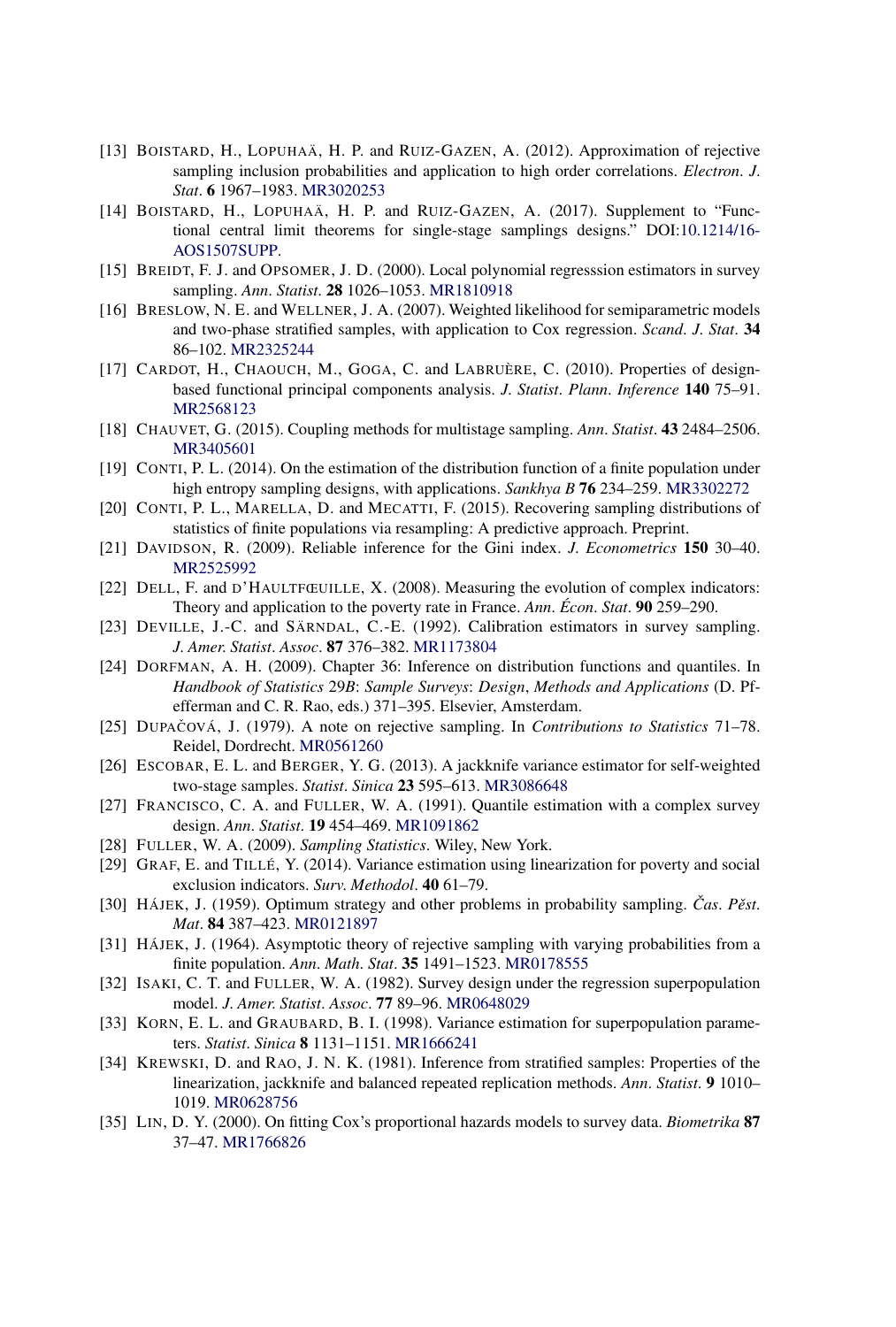- [36] OGUZ-ALPER, M. and BERGER, Y. G. (2015). Variance estimation of change of poverty based upon the Turkish EU-SILC survey. *J*. *Off*. *Stat*. **31** 155–175.
- [37] PFEFFERMANN, D. and SVERCHKOV, M. (2009). Inference under informative sampling. In *Handbook of Statistics* 29*B*: *Sample Surveys*: *Inference and Analysis* (D. Pfefferman and C. R. Rao, eds.) 455–487. Elsevier, Amsterdam.
- [38] PRÆSTGAARD, J. and WELLNER, J. A. (1993). Exchangeably weighted bootstraps of the general empirical process. *Ann*. *Probab*. **21** 2053–2086. [MR1245301](http://www.ams.org/mathscinet-getitem?mr=1245301)
- [39] PRÁSKOVÁ, Z. and SEN, P. K. (2009). Asymptotic in finite population sampling. In *Handbook of Statistics* 29*B*: *Sample Surveys*: *Inference and Analysis* (D. Pfefferman and C. R. Rao, eds.) 489–522. Elsevier, Amsterdam.
- [40] ROBINS, J. M., ROTNITZKY, A. and ZHAO, L. P. (1994). Estimation of regression coefficients when some regressors are not always observed. *J*. *Amer*. *Statist*. *Assoc*. **89** 846–866. [MR1294730](http://www.ams.org/mathscinet-getitem?mr=1294730)
- [41] RUBIN-BLEUER, S. and SCHIOPU KRATINA, I. (2005). On the two-phase framework for joint model and design-based inference. *Ann*. *Statist*. **33** 2789–2810. [MR2253102](http://www.ams.org/mathscinet-getitem?mr=2253102)
- [42] SAEGUSA, T. and WELLNER, J. A. (2013). Weighted likelihood estimation under two-phase sampling. *Ann*. *Statist*. **41** 269–295. [MR3059418](http://www.ams.org/mathscinet-getitem?mr=3059418)
- [43] SILVERMAN, B. W. (1986). *Density Estimation for Statistics and Data Analysis*. Chapman & Hall, London. [MR0848134](http://www.ams.org/mathscinet-getitem?mr=0848134)
- [44] THOMPSON, M. E. (1997). *Theory of Sample Surveys*. *Monographs on Statistics and Applied Probability* **74**. Chapman & Hall, London. [MR1462619](http://www.ams.org/mathscinet-getitem?mr=1462619)
- [45] VAN DER VAART, A. W. (1998). *Asymptotic Statistics*. *Cambridge Series in Statistical and Probabilistic Mathematics* **3**. Cambridge Univ. Press, Cambridge. [MR1652247](http://www.ams.org/mathscinet-getitem?mr=1652247)
- [46] VAN DER VAART, A. W. and WELLNER, J. A. (1996). *Weak Convergence and Empirical Processes*: *With Applications to Statistics*. Springer, New York. [MR1385671](http://www.ams.org/mathscinet-getitem?mr=1385671)
- [47] VÍŠEK, J. Á. (1979). Asymptotic distribution of simple estimate for rejective, Sampford and successive sampling. In *Contributions to Statistics* 263–275. Reidel, Dordrecht. [MR0561274](http://www.ams.org/mathscinet-getitem?mr=0561274)
- [48] WANG, J. C. (2012). Sample distribution function based goodness-of-fit test for complex surveys. *Comput*. *Statist*. *Data Anal*. **56** 664–679. [MR2853763](http://www.ams.org/mathscinet-getitem?mr=2853763)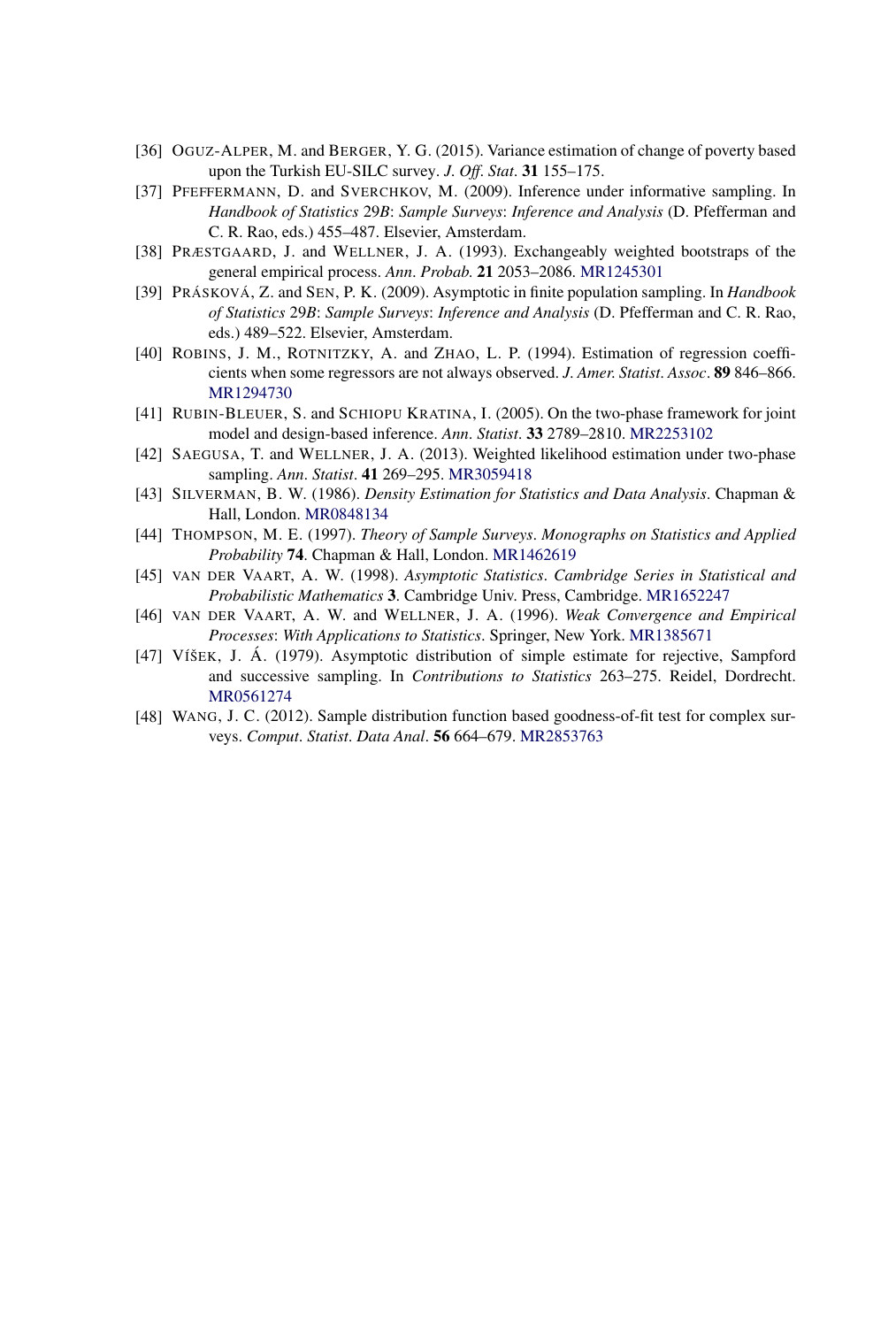# **ASYMPTOTIC NORMALITY OF SCRAMBLED GEOMETRIC NET QUADRATURE**

## BY KINJAL BASU<sup>[1](#page-1-0)</sup> AND RAJARSHI MUKHERJEE

#### *LinkedIn Corporation and Stanford University*

In a very recent work, Basu and Owen [*Found. Comput. Math.* **17** (2017) 467–496] propose the use of scrambled geometric nets in numerical integration when the domain is a product of *s* arbitrary spaces of dimension *d* having a certain partitioning constraint. It was shown that for a class of smooth functions, the integral estimate has variance  $O(n^{-1-2/d} (\log n)^{s-1})$ for scrambled geometric nets compared to  $O(n^{-1})$  for ordinary Monte Carlo. The main idea of this paper is to expand on the work by Loh [*Ann. Statist.* **31** (2003) 1282–1324] to show that the scrambled geometric net estimate has an asymptotic normal distribution for certain smooth functions defined on products of suitable subsets of  $\mathbb{R}^d$ .

- [1] ARVO, J., FAJARDO, M. H. P., JENSEN, H. W., MITCHELL, D., PHARR, M. and SHIRLEY, P. (2001). State of the art in Monte Carlo ray tracing for realistic image synthesis. In *ACM Siggraph* 2001 ACM, New York.
- [2] BARBOUR, A. D. and CHEN, L. H. Y. (2005). *An Introduction to Stein's Method* **4**. World Scientific, Singapore.
- [3] BASU, K. and MUKHERJEE, R. (2017). Supplement to "Asymptotic normality of scrambled geometric net quadrature." DOI[:10.1214/16-AOS1508SUPP](http://dx.doi.org/10.1214/16-AOS1508SUPP).
- [4] BASU, K. (2015). Quasi-Monte Carlo tractability of high dimensional integration over products of simplices. *J*. *Complexity* **31** 817–834. [MR3400995](http://www.ams.org/mathscinet-getitem?mr=3400995)
- [5] BASU, K. and OWEN, A. B. (2015). Low discrepancy constructions in the triangle. *SIAM J*. *Numer*. *Anal*. **53** 743–761. [MR3323544](http://www.ams.org/mathscinet-getitem?mr=3323544)
- [6] BASU, K. and OWEN, A. B. (2016). Transformations and Hardy-Krause variation. *SIAM J*. *Numer*. *Anal*. **54** 1946–1966.
- [7] BASU, K. and OWEN, A. B. (2017). Scrambled geometric net integration over general product spaces. *Found*. *Comput*. *Math*. **17** 467–496.
- [8] BRANDOLINI, L., COLZANI, L., GIGANTE, G. and TRAVAGLINI, G. (2013). A Koksma– Hlawka inequality for simplices. In *Trends in Harmonic Analysis*. *Springer INdAM Ser*. **3** 33–46. Springer, Milan. [MR3026347](http://www.ams.org/mathscinet-getitem?mr=3026347)
- [9] DICK, J. and PILLICHSHAMMER, F. (2010). *Digital Sequences*, *Discrepancy and Quasi-Monte Carlo Integration*. Cambridge Univ. Press, Cambridge.
- [10] KELLER, A. (2013). Quasi-Monte Carlo image synthesis in a nutshell. In *Monte Carlo and Quasi-Monte Carlo Methods* 2012 (J. Dick, F. Y. Kuo, G. W. Peters and I. H. Sloan, eds.). *Springer Proceedings in Mathematics & Statistics* **65** 213–249. Springer, Berlin.

*[MSC2010 subject classifications.](http://www.ams.org/mathscinet/msc/msc2010.html)* Primary 62E20; secondary 62D05, 65D30.

*Key words and phrases.* Asymptotic normality, numerical integration, quasi-Monte Carlo, scrambled geometric net, Stein's method.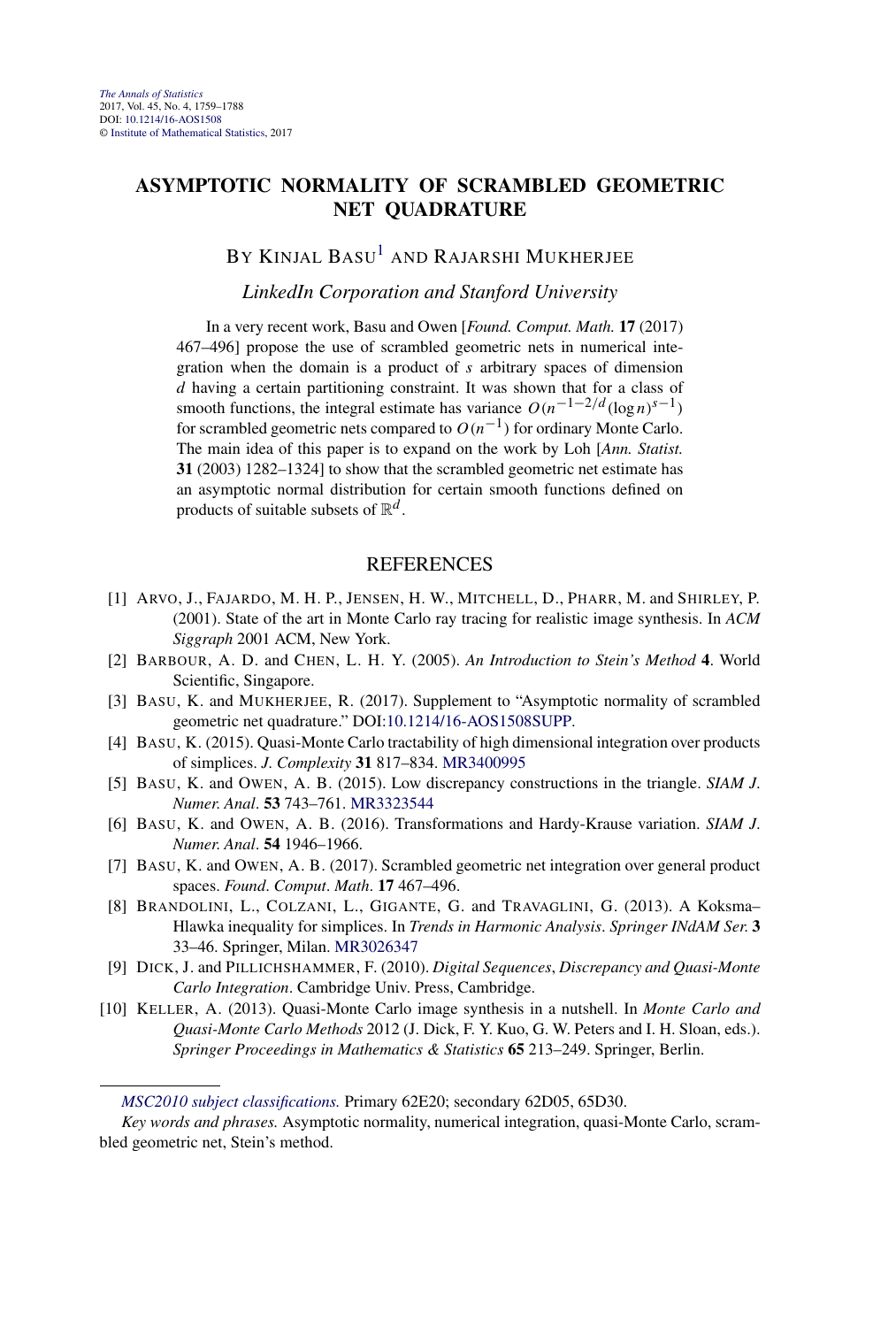- [11] L'ECUYER, P. and LEMIEUX, C. (2002). A survey of randomized quasi-Monte Carlo methods. In *Modeling Uncertainty*: *An Examination of Stochastic Theory*, *Methods*, *and Applications* (M. Dror, P. L'Ecuyer and F. Szidarovszki, eds.) 419–474. Kluwer Academic, Norwell.
- [12] LOH, W.-L. (2003). On the asymptotic distribution of scrambled net quadrature. *Ann*. *Statist*. **31** 1282–1324. [MR2001651](http://www.ams.org/mathscinet-getitem?mr=2001651)
- [13] NIEDERREITER, H. (1987). Point sets and sequences with small discrepancy. *Monatsh*. *Math*. **104** 273–337. [MR0918037](http://www.ams.org/mathscinet-getitem?mr=0918037)
- [14] OWEN, A. B. (1995). Randomly permuted *(t, m, s)*-nets and *(t, s)*-sequences. In *Monte Carlo and Quasi-Monte Carlo Methods in Scientific Computing* (H. Niederreiter and P. J.- S. Shiue, eds.) 299–317. Springer-Verlag, New York.
- [15] OWEN, A. B. (1997). Monte Carlo variance of scrambled net quadrature. *SIAM J*. *Numer*. *Anal*. **34** 1884–1910. [MR1472202](http://www.ams.org/mathscinet-getitem?mr=1472202)
- [16] OWEN, A. B. (1997). Scrambled net variance for integrals of smooth functions. *Ann*. *Statist*. **25** 1541–1562. [MR1463564](http://www.ams.org/mathscinet-getitem?mr=1463564)
- [17] OWEN, A. B. (1998). Scrambling Sobol' and Niederreiter–Xing points. *J*. *Complexity* **14** 466– 489. [MR1659008](http://www.ams.org/mathscinet-getitem?mr=1659008)
- [18] OWEN, A. B. (2003). Variance with alternative scramblings of digital nets. *ACM Trans*. *Model*. *Comput*. *Simul*. **13** 363–378.
- [19] OWEN, A. B. (2008). Local antithetic sampling with scrambled nets. *Ann*. *Statist*. **36** 2319– 2343. [MR2458189](http://www.ams.org/mathscinet-getitem?mr=2458189)
- [20] PILLARDS, T. and COOLS, R. (2004). A theoretical view on transforming low-discrepancy sequences from a cube to a simplex. *Monte Carlo Methods Appl*. **10** 511–529. [MR2105078](http://www.ams.org/mathscinet-getitem?mr=2105078)
- [21] PILLARDS, T. and COOLS, R. (2005). Transforming low-discrepancy sequences from a cube to a simplex. *J*. *Comput*. *Appl*. *Math*. **174** 29–42. [MR2102647](http://www.ams.org/mathscinet-getitem?mr=2102647)
- [22] STEIN, C. (1972). A bound for the error in the normal approximation to the distribution of a sum of dependent random variables. In *Proceedings of the Sixth Berkeley Symposium on Mathematical Statistics and Probability* (*Univ*. *California*, *Berkeley*, *Calif*., 1970*/*1971), *Vol*. *II*: *Probability Theory* 583–602. Univ. California Press, Berkeley, CA. [MR0402873](http://www.ams.org/mathscinet-getitem?mr=0402873)
- [23] STROMBERG, K. R. (1994). *Probability for Analysts*. Chapman & Hall, New York. [MR1271144](http://www.ams.org/mathscinet-getitem?mr=1271144)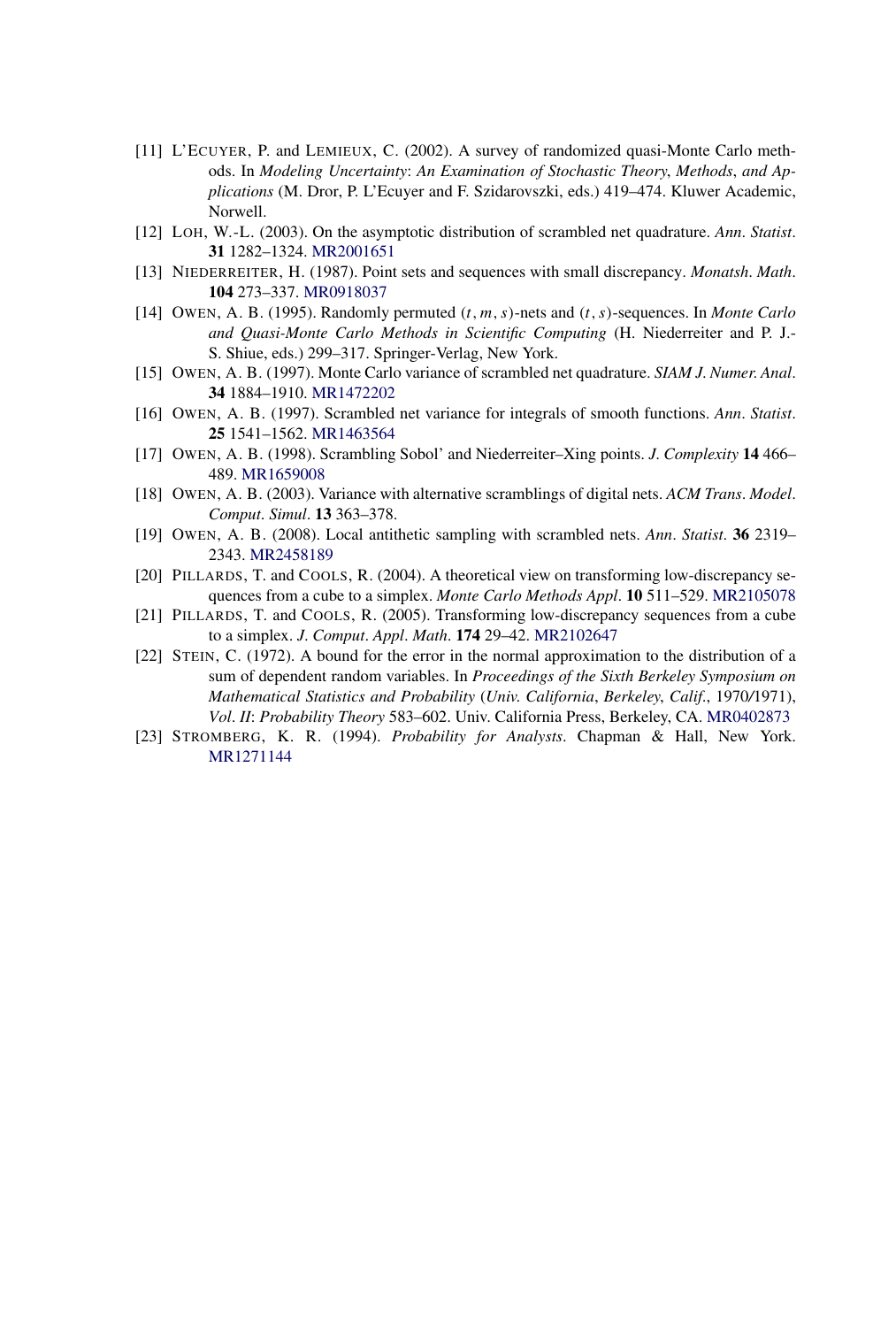#### **YULE'S "NONSENSE CORRELATION" SOLVED!**

## BY PHILIP A. ERNST<sup>\*</sup>, LARRY A. SHEPP<sup>[†,](#page-9-0) 1</sup> AND ABRAHAM J. WYNER<sup>[†](#page-9-0)</sup>

*Rice University*<sup>∗</sup> *and University of Pennsylvania*†

In this paper, we resolve a longstanding open statistical problem. The problem is to mathematically prove Yule's 1926 empirical finding of "nonsense correlation" [*J. Roy. Statist. Soc.* **89** (1926) 1–63], which we do by analytically determining the second moment of the empirical correlation coefficient

$$
\theta := \frac{\int_0^1 W_1(t)W_2(t) dt - \int_0^1 W_1(t) dt \int_0^1 W_2(t) dt}{\sqrt{\int_0^1 W_1^2(t) dt - (\int_0^1 W_1(t) dt)^2} \sqrt{\int_0^1 W_2^2(t) dt - (\int_0^1 W_2(t) dt)^2}}
$$

*,*

of two *independent* Wiener processes, *W*1*,W*2. Using tools from Fredholm integral equation theory, we successfully calculate the second moment of  $\theta$  to obtain a value for the standard deviation of  $\theta$  of nearly 0.5. The "nonsense" correlation, which we call "volatile" correlation, is volatile in the sense that its distribution is heavily dispersed and is frequently large in absolute value. It is induced because each Wiener process is "self-correlated" in time. This is because a Wiener process is an integral of pure noise, and thus its values at different time points are correlated. In addition to providing an explicit formula for the second moment of  $\theta$ , we offer implicit formulas for higher moments of *θ*.

#### **REFERENCES**

- [1] ALDRICH, J. (1995). Correlations genuine and spurious in Pearson and Yule. *Statist*. *Sci*. **10** 364–376.
- [2] BOAS, R. P. JR. (1954). *Entire Functions*. Academic Press, New York. [MR0068627](http://www.ams.org/mathscinet-getitem?mr=0068627)
- [3] ERDÖS, P. and KAC, M. (1946). On certain limit theorems of the theory of probability. *Bull*. *Amer*. *Math*. *Soc*. **52** 292–302. [MR0015705](http://www.ams.org/mathscinet-getitem?mr=0015705)
- [4] FELLER, W. (1957). *An Introduction to Probability Theory and Its Applications*. Wiley, New York.
- [5] GRANGER, C. W. J. and NEWBOLD, D. (1974). Spurious regression in econometrics. *J*. *Econometrics* **2** 111–120.
- [6] HENDRY, D. F. (1986). Economic modelling with cointegrated variables: An overview. *Oxf*. *Bull*. *Econ*. *Stat*. **48** 201–212.
- [7] LOGAN, B. F., MALLOWS, C. L., RICE, S. O. and SHEPP, L. A. (1973). Limit distributions of self-normalized sums. *Ann*. *Probab*. **1** 788–809. [MR0362449](http://www.ams.org/mathscinet-getitem?mr=0362449)
- [8] LOGAN, B. F. and SHEPP, L. A. (1968). Real zeros of random polynomials. *Proc*. *Lond*. *Math*. *Soc*. (3) **18** 29–35. [MR0234512](http://www.ams.org/mathscinet-getitem?mr=0234512)
- [9] MAGNUS, J. R. (1986). The exact moments of a ratio of quadratic forms in normal variables. *Ann*. *Écon*. *Stat*. **4** 95–109. [MR0880741](http://www.ams.org/mathscinet-getitem?mr=0880741)

*[MSC2010 subject classifications.](http://www.ams.org/mathscinet/msc/msc2010.html)* Primary 60J65, 60G15; secondary 60G05.

*Key words and phrases.* Volatile correlation, Wiener processes, integral equations.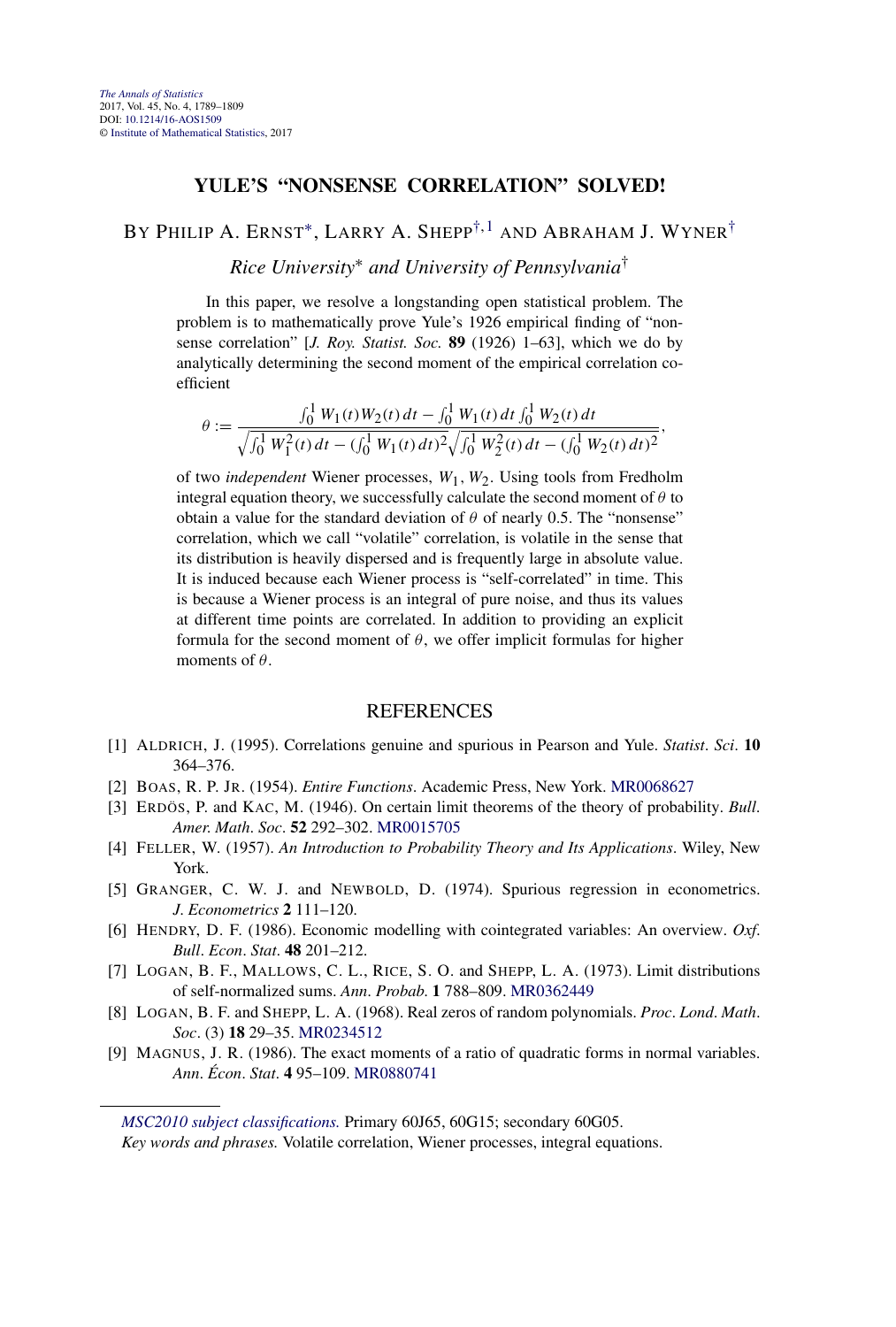- [10] MANN, M. E., ZHANG, Z., HUGHES, M. K., BRADLEY, R. S., MILLER, S. K., RUTHER-FORD, S. and NI, F. (2008). Proxy-based reconstructions of hemispheric and global surface temperature variations over the past two millenia. *Proc*. *Natl*. *Acad*. *Sci*. *USA* **105** 13252–13257.
- [11] MCSHANE, B. B. and WYNER, A. J. (2011). A statistical analysis of multiple temperature proxies: Are reconstructions of surface temperatures over the last 1000 years reliable? *Ann*. *Appl*. *Stat*. **5** 5–44.
- [12] PHILLIPS, P. C. B. (1986). Understanding spurious regressions in econometrics. *J*. *Econometrics* **33** 311–340. [MR0867979](http://www.ams.org/mathscinet-getitem?mr=0867979)
- [13] PHILLIPS, P. C. B. (1998). New tools for understanding spurious regressions. *Econometrica* **66** 1299–1325. [MR1654311](http://www.ams.org/mathscinet-getitem?mr=1654311)
- [14] ROGERS, L. C. G. and SHEPP, L. A. (2006). The correlation of the maxima of correlated Brownian motions. *J*. *Appl*. *Probab*. **43** 880–883. [MR2274808](http://www.ams.org/mathscinet-getitem?mr=2274808)
- [15] SHEPP, L. A. (1979). The joint density of the maximum and its location for a Wiener process with drift. *J*. *Appl*. *Probab*. **16** 423–427. [MR0531776](http://www.ams.org/mathscinet-getitem?mr=0531776)
- [16] YULE, G. U. (1926). Why do we sometimes get nonsense correlations between time series? A study in sampling and the nature of time series. *J*. *Roy*. *Statist*. *Soc*. **89** 1–63.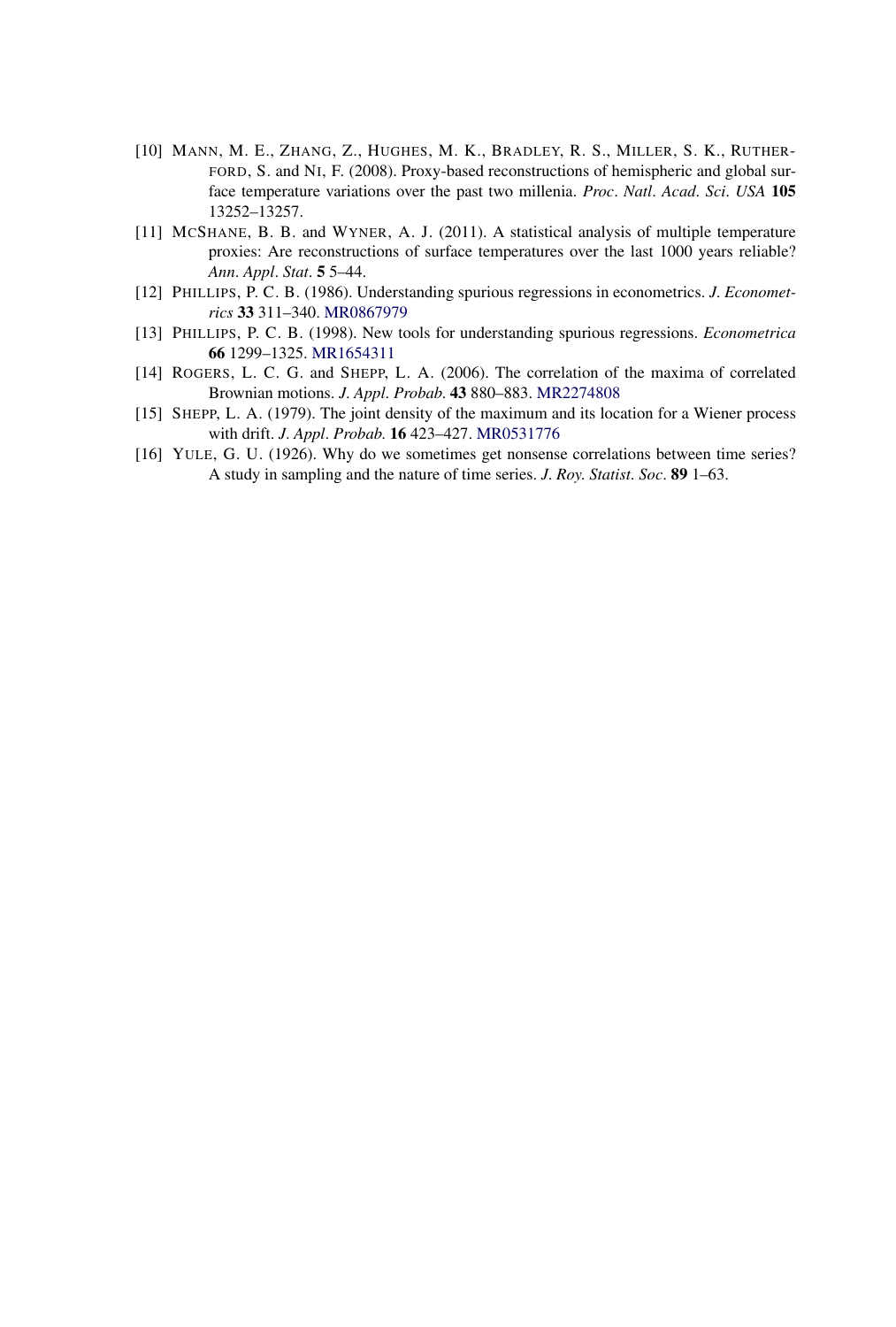## **SHARP DETECTION IN PCA UNDER CORRELATIONS: ALL EIGENVALUES MATTER**

## BY EDGAR DOBRIBAN<sup>1</sup>

### *Stanford University*

Principal component analysis (PCA) is a widely used method for dimension reduction. In high-dimensional data, the "signal" eigenvalues corresponding to weak principal components (PCs) do not necessarily separate from the bulk of the "noise" eigenvalues. Therefore, popular tests based on the largest eigenvalue have little power to detect weak PCs. In the special case of the spiked model, certain tests asymptotically equivalent to linear spectral statistics (LSS)—averaging effects over *all* eigenvalues—were recently shown to achieve some power.

We consider a "local alternatives" model for the spectrum of covariance matrices that allows a general correlation structure. We develop new tests to detect PCs in this model. While the top eigenvalue contains little information, due to the strong correlations between the eigenvalues we can detect weak PCs by averaging over all eigenvalues using LSS. We show that it is possible to find the optimal LSS, by solving a certain integral equation. To solve this equation, we develop efficient algorithms that build on our recent method for computing the limit empirical spectrum [Dobriban (2015)]. The solvability of this equation also presents a new perspective on phase transitions in spiked models.

- ANDERSON, T. W. (1963). Asymptotic theory for principal component analysis. *Ann*. *Math*. *Stat*. **34** 122–148. [MR0145620](http://www.ams.org/mathscinet-getitem?mr=0145620)
- ANDERSON, T. W. (2003). *An Introduction to Multivariate Statistical Analysis*, 3rd ed. Wiley-Interscience, Hoboken, NJ. [MR1990662](http://www.ams.org/mathscinet-getitem?mr=1990662)
- BAI, Z. D. and SILVERSTEIN, J. W. (2004). CLT for linear spectral statistics of large-dimensional sample covariance matrices. *Ann*. *Probab*. **32** 553–605. [MR2040792](http://www.ams.org/mathscinet-getitem?mr=2040792)
- BAI, Z. and SILVERSTEIN, J. W. (2009). *Spectral Analysis of Large Dimensional Random Matrices*. Springer.
- BAI, Z. and YAO, J. (2012). On sample eigenvalues in a generalized spiked population model. *J*. *Multivariate Anal*. **106** 167–177. [MR2887686](http://www.ams.org/mathscinet-getitem?mr=2887686)
- BAIK, J., BEN AROUS, G. and PÉCHÉ, S. (2005). Phase transition of the largest eigenvalue for nonnull complex sample covariance matrices. *Ann*. *Probab*. **33** 1643–1697. [MR2165575](http://www.ams.org/mathscinet-getitem?mr=2165575)
- BAIK, J. and SILVERSTEIN, J. W. (2006). Eigenvalues of large sample covariance matrices of spiked population models. *J*. *Multivariate Anal*. **97** 1382–1408. [MR2279680](http://www.ams.org/mathscinet-getitem?mr=2279680)
- BENAYCH-GEORGES, F. and NADAKUDITI, R. R. (2011). The eigenvalues and eigenvectors of finite, low rank perturbations of large random matrices. *Adv*. *Math*. **227** 494–521. [MR2782201](http://www.ams.org/mathscinet-getitem?mr=2782201)

*[MSC2010 subject classifications.](http://www.ams.org/mathscinet/msc/msc2010.html)* Primary 62H25; secondary 62H15, 45B05.

*Key words and phrases.* Principal component analysis, linear spectral statistic, random matrix theory, linear integral equation, optimal testing.